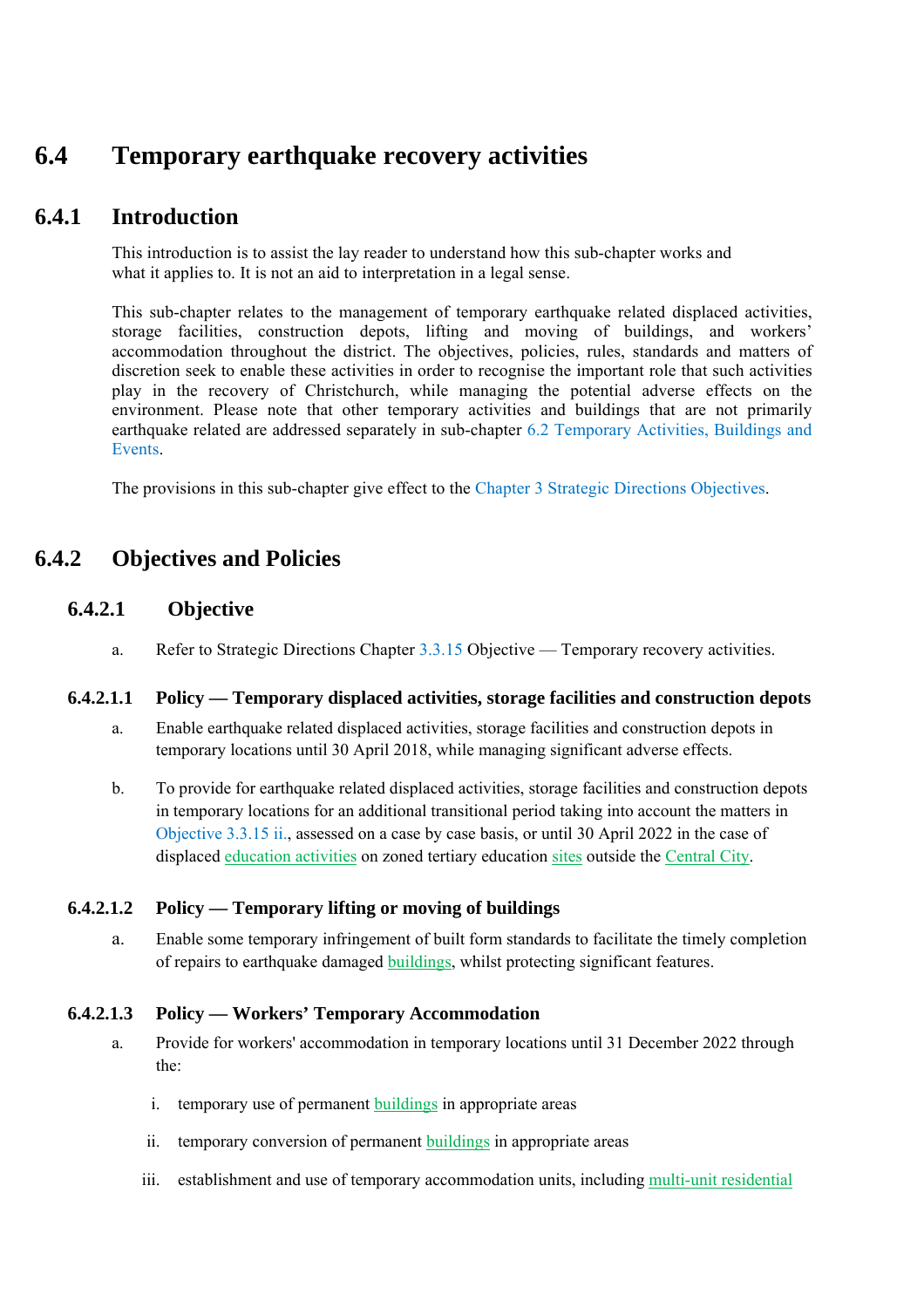complexes, in appropriate areas,

while managing significant adverse effects.

# **6.4.3 Rules — Displaced activities, storage facilities and construction depots**

# **6.4.3.1 How to interpret and apply the rules and duration of rules**

a. These rules apply to activities specified in the Activity Status Tables in Rule 6.4.3.2.1 for the zones identified as "Group 1" below and in Rule 6.4.3.3.1 for the zones identified as "Group 2" below:

| Group   | Zone                                                       | The rules         |
|---------|------------------------------------------------------------|-------------------|
|         |                                                            | applying to this  |
|         |                                                            | zone can be       |
|         |                                                            | found in:         |
| Group 1 | <b>Commercial Banks Peninsula</b>                          | Section $6.4.3.2$ |
|         | Commercial Core (except New Brighton)                      |                   |
|         | Commercial Local outside of the Central City               |                   |
|         | <b>Commercial Retail Park</b>                              |                   |
|         | <b>Industrial General</b>                                  |                   |
|         | <b>Industrial Heavy (except Springs Road)</b>              |                   |
|         | <b>Industrial Office</b>                                   |                   |
|         | Industrial Park (except Wairakei Road and Memorial Avenue) |                   |
|         | <b>Residential Banks Peninsula</b>                         |                   |
|         | <b>Residential Medium Density</b>                          |                   |
|         | <b>Residential Suburban</b>                                |                   |
|         | <b>Residential Suburban Density Transition</b>             |                   |
| Group 2 | Open Space (all zones except Open Space Coastal)           | Section $6.4.3.3$ |
|         | <b>Commercial Central City Business</b>                    |                   |
|         | <b>Commercial Central City Mixed Use</b>                   |                   |
|         | Commercial Central City (South Frame) Mixed use            |                   |
|         | Commercial Local within the Central City                   |                   |
|         | <b>Residential Central City</b>                            |                   |
|         | Papakāinga/Kāinga Nohoanga                                 |                   |
|         | <b>Residential Bach</b>                                    |                   |
|         | <b>Residential Guest accommodation</b>                     |                   |
|         | <b>Residential Hills</b>                                   |                   |
|         | <b>Residential Large Lot</b>                               |                   |
|         | Residential New Neighbourhood                              |                   |
|         | <b>Residential Small Settlement</b>                        |                   |
|         | Rural (all zones)                                          |                   |
|         | Specific Purpose (all zones)                               |                   |

- b. The Rules that apply to the activities specified in Rule 6.4.3.2.1 and 6.4.3.3.1 are:
	- i. respectively, the Activity Specific Standards in Rule 6.4.3.2.1 and 6.4.3.3.1; and
	- ii. the rules in Chapter 5 Natural Hazards.
- c. The permitted activities under Rule 6.4.3.2.1.1 and 6.4.3.3.1.1 are only permitted when all of the relevant standards applying to the permitted activity are operative.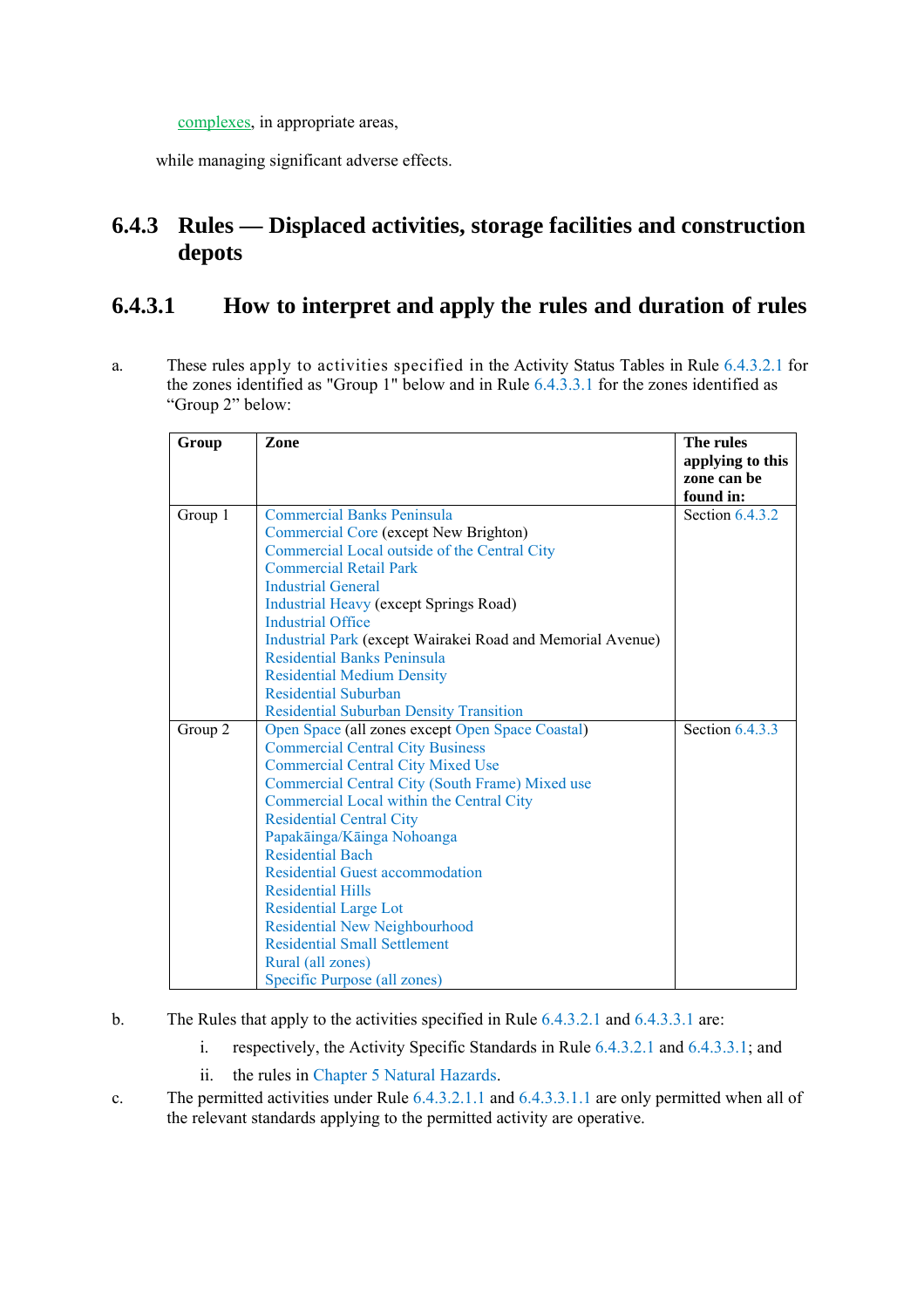# **6.4.3.2 Rules – Displaced activities and storage facilities in Group 1 Zones**

## **6.4.3.2.1 Activity status tables**

### **6.4.3.2.1.1 Permitted activities**

- a. The activities listed below are permitted activities in the zones indicated if they meet the activity specific standards set out in this table and the rules in Chapter 5 Natural Hazards.
- b. Activities may also be controlled, restricted discretionary, discretionary, non-complying or prohibited as specified in Rules 6.4.3.2.1.2, 6.4.3.2.1.3, 6.4.3.2.1.4, 6.4.3.2.1.5 and 6.4.3.2.1.6.

| <b>Activity</b> |                                                                                                                                                                                                             | <b>Activity specific standards</b>                                    |
|-----------------|-------------------------------------------------------------------------------------------------------------------------------------------------------------------------------------------------------------|-----------------------------------------------------------------------|
| P <sub>1</sub>  | Any temporary activity established under either clause $7(3)(a)$ or<br>8(3)(a) of the Canterbury Earthquake (Resource Management Act<br>Permitted Activities) Order 2011 that is in accordance with either: | The activity shall<br>a.<br>comply with all<br>standards specified in |
|                 | the provisions of a Public Notice published on 9 April 2011, 21<br>a.<br>December 2011 and 23 October 2013; or<br>a public notice published for a site specific approval that would<br>b.                   | the relevant Public<br>Notice.                                        |
|                 | expire on 20 April 2016 are permitted activities up to 30 April<br>2018                                                                                                                                     |                                                                       |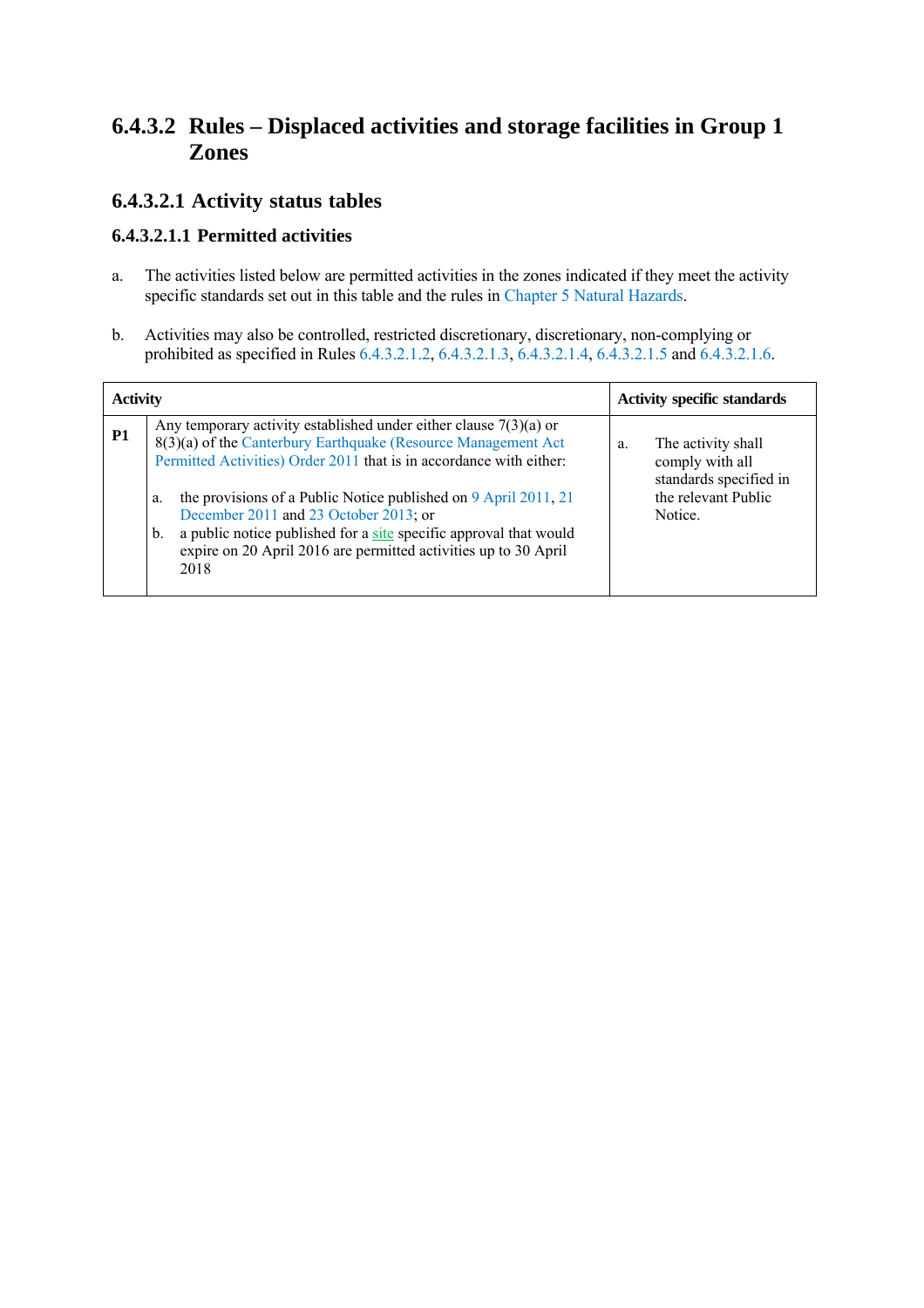| P <sub>2</sub> | Office, education<br>activity, preschool,<br>health care facilities,<br>places of assembly until<br>the 30 April 2018,<br>located in a Residential<br>Banks Peninsula,<br><b>Residential Medium</b><br>Density, Residential<br>Suburban, or<br><b>Residential Suburban</b><br><b>Density Transition</b><br>zone. | a.                                                       | The activity moved from the land or <b>building</b> it occupied prior to the 2010<br>and 2011 Canterbury Earthquakes because that land or building could not<br>be occupied due to:<br>the <b>building</b> becoming uninhabitable or demolished as a<br>i.<br>consequence of the 2010 and 2011 Canterbury<br>Earthquakes; or<br>ii.<br>the <b>building</b> or land being evacuated to enable the repair of<br>the land or <b>building</b> that was damaged by the 2010 and 2011<br>Canterbury Earthquakes; or<br>iii. a risk to people and property from the continued use of the<br>land or <b>building</b> as a consequence of the 2010 and 2011<br>Canterbury Earthquakes, including risks from neighbouring<br>properties.                                                                                                                                                                                                                                                                                                                                                                                                                                                                                                                                                                                                                                                                                                                                                                                                                                                                                                                                                                                                                                                                                                                                                                                                                                            |
|----------------|------------------------------------------------------------------------------------------------------------------------------------------------------------------------------------------------------------------------------------------------------------------------------------------------------------------|----------------------------------------------------------|---------------------------------------------------------------------------------------------------------------------------------------------------------------------------------------------------------------------------------------------------------------------------------------------------------------------------------------------------------------------------------------------------------------------------------------------------------------------------------------------------------------------------------------------------------------------------------------------------------------------------------------------------------------------------------------------------------------------------------------------------------------------------------------------------------------------------------------------------------------------------------------------------------------------------------------------------------------------------------------------------------------------------------------------------------------------------------------------------------------------------------------------------------------------------------------------------------------------------------------------------------------------------------------------------------------------------------------------------------------------------------------------------------------------------------------------------------------------------------------------------------------------------------------------------------------------------------------------------------------------------------------------------------------------------------------------------------------------------------------------------------------------------------------------------------------------------------------------------------------------------------------------------------------------------------------------------------------------------|
|                |                                                                                                                                                                                                                                                                                                                  | $\mathbf{b}$ .<br>$\mathbf{c}$ .<br>d.<br>e.<br>f.<br>g. | The activity shall be connected to or be serviced by:<br>i.<br>a means of sanitary sewage disposal;<br>ii.<br>a potable water supply that meets the standards of the<br>Canterbury District Health Board and a water supply for<br>firefighting consistent with the New Zealand Fire<br>Service Firefighting Water Supplies Code of Practice<br>(SNZ PAS4509:2008);<br>iii.<br>a method of discharging stormwater that does not<br>discharge stormwater on to adjoining properties or<br>adversely affect water quality; and<br>a power supply.<br>iv.<br>New structures must be relocatable and must be relocated off<br>the site by 30 April 2018, unless they comply with the District<br>Plan rules. Sites and existing structures must be remediated to<br>their state prior to the temporary earthquake recovery<br>activity being located there, or a state in compliance with<br>District Plan rules. All structures and sites must be left clean<br>and tidy.<br>Any new structures shall comply with the height and recession<br>plane standards for the relevant zone.<br>Any new structures must be set back at least 3m from any road<br>boundary or must comply with any setback from road<br>boundary standards in the relevant zone, whichever is the<br>lesser.<br>Any new structures shall be set back at least 3m from any<br>boundary with a site in a Residential zone or must comply with<br>the <b>boundary</b> setback standards in the relevant zone, whichever<br>is the lesser.<br>The activity shall provide at least 50% of the car parking<br>spaces required by Table 7.5.1.1 and Table 7.5.1.2 in Appendix<br>7.5.1 – Parking space requirements. Car parking spaces shall be<br>designed in accordance with the standards in Appendix 7.5.1.<br>Manoeuvring for parking areas and loading areas shall be<br>provided in compliance with Rule 7.4.3.4. Any additional<br>vehicle access shall be designed in accordance with Rule 7.4.3.7 |
|                |                                                                                                                                                                                                                                                                                                                  |                                                          | and shall provide vehicle crossings that comply with Rule                                                                                                                                                                                                                                                                                                                                                                                                                                                                                                                                                                                                                                                                                                                                                                                                                                                                                                                                                                                                                                                                                                                                                                                                                                                                                                                                                                                                                                                                                                                                                                                                                                                                                                                                                                                                                                                                                                                 |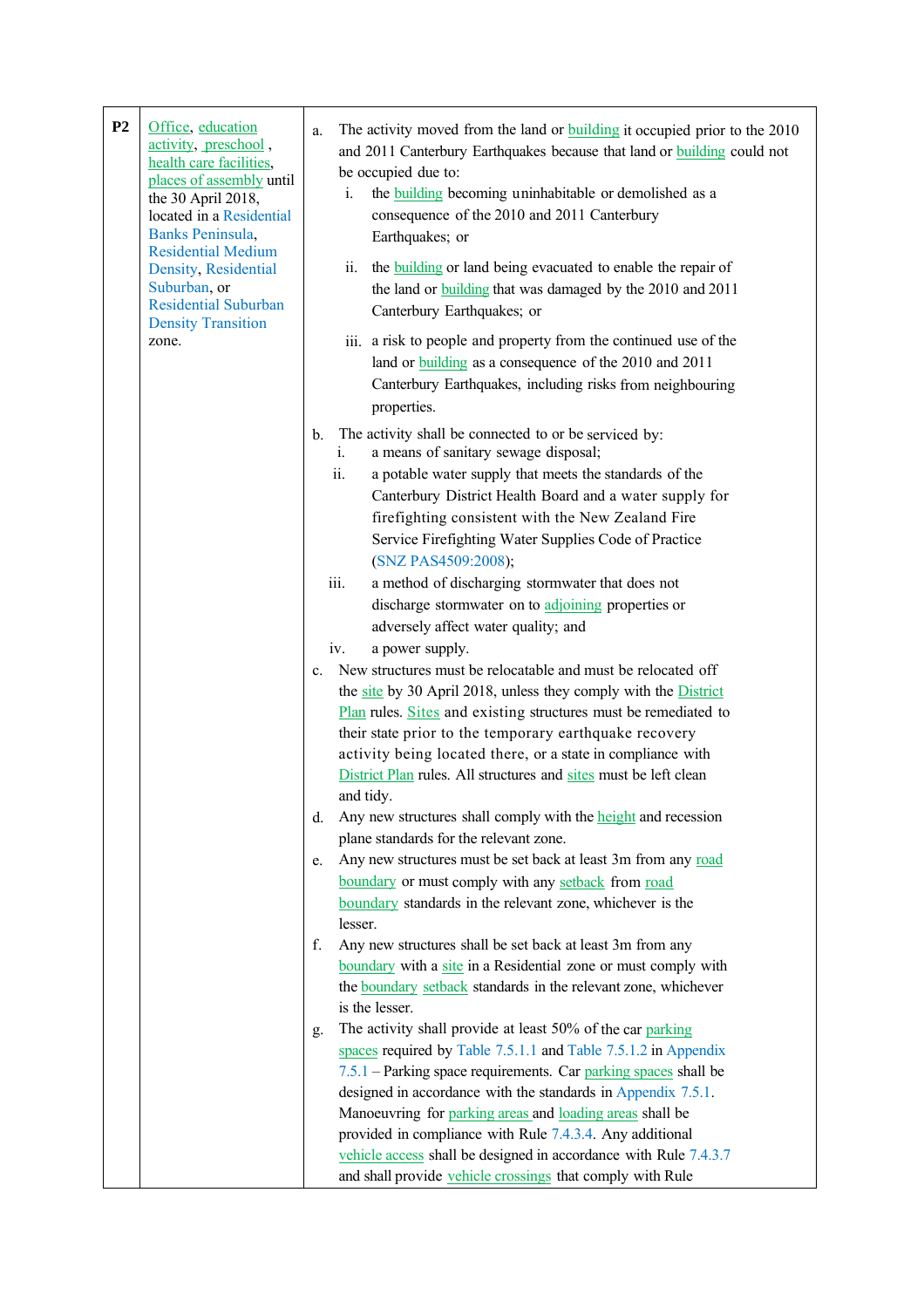| 7.4.3.8.<br>The activity shall comply with Rule 7.4.3.10 High Trip<br>h.<br>Generators.<br>The activity shall restrict its hours of operation to the<br>$\mathbf{1}$ .<br>following: |                                                                                                                                                                                                                  |                                                                                                                                                                                                                                                                                                                                                                                                                                                                                                                                                                                                                                                                                                                                                                                                                                                                                                                                                                                                                                                                                                                                                                                                                                                                                                                                                                                                      |
|--------------------------------------------------------------------------------------------------------------------------------------------------------------------------------------|------------------------------------------------------------------------------------------------------------------------------------------------------------------------------------------------------------------|------------------------------------------------------------------------------------------------------------------------------------------------------------------------------------------------------------------------------------------------------------------------------------------------------------------------------------------------------------------------------------------------------------------------------------------------------------------------------------------------------------------------------------------------------------------------------------------------------------------------------------------------------------------------------------------------------------------------------------------------------------------------------------------------------------------------------------------------------------------------------------------------------------------------------------------------------------------------------------------------------------------------------------------------------------------------------------------------------------------------------------------------------------------------------------------------------------------------------------------------------------------------------------------------------------------------------------------------------------------------------------------------------|
|                                                                                                                                                                                      | <b>Activity</b>                                                                                                                                                                                                  | Permitted hours of operation                                                                                                                                                                                                                                                                                                                                                                                                                                                                                                                                                                                                                                                                                                                                                                                                                                                                                                                                                                                                                                                                                                                                                                                                                                                                                                                                                                         |
| i.                                                                                                                                                                                   | Office                                                                                                                                                                                                           | 07:00-21:00 Monday to Friday; 7:00-<br>13:00 Saturday, Sunday and public<br>holidays.                                                                                                                                                                                                                                                                                                                                                                                                                                                                                                                                                                                                                                                                                                                                                                                                                                                                                                                                                                                                                                                                                                                                                                                                                                                                                                                |
| ii.                                                                                                                                                                                  | <b>Education activity</b>                                                                                                                                                                                        | 07:00-21:00 Monday to Saturday; Closed<br>on Sunday and public holidays.                                                                                                                                                                                                                                                                                                                                                                                                                                                                                                                                                                                                                                                                                                                                                                                                                                                                                                                                                                                                                                                                                                                                                                                                                                                                                                                             |
| iii.                                                                                                                                                                                 | Preschool                                                                                                                                                                                                        | 07:00-21:00 Monday to Friday;<br>07:00-13:00 Saturday, Sunday and                                                                                                                                                                                                                                                                                                                                                                                                                                                                                                                                                                                                                                                                                                                                                                                                                                                                                                                                                                                                                                                                                                                                                                                                                                                                                                                                    |
| iv.                                                                                                                                                                                  | <b>Health care</b><br>facility                                                                                                                                                                                   | 07:00-21:00 Monday to Sunday and public<br>holidays.                                                                                                                                                                                                                                                                                                                                                                                                                                                                                                                                                                                                                                                                                                                                                                                                                                                                                                                                                                                                                                                                                                                                                                                                                                                                                                                                                 |
| V.                                                                                                                                                                                   | Place of assembly                                                                                                                                                                                                | 07:00-21:00 Monday to Saturday Closed<br>on Sunday and public holidays,<br>except churches and church halls.                                                                                                                                                                                                                                                                                                                                                                                                                                                                                                                                                                                                                                                                                                                                                                                                                                                                                                                                                                                                                                                                                                                                                                                                                                                                                         |
| j.<br>k.<br>$\perp$<br>m.<br>n.<br>0.<br>$p_{\cdot}$<br>q.<br>r.<br>S.<br>t.<br>u.                                                                                                   | Noise provisions under Rule 6.1.<br>Medium Density zones.<br>Chapter 4.<br>The activity must not involve subdivision of land.<br>standards for signs in Rule 6.8.4.2.2.<br>students (total).<br>the earthquakes. | The activity shall comply with all standards for that zone in the<br>The activity is not required to comply with any additional<br>acoustic insulation requirements or standards for the Port<br>Influences Overlay, Airport Noise Contours or Residential<br>The activity shall comply with all standards for that zone in the<br>Outdoor Lighting and Glare provisions under Rule 6.3.<br>The activity shall comply with all standards for that zone in the<br>Hazardous substances and Contaminated land provisions in<br>The activity must not result in the alteration or destruction of<br>any listed Significant Tree or Heritage setting or Heritage item<br>that is not permitted in Chapter 9 of the District Plan.<br>The activity must have at least one access to an existing road<br>that is not a driveway shared by more than one residential unit.<br>Signs are restricted to a maximum area of $2m2$ or the area and<br>number provided for in the relevant zone, whichever is greater.<br>Any sign shall not be internally or externally illuminated.<br>Any sign shall be designed to comply with the traffic safety<br>The activity shall accommodate a maximum of 10 staff and/or<br>Preschools existing prior to the 2010 and 2011 Canterbury<br>Earthquakes may accommodate a maximum increase of 30%<br>(total) of children and staff in addition to the situation prior to |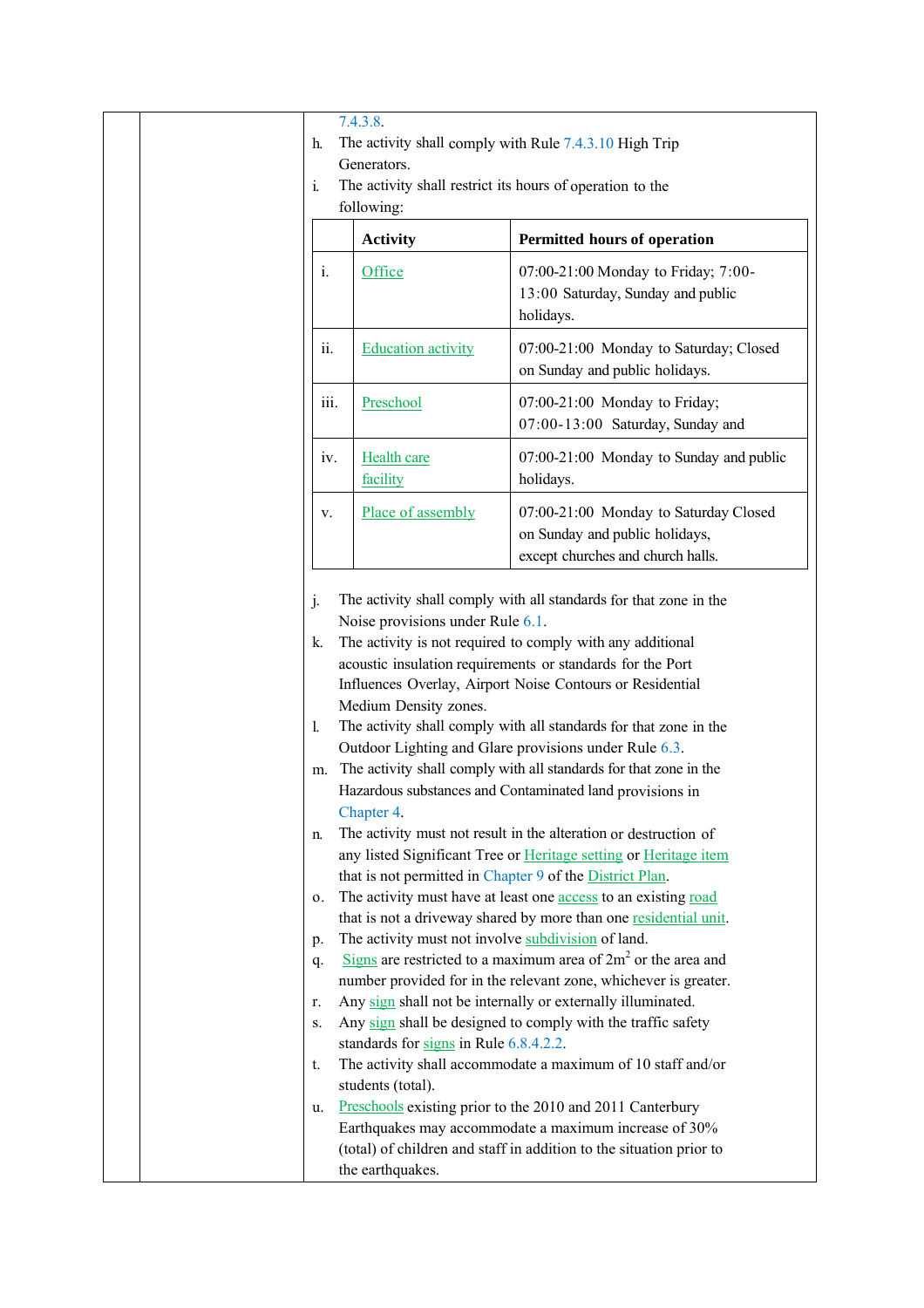|           |                                                   | V.            | Any outdoor storage area shall:                                                                                                 |
|-----------|---------------------------------------------------|---------------|---------------------------------------------------------------------------------------------------------------------------------|
|           |                                                   |               | not be located in a setback.<br>i.                                                                                              |
|           |                                                   |               | if used for a continuous period of more than 1 year, shall<br>ii.                                                               |
|           |                                                   |               | be screened by fencing, landscaping or buildings so as not                                                                      |
|           |                                                   |               | to be visible 1.8m above ground level on any adjoining                                                                          |
|           |                                                   |               | road or residential property.                                                                                                   |
|           |                                                   | W.            | There shall be only one office, education activity, preschool,                                                                  |
|           |                                                   |               | health care facility, or place of assembly permitted under Rule                                                                 |
|           |                                                   |               | 6.4.3.2 on any one site in a Group 1 Residential Zone.                                                                          |
|           |                                                   | X.            | The activity and/or <b>buildings</b> shall be located greater than:<br>12 metres from the centre line of a 110kV or 220kV<br>i. |
|           |                                                   |               | National Grid transmission line and 12 metres from a                                                                            |
|           |                                                   |               | foundation of an associated support structure;                                                                                  |
|           |                                                   |               | 10 metres from the centre line of a 66kV National Grid<br>11.                                                                   |
|           |                                                   |               | transmission line and 10m from a foundation of an                                                                               |
|           |                                                   |               | associated support structure.                                                                                                   |
|           |                                                   |               |                                                                                                                                 |
| <b>P3</b> | Retail activity, office,                          | a.            | The activity moved from the land or <b>building</b> it occupied prior to the 2010                                               |
|           | guest accommodation.<br>food and beverage         |               | and 2011 Canterbury Earthquakes because that land or <b>building</b> could not                                                  |
|           | outlets, entertainment                            |               | be occupied due to:                                                                                                             |
|           | activities, education                             |               | the <b>building</b> being uninhabitable or demolished as a consequence of<br>i.                                                 |
|           | activity, health care                             |               | the 2010 and 2011 Canterbury Earthquakes; or                                                                                    |
|           | facilities, preschools,<br>and places of assembly |               | ii.<br>the <b>building</b> or land being evacuated to enable the repair of the land                                             |
|           | until the 30 April 2018,                          |               | or building that was damaged by the 2010 and 2011 Canterbury                                                                    |
|           | located in one of the                             |               | Earthquakes; or                                                                                                                 |
|           | following zones -                                 |               | iii.<br>a risk to people and property from the continued use of the land or                                                     |
|           | <b>Commercial Core</b>                            |               | building as a consequence of the 2010 and 2011 Canterbury                                                                       |
|           | (except New Brighton);<br><b>Commercial Local</b> |               | Earthquakes, including risks from neighbouring properties.                                                                      |
|           | outside of the Central                            | $\mathbf b$ . | The activity shall be connected to or be serviced by:                                                                           |
|           | City; ; Commercial                                |               | a means of sanitary sewage disposal;<br>i.                                                                                      |
|           | Banks Peninsula;                                  |               | a potable water supply that meets the standards of the Canterbury<br>ii.                                                        |
|           | <b>Commercial Retail</b><br>Park; Industrial      |               | District Health Board and a water supply for firefighting                                                                       |
|           | General.                                          |               | consistent with the New Zealand Fire Service Firefighting Water                                                                 |
|           |                                                   |               | Supplies Code of Practice (SNZ PAS4509:2008);                                                                                   |
|           |                                                   |               | a method of discharging stormwater that does not discharge<br>iii.                                                              |
|           |                                                   |               | stormwater on to adjoining properties or adversely affect water                                                                 |
|           |                                                   |               | quality; and                                                                                                                    |
|           |                                                   |               | a power supply.<br>iv.                                                                                                          |
|           |                                                   | $c_{\cdot}$   | New structures must be relocatable and must be relocated off the site by                                                        |
|           |                                                   |               | 30 April 2018, unless they comply with the District Plan rules. Sites and                                                       |
|           |                                                   |               | existing structures must be remediated to their state prior to the                                                              |
|           |                                                   |               | temporary earthquake recovery activity being located there, or a                                                                |
|           |                                                   |               | state in compliance with <b>District Plan</b> rules. All structures and sites must be                                           |
|           |                                                   |               | left clean and tidy.                                                                                                            |
|           |                                                   | d.            | Any new structures shall comply with the <b>height</b> and recession plane                                                      |
|           |                                                   |               | standards for the relevant zone.                                                                                                |
|           |                                                   | e.            | Any new structures must comply with any setback from road boundary                                                              |
|           |                                                   |               | standards in the relevant zone.                                                                                                 |
|           |                                                   | f.            | Any new structures must comply with any setback from internal boundary                                                          |
|           |                                                   |               | standards in the relevant zone along boundaries with Residential or Open                                                        |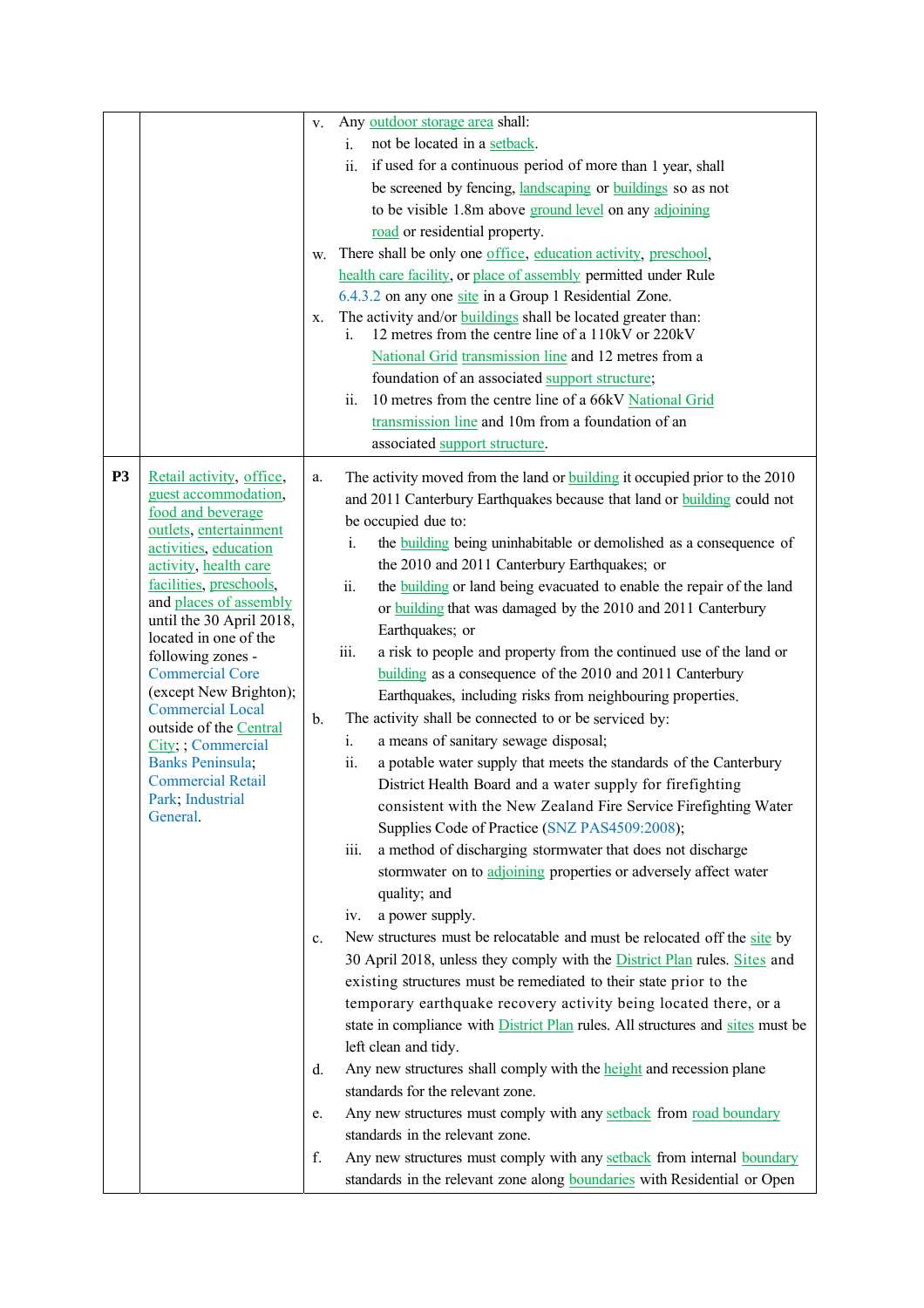| Space (excluding Open Space Coastal) zones.                                                                                         |  |
|-------------------------------------------------------------------------------------------------------------------------------------|--|
| The activity shall provide at least 25% of the car parking spaces required<br>g.                                                    |  |
| by Table 7.5.1.1 and Table 7.5.1.2 in Appendix $7.5.1$ – Parking space                                                              |  |
| requirements. Car parking spaces shall be designed in accordance with the                                                           |  |
| standards in Appendix 7.5.1. Manoeuvring for parking areas and loading                                                              |  |
| areas shall be provided in compliance with Rule 7.4.3.4. Any additional                                                             |  |
| vehicle accesses shall be designed in accordance with Rule 7.4.3.7 and                                                              |  |
| shall provide vehicle crossings that comply with Rule 7.4.3.8                                                                       |  |
| Any activity on a site adjoining a Residential zone shall comply with all<br>h.                                                     |  |
| standards for that zone in the Outdoor Lighting and Glare provisions                                                                |  |
| under Rule 6.3.                                                                                                                     |  |
| $\mathbf{i}$ .<br>The activity shall comply with all standards for that zone in the Hazardous                                       |  |
|                                                                                                                                     |  |
| substances and Contaminated land provisions in Chapter 4.                                                                           |  |
| j.<br>The activity must not result in the alteration or destruction of any listed                                                   |  |
| Significant Tree or Heritage setting or Heritage item that is not permitted                                                         |  |
| in Chapter 9 of the District Plan.                                                                                                  |  |
| The activity must have at least one access to an existing road.<br>k.                                                               |  |
| The activity must not involve subdivision of land.<br>1.                                                                            |  |
| Any sign shall comply with all standards for that zone in the Signs<br>m.                                                           |  |
| provisions under Rule 6.8.                                                                                                          |  |
| The activity shall not involve the sale of alcohol between 11pm and 7am<br>n.                                                       |  |
| within 75m of a Residential zone.                                                                                                   |  |
| Any outdoor storage area shall:<br>0.                                                                                               |  |
| not be located in a required setback.<br>i.                                                                                         |  |
| if used for a continuous period of more than 1 year, shall be screened<br>ii.                                                       |  |
| by fencing, <i>landscaping</i> or <i>buildings</i> so as not to be visible 1.8m                                                     |  |
| above ground level on any adjoining road or residential property.                                                                   |  |
| The activity and/or <b>buildings</b> shall be located greater than:<br>p.                                                           |  |
| $i$ .<br>12 metres from the centre line of a 110kV or 220kV National Grid                                                           |  |
| transmission line and 12 metres from a foundation of an associated                                                                  |  |
| support structure;                                                                                                                  |  |
| 10 metres from the centre line of a 66kV National Grid<br>11.                                                                       |  |
| transmission line and 10m from a foundation of an associated                                                                        |  |
| support structure.                                                                                                                  |  |
| <b>P4</b><br>Industrial activity until<br>The activity moved from the land or <b>building</b> it occupied prior to the<br>a.        |  |
| the 30 April 2018,<br>2010 and 2011 Canterbury Earthquakes because that land or building                                            |  |
| located in Industrial<br>could not be occupied due to:                                                                              |  |
| General; Industrial<br>the <b>building</b> being uninhabitable or demolished as a consequence<br>i.<br><b>Heavy</b> (except Springs |  |
| Road) zones.<br>of the 2010 and 2011 Canterbury Earthquakes; or                                                                     |  |
| ii.<br>the <b>building</b> or land being evacuated to enable the repair of the land                                                 |  |
| or <b>building</b> that was damaged by the 2010 and 2011 Canterbury                                                                 |  |
| Earthquakes; or                                                                                                                     |  |
| a risk to people and property from the continued use of the land or<br>iii.                                                         |  |
| building as a consequence of the 2010 and 2011 Canterbury                                                                           |  |
| Earthquakes, including risks from neighbouring properties.                                                                          |  |
|                                                                                                                                     |  |
|                                                                                                                                     |  |
| The activity shall be connected to or be serviced by:<br>b.<br>a means of sanitary sewage disposal;<br>i.                           |  |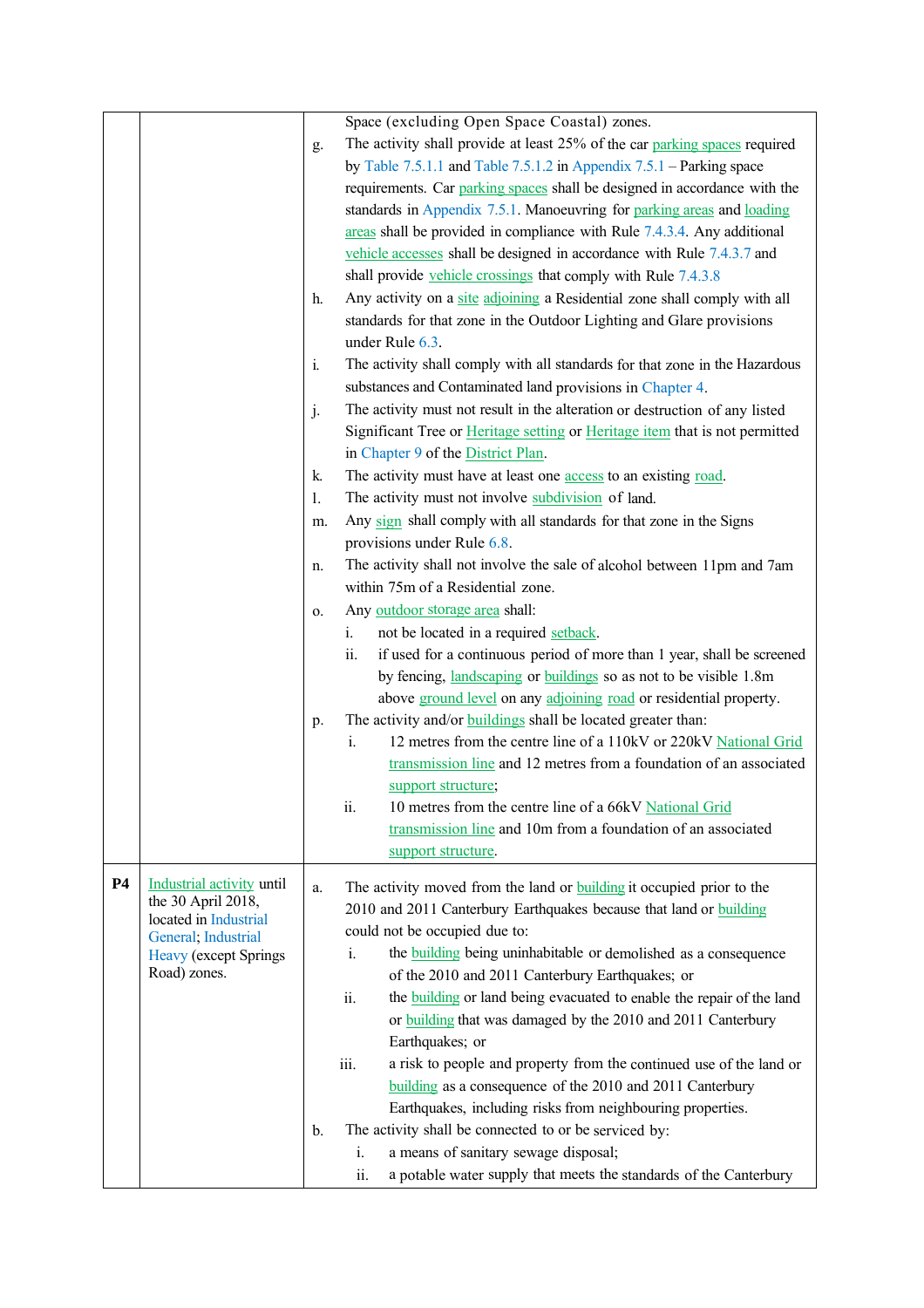| District Health Board and a water supply for firefighting                                     |
|-----------------------------------------------------------------------------------------------|
| consistent with the New Zealand Fire Service Firefighting                                     |
| Water Supplies Code of Practice (SNZ PAS4509:2008)                                            |
| a method of discharging stormwater that does not discharge<br>iii.                            |
| stormwater on to adjoining properties or adversely affect water                               |
| quality; and                                                                                  |
| a power supply.<br>iv.                                                                        |
| New structures must be relocatable and must be relocated off the site by<br>c.                |
| 30 April 2018, unless they comply with the District Plan rules. Sites and                     |
| existing structures must be remediated to their state prior to the                            |
| temporary earthquake recovery activity being located there, or a                              |
| state in compliance with <b>District Plan</b> rules. All structures and sites must            |
| be left clean and tidy.                                                                       |
| Any new structures shall comply with the <b>height</b> and recession plane<br>d.              |
| standards for the relevant zone.                                                              |
| Any new structures must be set back at least 3m from any road boundary<br>e.                  |
| or must comply with any setback from road boundary standards in the                           |
| relevant zone, whichever is the lesser.                                                       |
| f.<br>Any new structures must be set back at least 3m from any boundary with                  |
| a Residential zone.                                                                           |
| The activity shall provide at least 25% of the car parking spaces required<br>g.              |
| by Table $7.5.1.1$ and Table $7.5.1.2$ in Appendix $7.5.1$ – Parking space                    |
| requirements. Car parking spaces shall be designed in accordance with                         |
| the standards in Appendix 7.5.1. Manoeuvring for parking areas and                            |
| loading areas shall be provided in compliance with Rule 7.4.3.4. Any                          |
| additional vehicle accesses shall be designed in accordance with Rule                         |
| 7.4.3.7 and shall provide vehicle crossings that comply with Rule 7.4.3.8.                    |
| The activity shall comply with Rule 7.4.3.10 High trip generators.<br>h.                      |
| i.<br>The activity shall comply with all standards for that zone in the Noise                 |
| provisions under Rule 6.1.                                                                    |
| Any activity on a site adjoining a Residential zone shall comply with all<br>j.               |
| standards for that zone in the Outdoor Lighting and Glare provisions<br>under Rule 6.3.       |
| The activity shall comply with all standards for that zone in the<br>k.                       |
| Hazardous substances and Contaminated land provisions in Chapter 12.                          |
| The activity must not result in the alteration or destruction of any listed<br>$\mathbf{l}$ . |
| Significant Tree or Heritage setting or Heritage item that is not permitted                   |
| in Chapter 9 of the District Plan.                                                            |
| The activity must have at least one <b>access</b> to an existing road.<br>m.                  |
| The activity must not involve subdivision of land.<br>n.                                      |
| Any sign shall comply with all standards for that zone in the Signs<br>0.                     |
| provisions under Rule 6.8.                                                                    |
| The activity and/or <b>buildings</b> shall be located greater than:<br>p.                     |
| 12 metres from the centre line of a 110kV or 220kV National Grid<br>i.                        |
| transmission line and 12 metres from an associated support                                    |
| structure;                                                                                    |
| 10 metres from the centre line of a 66kV National Grid<br>ii.                                 |
| transmission line and 10m from a foundation of an associated                                  |
| support structure.                                                                            |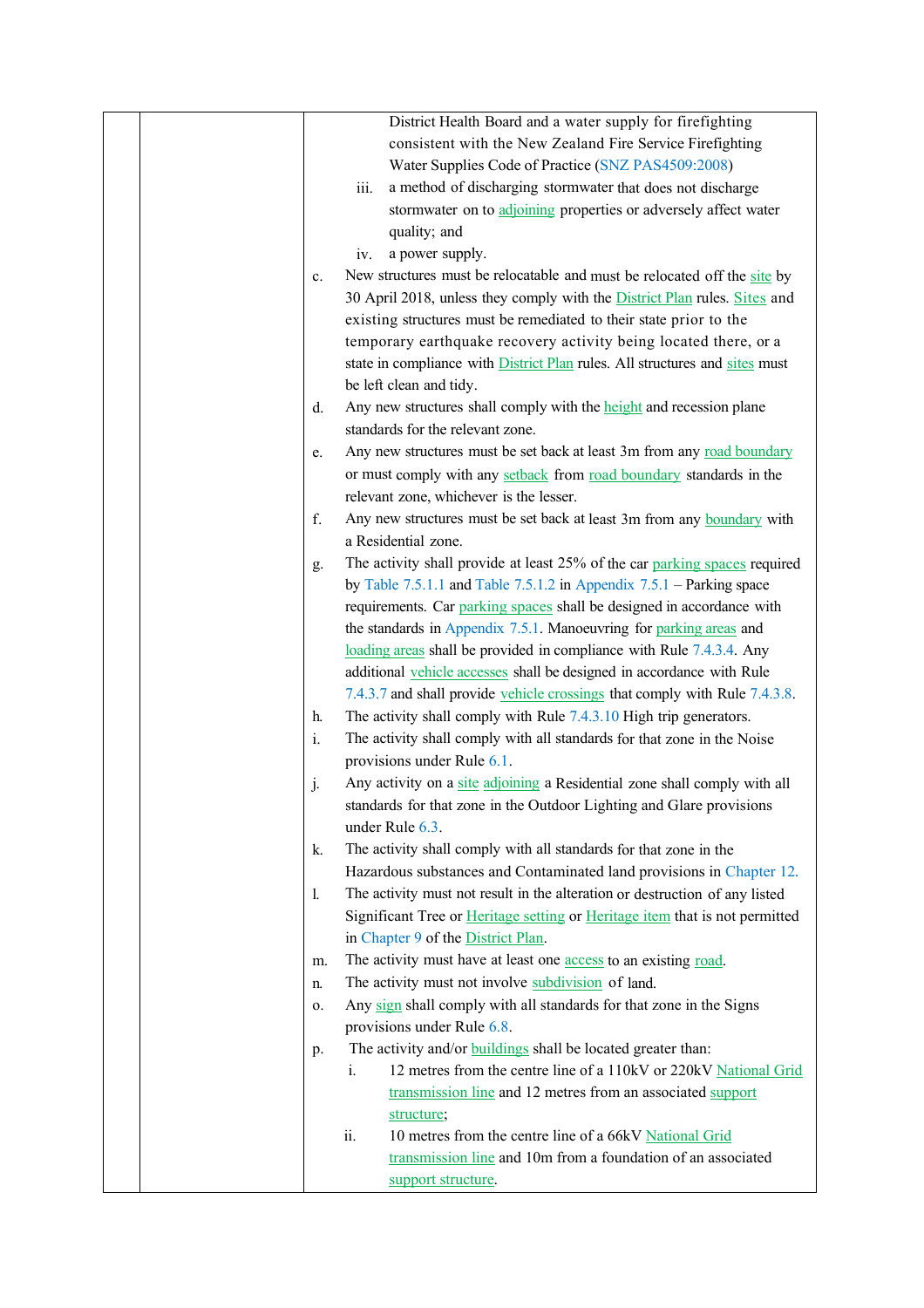| P <sub>5</sub><br>Storage facilities until<br>the 30 April 2018,<br>located in Commercial<br>or Industrial zones<br>(excluding<br><b>Commercial Core</b><br>(New Brighton);<br><b>Industrial Heavy</b><br>(Springs Road);<br><b>Industrial Park</b><br>(Memorial Avenue) and<br><b>Industrial Park</b><br>(Wairakei Road)). | The storage is for goods, machinery and vehicles either:<br>a.<br>i.<br>used for construction work (as defined in section 6 of the<br>Construction Contracts Act 2002) to repair or rebuild land,<br>buildings, infrastructure or other facilities damaged by the<br>Canterbury Earthquakes; or<br>ii.<br>relocated from land or <b>buildings</b> being repaired or rebuilt as a<br>consequence of the Canterbury Earthquakes.<br>The activity shall be connected to or be serviced by:<br>$\mathbf{b}$ .<br>a means of sanitary sewage disposal;<br>i.<br>a potable water supply that meets the standards of the Canterbury<br>ii.<br>District Health Board and a water supply for firefighting<br>consistent with the New Zealand Fire Service Firefighting Water<br>Supplies Code of Practice (SNZ PAS4509:2008);<br>iii. a method of discharging stormwater that does not discharge<br>stormwater on to adjoining properties or adversely affect water<br>quality; and<br>iv. a power supply.<br>New structures must be relocatable and must be relocated off the site by<br>c.<br>30 April 2018, unless they comply with the District Plan rules. Sites and<br>existing structures must be remediated to their state prior to the temporary<br>earthquake recovery activity being located there, or a state in compliance<br>with <b>District Plan</b> rules. All structures and sites must be left clean and tidy.<br>Any new structures shall comply with the <b>height</b> and recession plane<br>d.<br>standards for the relevant zone.<br>Any new structures must comply with any setback from road boundary<br>e.<br>standards in the relevant zone.<br>f.<br>Any new structures must be set back at least 3m from the <b>boundary</b> with<br>any Residential zone.<br>The activity shall provide at least 25% of the car parking spaces required<br>g.<br>by Table 7.5.1.1 and Table 7.5.1.2 in Appendix $7.5.1$ – Parking space<br>requirements. Car parking spaces shall be designed in accordance with the<br>standards in Appendix 7.1. Manoeuvring for parking areas and loading areas<br>shall be provided in compliance with Rule 7.4.3.4. Any additional vehicle<br>accesses shall be designed in accordance with Rule 7.4.3.7 and shall provide<br>vehicle crossings that comply with Rule 7.4.3.8.<br>The activity shall comply with Rule 7.4.3.10 High trip generators.<br>h.<br>In the Industrial and Commercial zones, the activity shall comply with<br>i.<br>all standards for that zone in the Noise provisions under Rule $6.1$ .<br>j. The activity is not required to comply with any additional acoustic insulation<br>requirements or standards arising from the Port Influences Overlay or Airport<br>Noise Contours.<br>Any activity on a site adjoining a Residential zone shall comply with all<br>k.<br>standards for that zone in the Outdoor Lighting and Glare provisions under |
|-----------------------------------------------------------------------------------------------------------------------------------------------------------------------------------------------------------------------------------------------------------------------------------------------------------------------------|---------------------------------------------------------------------------------------------------------------------------------------------------------------------------------------------------------------------------------------------------------------------------------------------------------------------------------------------------------------------------------------------------------------------------------------------------------------------------------------------------------------------------------------------------------------------------------------------------------------------------------------------------------------------------------------------------------------------------------------------------------------------------------------------------------------------------------------------------------------------------------------------------------------------------------------------------------------------------------------------------------------------------------------------------------------------------------------------------------------------------------------------------------------------------------------------------------------------------------------------------------------------------------------------------------------------------------------------------------------------------------------------------------------------------------------------------------------------------------------------------------------------------------------------------------------------------------------------------------------------------------------------------------------------------------------------------------------------------------------------------------------------------------------------------------------------------------------------------------------------------------------------------------------------------------------------------------------------------------------------------------------------------------------------------------------------------------------------------------------------------------------------------------------------------------------------------------------------------------------------------------------------------------------------------------------------------------------------------------------------------------------------------------------------------------------------------------------------------------------------------------------------------------------------------------------------------------------------------------------------------------------------------------------------------------------------------------------------------------------------------------------------------------------------------------------------------------------------------------------------------------------------------------------------------|
|                                                                                                                                                                                                                                                                                                                             | Rule 6.3.<br>The activity shall comply with all standards for that zone in the Hazardous<br>1.                                                                                                                                                                                                                                                                                                                                                                                                                                                                                                                                                                                                                                                                                                                                                                                                                                                                                                                                                                                                                                                                                                                                                                                                                                                                                                                                                                                                                                                                                                                                                                                                                                                                                                                                                                                                                                                                                                                                                                                                                                                                                                                                                                                                                                                                                                                                                                                                                                                                                                                                                                                                                                                                                                                                                                                                                            |
|                                                                                                                                                                                                                                                                                                                             | substances and Contaminated land provisions in Chapter 12.<br>The activity must not result in the alteration or destruction of any listed<br>m<br>Significant Tree or Heritage setting or Heritage item that is not permitted in<br>Chapter 9 of the District Plan.<br>The activity must have at least one access to an existing road.<br>n                                                                                                                                                                                                                                                                                                                                                                                                                                                                                                                                                                                                                                                                                                                                                                                                                                                                                                                                                                                                                                                                                                                                                                                                                                                                                                                                                                                                                                                                                                                                                                                                                                                                                                                                                                                                                                                                                                                                                                                                                                                                                                                                                                                                                                                                                                                                                                                                                                                                                                                                                                               |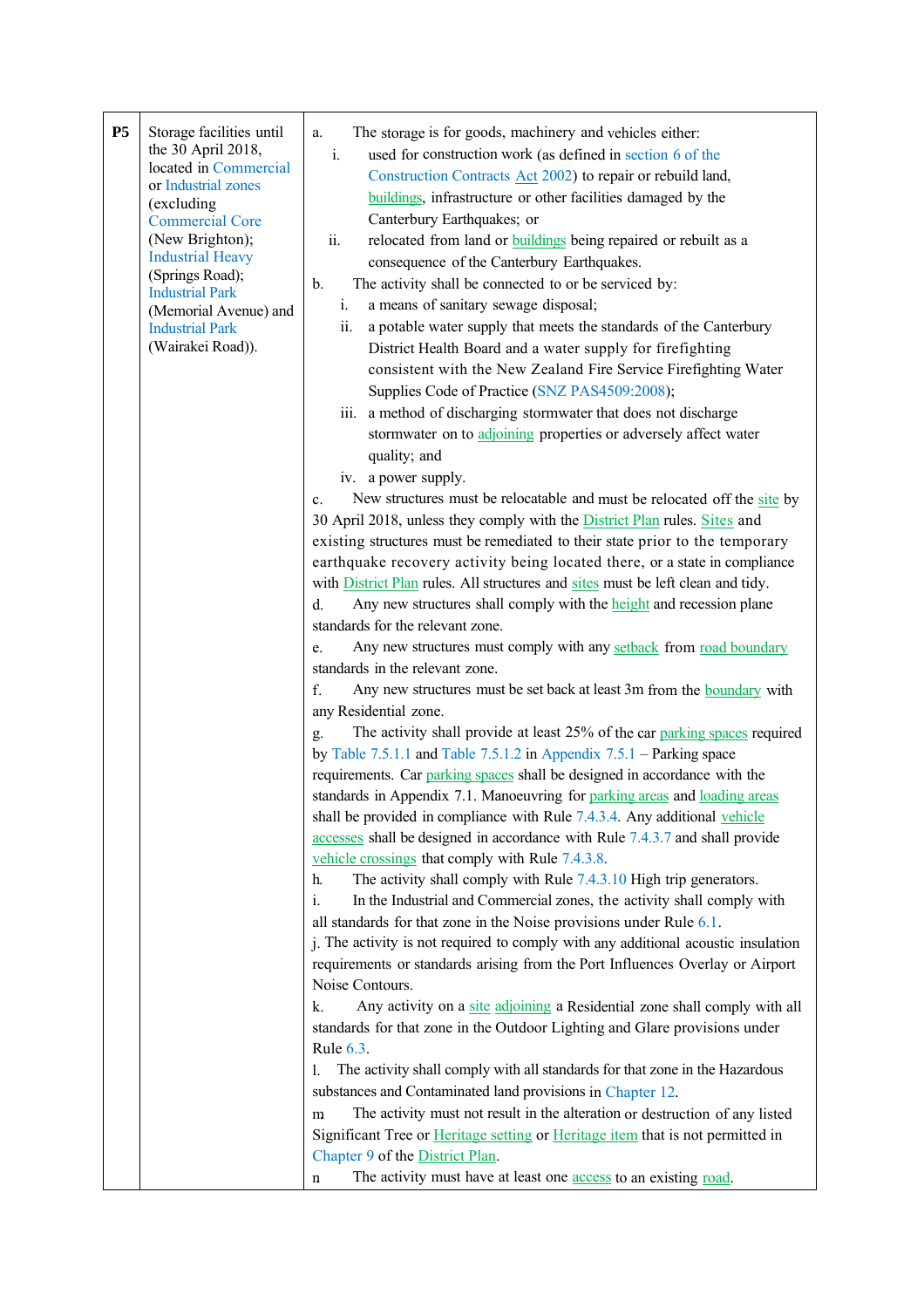|                |                                                    | The activity must not involve subdivision of land.<br>$\mathbf{O}$                     |
|----------------|----------------------------------------------------|----------------------------------------------------------------------------------------|
|                |                                                    | Any sign shall comply with all standards for that zone in the Signs<br>p               |
|                |                                                    | provisions under Rule 6.8.                                                             |
|                |                                                    | Any outdoor storage area shall:<br>q.                                                  |
|                |                                                    | not be located in a required setback.<br>i.                                            |
|                |                                                    | if used for a continuous period of more than 1 year, shall be<br>ii.                   |
|                |                                                    | screened by fencing, landscaping or buildings so as not to be visible                  |
|                |                                                    | 1.8m above ground level on any adjoining road or residential                           |
|                |                                                    | property.                                                                              |
|                |                                                    | r. The activity and/or <b>buildings</b> shall be located greater than:                 |
|                |                                                    | $i$ .<br>12 metres from the centre line of a 110kV or 220kV National Grid              |
|                |                                                    | transmission line and 12 metres from a foundation of an associated                     |
|                |                                                    | support structure;                                                                     |
|                |                                                    | ii.<br>10 metres from the centre line of a 66kV National Grid transmission             |
|                |                                                    | line and 10m from a foundation of an associated support structure.                     |
|                |                                                    |                                                                                        |
| P <sub>6</sub> | One residential unit on a                          | The residential unit is for persons who moved from what was their<br>a.                |
|                | site until the 30 April                            | normal place of residence prior to the 2010 and 2011 Canterbury Earthquakes            |
|                | 2018, additional to that                           | because that <b>building</b> or land could not be occupied due to:                     |
|                | otherwise permitted in<br>the District Plan rules, | the <b>building</b> becoming uninhabitable or demolished as a<br>$i$ .                 |
|                | located in a Residential                           | consequence of the 2010 and 2011 Canterbury Earthquakes; or                            |
|                | Banks Peninsula,                                   | the <b>building</b> or land being evacuated to enable the repair of the<br>ii.         |
|                | , Residential Medium                               | land or building that was damaged by the 2010 and 2011                                 |
|                | Density, Residential                               | Canterbury Earthquakes; or                                                             |
|                | Suburban, or<br><b>Residential Suburban</b>        | a risk to people and property from the continued use of the land<br>iii.               |
|                | <b>Density Transition</b>                          | or <b>building</b> as a consequence of the 2010 and 2011 Canterbury                    |
|                | zone.                                              | Earthquakes, including risks from neighbouring properties.                             |
|                |                                                    | The activity shall be connected to or be serviced by:<br>$\mathbf b$ .                 |
|                |                                                    | $i$ .<br>a means of sanitary sewage disposal;                                          |
|                |                                                    | ii.<br>a potable water supply that meets the standards of the Canterbury               |
|                |                                                    | District Health Board and a water supply for firefighting                              |
|                |                                                    | consistent with the New Zealand Fire Service Firefighting Water                        |
|                |                                                    | Supplies Code of Practice (SNZ PAS4509:2008);                                          |
|                |                                                    | iii.<br>a method of discharging stormwater                                             |
|                |                                                    | iv.<br>a power supply.                                                                 |
|                |                                                    | New structures must be relocatable and must be relocated off the site by<br>c.         |
|                |                                                    | 30 April 2018, unless they comply with the District Plan rules. Sites and              |
|                |                                                    | existing structures must be remediated to their state prior to the temporary           |
|                |                                                    | earthquake recovery activity being located there, or a state in compliance             |
|                |                                                    | with <b>District Plan</b> rules. All structures and sites must be left clean and tidy. |
|                |                                                    | Any new structures shall comply with the <b>height</b> and recession plane<br>d.       |
|                |                                                    | standards for the relevant zone.                                                       |
|                |                                                    | Any new structures must be set back at least 3m from any road boundary<br>e.           |
|                |                                                    | or must comply with any setback from road boundary standards in the relevant           |
|                |                                                    | zone, whichever is the lesser.                                                         |
|                |                                                    | f.<br>Any new structures shall be set back at least 3m from any internal               |
|                |                                                    | boundary or must comply with the boundary setback standards in the relevant            |
|                |                                                    | zone, whichever is the lesser.                                                         |
|                |                                                    | Any new residential unit must be at least 1m from any other building on<br>g.          |
|                |                                                    | the site.                                                                              |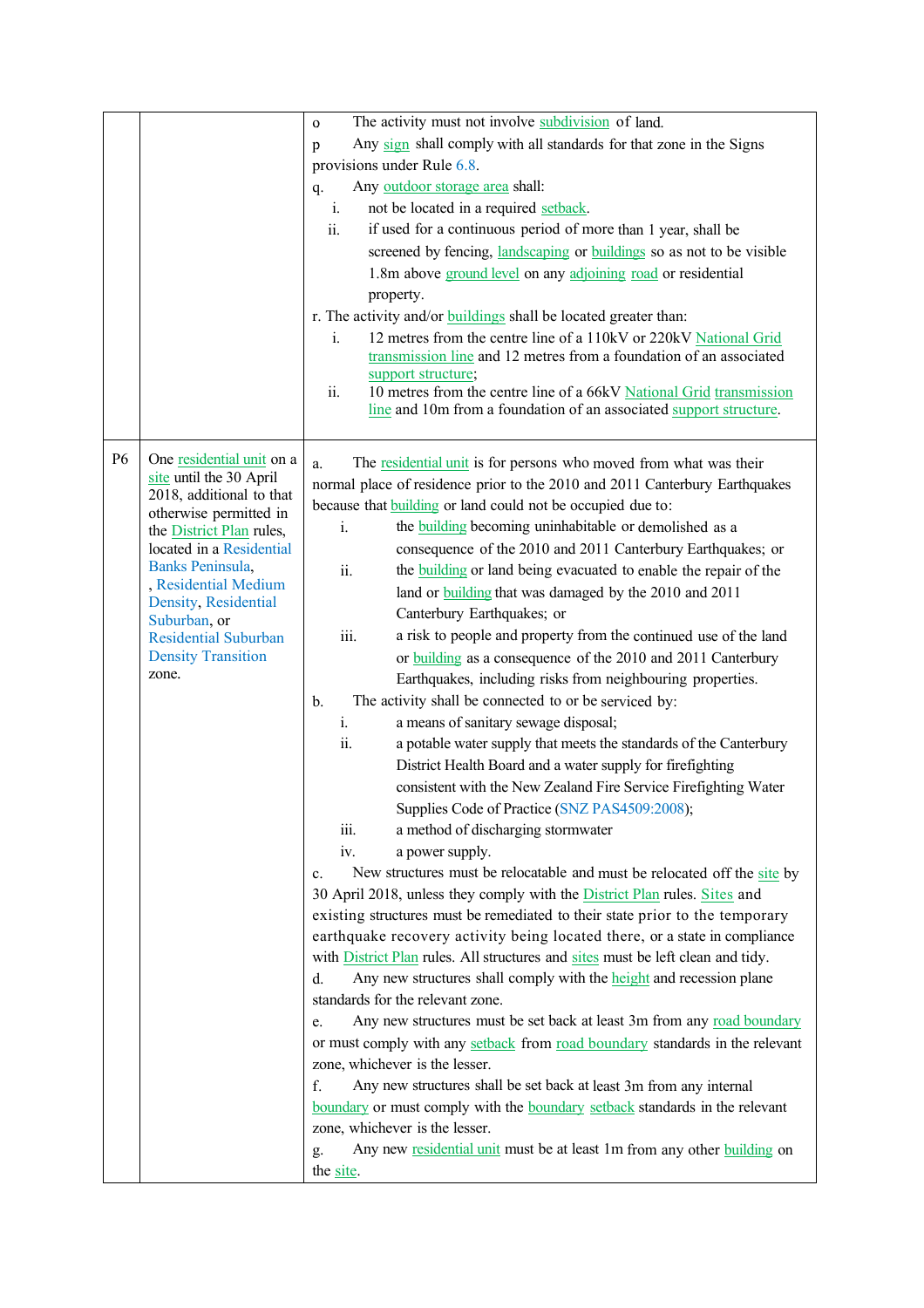|    |                                                | The maximum percentage of the net site area covered by buildings shall<br>h.                                                                                    |
|----|------------------------------------------------|-----------------------------------------------------------------------------------------------------------------------------------------------------------------|
|    |                                                | be 60%, excluding:                                                                                                                                              |
|    |                                                | fences, walls and retaining walls;<br>i.                                                                                                                        |
|    |                                                | eaves and roof overhangs up to 600 millimetres in width from the<br>11.                                                                                         |
|    |                                                | wall of a building;                                                                                                                                             |
|    |                                                | iii. uncovered swimming pools up to 800 millimetres in height above                                                                                             |
|    |                                                | ground level; and                                                                                                                                               |
|    |                                                | iv. decks, terraces, balconies, porches, verandahs, bay or box windows                                                                                          |
|    |                                                | (supported or cantilevered) which:                                                                                                                              |
|    |                                                | A are no more than 800 millimetres above ground level and are                                                                                                   |
|    |                                                | uncovered or unroofed; or                                                                                                                                       |
|    |                                                | B where greater than 800 millimetres above ground level and/or                                                                                                  |
|    |                                                | covered or roofed, are in total no more than 6m2 in area for any                                                                                                |
|    |                                                | one site.                                                                                                                                                       |
|    |                                                | The activity must not result in the alteration or destruction of any listed<br>i.                                                                               |
|    |                                                | Significant Tree or Heritage setting or Heritage item that is not permitted in                                                                                  |
|    |                                                | Chapter 9 of the District Plan.                                                                                                                                 |
|    |                                                | The activity must have access to an existing road. Any additional<br>j.                                                                                         |
|    |                                                | vehicle accesses shall be designed in accordance with Rule 7.4.3.7 and shall                                                                                    |
|    |                                                | provide vehicle crossings that comply with Rule 7.4.3.8.                                                                                                        |
|    |                                                | The activity must not involve subdivision of land.<br>k.                                                                                                        |
|    |                                                | 1.<br>Any sign shall comply with all standards for that zone.                                                                                                   |
|    |                                                | The activity and/or <b>buildings</b> shall be located greater than:<br>m.<br>12 metres from the centre line of a 110kV or 220kV National Grid<br>$\mathbf{i}$ . |
|    |                                                | transmission line and 12 metres from a foundation of an associated                                                                                              |
|    |                                                | support structure;                                                                                                                                              |
|    |                                                | 10 metres from the centre line of a 66kV National Grid transmission<br>ii.                                                                                      |
|    |                                                | line and 10m from a foundation of an associated support structure.                                                                                              |
| P7 | Two or three residential                       | The residential units are for persons who moved from what was their<br>a.                                                                                       |
|    | units on a site until the<br>30 April 2018,    | normal place of residence prior to the 2010 and 2011 Canterbury Earthquakes                                                                                     |
|    | additional to that                             | because that <b>building</b> or land could not be occupied due to:                                                                                              |
|    | otherwise permitted in                         | the building becoming uninhabitable or demolished as a<br>i.                                                                                                    |
|    | the <b>District Plan</b> rules,                | consequence of the 2010 and 2011 Canterbury Earthquakes; or                                                                                                     |
|    | located in a Residential<br>Banks Peninsula, , | the <b>building</b> or land being evacuated to enable the repair of the land<br>ii.                                                                             |
|    | <b>Residential Medium</b>                      | or building that was damaged by the 2010 and 2011 Canterbury                                                                                                    |
|    | Density,                                       | Earthquakes; or                                                                                                                                                 |
|    | Residential Suburban,                          | iii. a risk to people and property from the continued use of the land or                                                                                        |
|    | or Residential<br><b>Suburban Density</b>      | building as a consequence of the 2010 and 2011 Canterbury                                                                                                       |
|    | Transition zone.                               | Earthquakes, including risks from neighbouring properties.                                                                                                      |
|    |                                                | The activity shall be connected to or be serviced by:<br>b.                                                                                                     |
|    |                                                | a means of sanitary sewage disposal;<br>i.                                                                                                                      |
|    |                                                | ii.<br>a potable water supply that meets the standards of the Canterbury                                                                                        |
|    |                                                | District Health Board and a water supply for firefighting                                                                                                       |
|    |                                                | consistent with the New Zealand Fire Service Firefighting Water                                                                                                 |
|    |                                                | Supplies Code of Practice (SNZ PAS4509:2008);<br>a method of discharging stormwater that does not discharge<br>iii.                                             |
|    |                                                | stormwater on to adjoining properties or adversely affect water                                                                                                 |
|    |                                                | quality; and                                                                                                                                                    |
|    |                                                | a power supply.<br>iv.                                                                                                                                          |
|    |                                                | New structures must be relocatable and must be relocated off the site by<br>c.                                                                                  |
|    |                                                |                                                                                                                                                                 |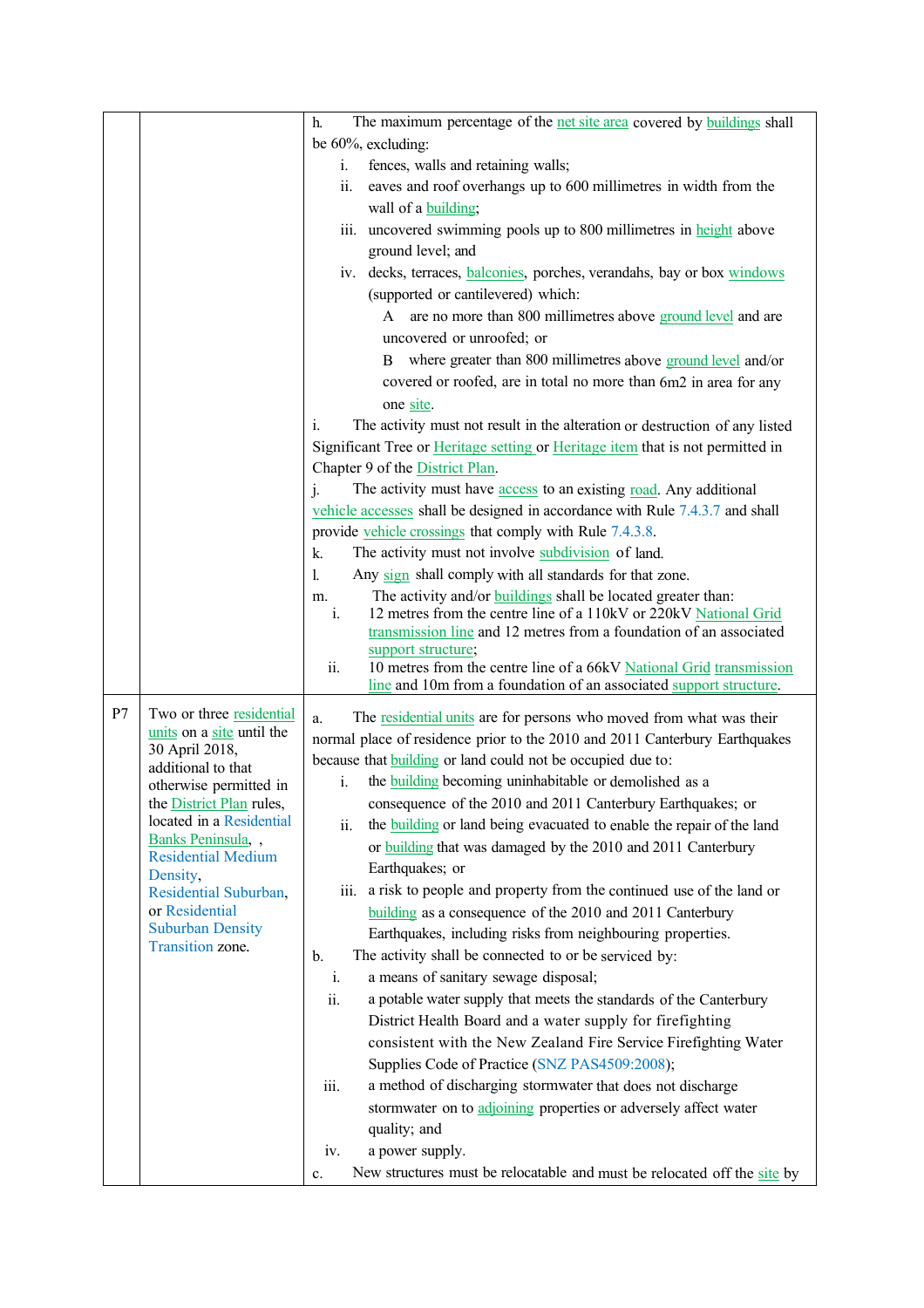| 30 April 2018, unless they comply with the District Plan rules. Sites and                     |
|-----------------------------------------------------------------------------------------------|
| existing structures must be remediated to their state prior to the temporary                  |
| earthquake recovery activity being located there, or a state in compliance                    |
| with <b>District Plan</b> rules. All structures and sites must be left clean and tidy.        |
| Any new structures shall comply with the <b>height</b> and recession plane<br>d.              |
| standards for the relevant zone.                                                              |
| Any new structures must be set back at least 3m from any road boundary<br>e.                  |
| or must comply with any setback from road boundary standards in the relevant                  |
| zone, whichever is the lesser.                                                                |
| f.<br>Any new structures shall be set back at least 3m from any internal                      |
| boundary or must comply with the boundary setback standards in the relevant                   |
| zone, whichever is the lesser.                                                                |
| Any new residential unit must be at least 1m from any other building on<br>g.                 |
| the site, but where windows of one unit will face windows in another unit the                 |
| windows must be at least 3m apart.                                                            |
| The maximum percentage of the net site area covered by buildings shall<br>h.                  |
| be 60%, excluding:                                                                            |
| fences, walls and retaining walls;<br>i.                                                      |
| ii.                                                                                           |
| eaves and roof overhangs up to 600 millimetres in width from the                              |
| wall of a building;                                                                           |
| iii.<br>uncovered swimming pools up to 800 millimetres in height above                        |
| ground level; and                                                                             |
| decks, terraces, balconies, porches, verandahs, bay or box windows<br>iv.                     |
| (supported or cantilevered) which:                                                            |
| are no more than 800 millimetres above ground level and are<br>A.                             |
| uncovered or unroofed; or                                                                     |
| B. where greater than 800 millimetres above ground level and/or                               |
| covered or roofed, are in total no more than 6m2 in area for any                              |
| one site.                                                                                     |
| $\mathbf{i}$ .<br>The activity must not result in the alteration or destruction of any listed |
| Significant Tree or Heritage setting or Heritage item that is not permitted in                |
| Chapter 9 of the District Plan.                                                               |
| The activity must have at least one <b>access</b> to an existing road that is not<br>$\cdot$  |
| a driveway shared by more than one residential unit. Any additional vehicle                   |
| accesses shall be designed in accordance with Rule 7.4.3.7 and shall provide                  |
| vehicle crossings that comply with Rule 7.4.3.8.                                              |
| The activity must not involve subdivision of land.<br>k.                                      |
| 1.<br>Any sign shall comply with all standards for that zone.                                 |
| One parking space must be provided for each additional unit. Car<br>m.                        |
| parking spaces shall be designed in accordance with the standards in Appendix                 |
| 7.5.1. Manoeuvring for parking areas and loading areas shall be provided in                   |
| compliance with Rule 7.4.3.4.                                                                 |
| The activity and/or <b>buildings</b> shall be located greater than:<br>n.                     |
| 12 metres from the centre line of a 110kV or 220kV National Grid<br>i.                        |
| transmission line and 12 metres from a foundation of an associated<br>support structure;      |
| 10 metres from the centre line of a 66kV National Grid transmission<br>ii.                    |
| line and 10m from a foundation of an associated support structure.                            |
|                                                                                               |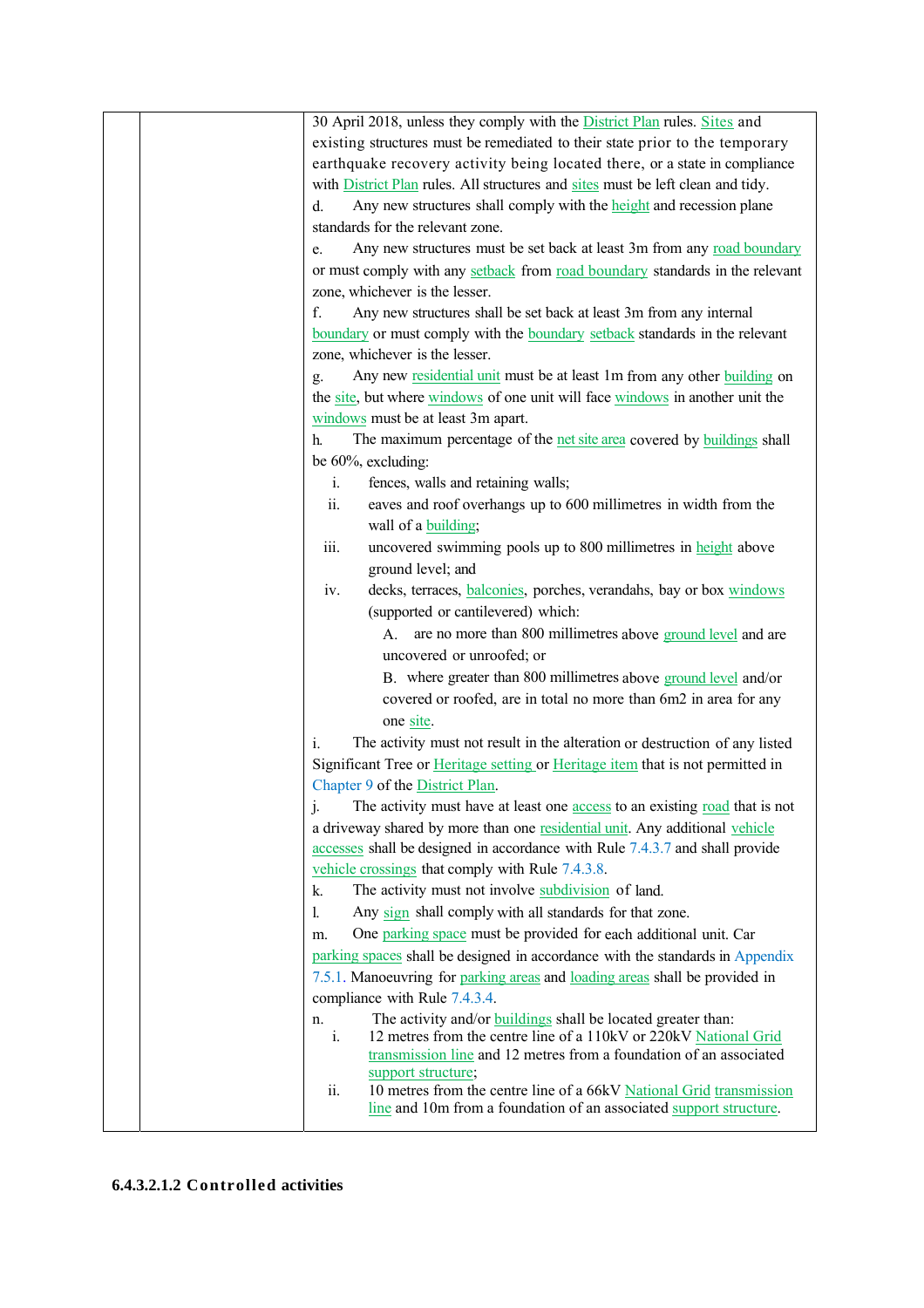There are no controlled activities.

## **6.4.3.2.1.3 Restricted discretionary activities**

- a. Activities listed below are Restricted Discretionary Activities.
- b. Discretion to grant or decline consent and impose conditions is restricted to the Matters of Discretion set out in the following table.

| <b>Activity</b> |                                                                                                                                                                                                                                                                                                                                                                                                                                                                                                            | The <b>Council's</b> discretion shall be limited to the |                     |                                |                                                                                                                                                                                                                                                                                                                                                                                                                                                                                                                                                                                                                                                                                                                                                                                                                                                                                                                                                                                                                                                                                      |
|-----------------|------------------------------------------------------------------------------------------------------------------------------------------------------------------------------------------------------------------------------------------------------------------------------------------------------------------------------------------------------------------------------------------------------------------------------------------------------------------------------------------------------------|---------------------------------------------------------|---------------------|--------------------------------|--------------------------------------------------------------------------------------------------------------------------------------------------------------------------------------------------------------------------------------------------------------------------------------------------------------------------------------------------------------------------------------------------------------------------------------------------------------------------------------------------------------------------------------------------------------------------------------------------------------------------------------------------------------------------------------------------------------------------------------------------------------------------------------------------------------------------------------------------------------------------------------------------------------------------------------------------------------------------------------------------------------------------------------------------------------------------------------|
|                 |                                                                                                                                                                                                                                                                                                                                                                                                                                                                                                            |                                                         |                     |                                | following matters:                                                                                                                                                                                                                                                                                                                                                                                                                                                                                                                                                                                                                                                                                                                                                                                                                                                                                                                                                                                                                                                                   |
| RD1             | One residential unit on a site until<br>a.<br>the 30 April 2018, additional to<br>that otherwise permitted in the<br>District Plan rules, located in a<br>Residential Banks Peninsula,,<br>Residential Medium Density,<br>Residential Suburban, or<br>Residential Suburban Density<br>Transition zone, which does not<br>comply with the Activity specific<br>standards e, f or h for P6.<br>Any application will not require<br>b.<br>written approvals and shall not be<br>limited or publicly notified. |                                                         | a.<br>$\mathbf b$ . | i.<br>ii.<br>iii.<br>iv.<br>V. | As relevant to the breached standard;<br>Activity Specific Standard e Street scene:<br>Whether the reduced setback will significantly detract<br>from the character of the street taking into account:<br>Necessity in order to allow more efficient, practical<br>and/or pleasant use of the remainder of the site or<br>the protection of significant trees, listed heritage<br>buildings, or natural features on the site;<br>The ability to provide opportunities for garden and<br>tree planting in the vicinity of road boundaries;<br>The openness of the site to the street;<br>The adverse effects of the <b>building</b> intrusion into<br>the street scene or reduction of screening on the<br>outlook and privacy of people on adjoining sites;<br>The relevance of other factors in the surrounding<br>environment in reducing the adverse effects, such<br>as existing wide road widths, street plantings and<br>the orientation of existing buildings on adjoining<br>sites.<br>Activity Specific Standard f - Minimum building<br>setbacks from internal boundaries: |
|                 |                                                                                                                                                                                                                                                                                                                                                                                                                                                                                                            |                                                         |                     | i.                             | Whether the reduced setback will significantly detract<br>from the outlook of occupants taking into account:<br>the need to enable an efficient, practical and/or                                                                                                                                                                                                                                                                                                                                                                                                                                                                                                                                                                                                                                                                                                                                                                                                                                                                                                                    |
|                 |                                                                                                                                                                                                                                                                                                                                                                                                                                                                                                            |                                                         |                     | ii.<br>iii.<br>1V.<br>V.       | pleasant use of the remainder of the site;<br>the need to protect significant trees, listed heritage<br>buildings, or natural features on the site;<br>the need to provide opportunities for garden and<br>tree plantings around <b>buildings</b> ;<br>unique or exceptional site specific circumstances<br>that would result in a situation where compliance<br>with the standards would have an unduly<br>restrictive impact on the ability to develop the site;<br>the need to provide occupants with adequate levels<br>of daylight and outlook, including impacts from<br>the visual dominance by <b>buildings</b> on the outlook<br>from adjoining sites and buildings, which is out of<br>character with the local environment.                                                                                                                                                                                                                                                                                                                                               |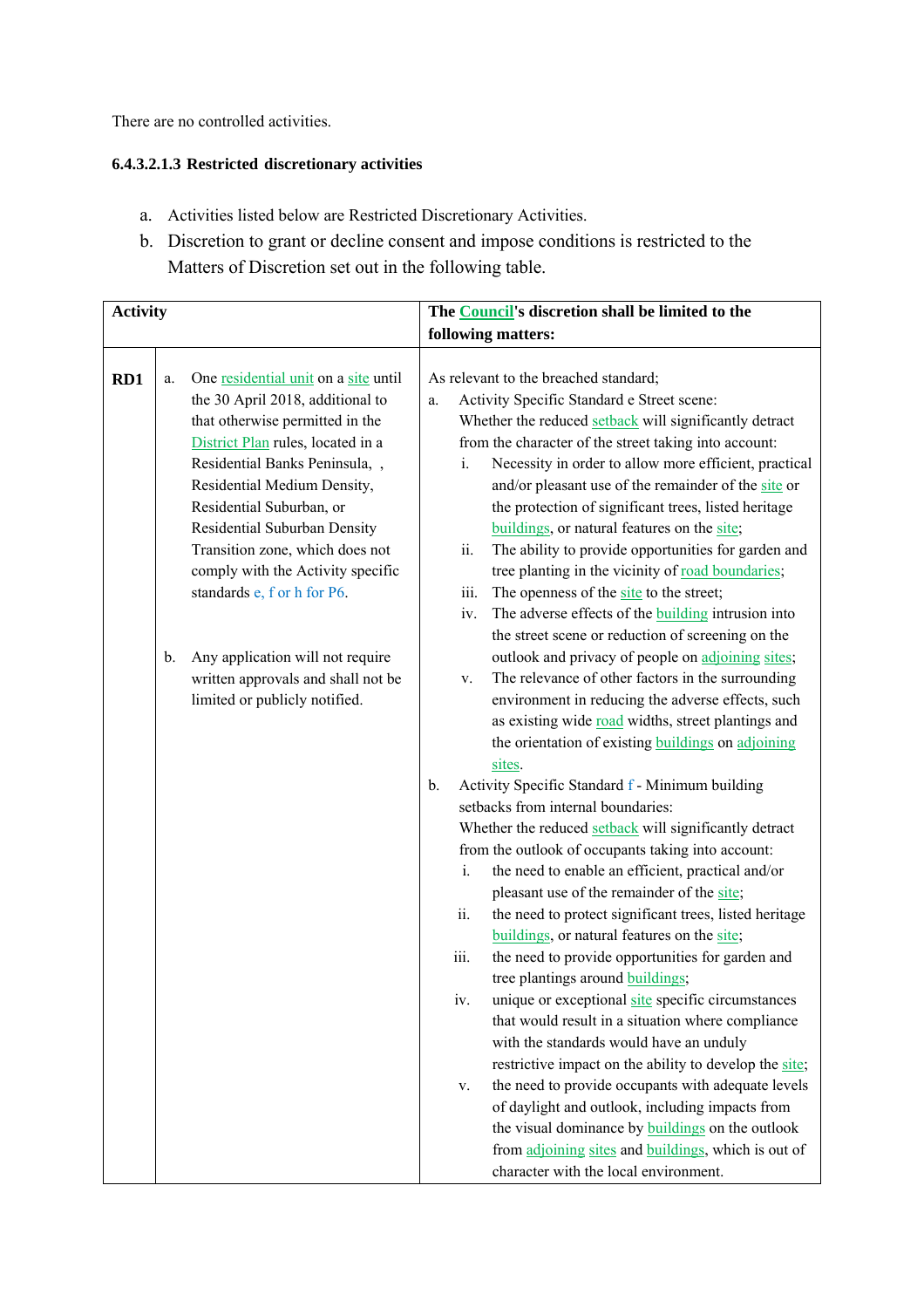|     |                |                                              |             |      |      | c. Activity Specific Standard h site coverage:                                                  |
|-----|----------------|----------------------------------------------|-------------|------|------|-------------------------------------------------------------------------------------------------|
|     |                |                                              |             |      |      | Whether the infringement is appropriate to its context                                          |
|     |                |                                              |             |      |      | taking into account the balance of open space and                                               |
|     |                |                                              |             |      |      | buildings in the area and avoids a significant reduction                                        |
|     |                |                                              |             |      |      | in the open space character of the area.                                                        |
|     |                |                                              |             |      |      |                                                                                                 |
| RD2 | a.             | Two or three residential units on a          |             |      |      | As relevant to the breached standard;                                                           |
|     |                | site until the 30 April 2018,                | a.          |      |      | Activity Specific Standard e Street scene: Whether the                                          |
|     |                | additional to that otherwise                 |             |      |      | reduced setback will significantly detract from the                                             |
|     |                | permitted in the <b>District Plan</b> rules, |             |      |      | character of the street taking into account                                                     |
|     |                | located in a Residential Banks               |             |      | i.   | Necessity in order to allow more efficient,                                                     |
|     |                | Peninsula, Residential Medium                |             |      |      | practical and/or pleasant use of the remainder of                                               |
|     |                | Density, Residential Suburban, or            |             |      |      | the site or the protection of significant trees, listed                                         |
|     |                | <b>Residential Suburban Density</b>          |             |      |      | heritage <b>buildings</b> , or natural features on the site;                                    |
|     |                | Transition zone, which do not                |             |      | ii.  | The ability to provide opportunities for garden and                                             |
|     |                | comply with the Activity specific            |             |      |      | tree planting in the vicinity of road boundaries;                                               |
|     |                | standards e, f or h for P7.                  |             |      | iii. | The openness of the site to the street;                                                         |
|     |                |                                              |             |      | iv.  | The adverse effects of the <b>building</b> intrusion into                                       |
|     | $\mathbf{b}$ . | Any application will not require             |             |      |      | the street scene or reduction of screening on the                                               |
|     |                | written approvals and shall not be           |             |      |      | outlook and privacy of people on adjoining sites;                                               |
|     |                | limited or publicly notified.                |             |      | V.   | The relevance of other factors in the surrounding                                               |
|     |                |                                              |             |      |      | environment in reducing the adverse effects, such                                               |
|     |                |                                              |             |      |      | as existing wide road widths, street plantings and                                              |
|     |                |                                              |             |      |      | the orientation of existing <b>buildings</b> on adjoining                                       |
|     |                |                                              |             |      |      | sites.                                                                                          |
|     |                |                                              | b.          |      |      | Activity Specific Standard f - Minimum building                                                 |
|     |                |                                              |             |      |      | setbacks from internal boundaries:                                                              |
|     |                |                                              |             |      |      | Whether the reduced setback will significantly detract                                          |
|     |                |                                              |             |      |      | from the outlook of occupants taking into account:                                              |
|     |                |                                              |             |      | i.   | the need to enable an efficient, practical and/or<br>pleasant use of the remainder of the site; |
|     |                |                                              |             |      | ii.  | the need to protect significant trees, listed heritage                                          |
|     |                |                                              |             |      |      | buildings, or natural features on the site;                                                     |
|     |                |                                              |             | iii. |      | the need to provide opportunities for garden and                                                |
|     |                |                                              |             |      |      | tree plantings around <b>buildings</b> ;                                                        |
|     |                |                                              |             | iv.  |      | unique or exceptional site specific circumstances                                               |
|     |                |                                              |             |      |      | that would result in a situation where compliance                                               |
|     |                |                                              |             |      |      | with the standards would have an unduly                                                         |
|     |                |                                              |             |      |      | restrictive impact on the ability to develop the site;                                          |
|     |                |                                              |             |      | V.   | the need to provide occupants with adequate levels                                              |
|     |                |                                              |             |      |      | of daylight and outlook, including impacts from                                                 |
|     |                |                                              |             |      |      | the visual dominance by <b>buildings</b> on the outlook                                         |
|     |                |                                              |             |      |      | from adjoining sites and buildings, which is out of                                             |
|     |                |                                              |             |      |      | character with the local environment.                                                           |
|     |                |                                              | $c_{\cdot}$ |      |      | Activity Specific Standard h site coverage:                                                     |
|     |                |                                              |             |      |      | Whether the infringement is appropriate to its context                                          |
|     |                |                                              |             |      |      | taking into account the balance of open space and                                               |
|     |                |                                              |             |      |      | buildings in the area and avoids a significant reduction                                        |
|     |                |                                              |             |      |      | in the open space character of the area.                                                        |
|     |                |                                              |             |      |      |                                                                                                 |
|     |                |                                              |             |      |      |                                                                                                 |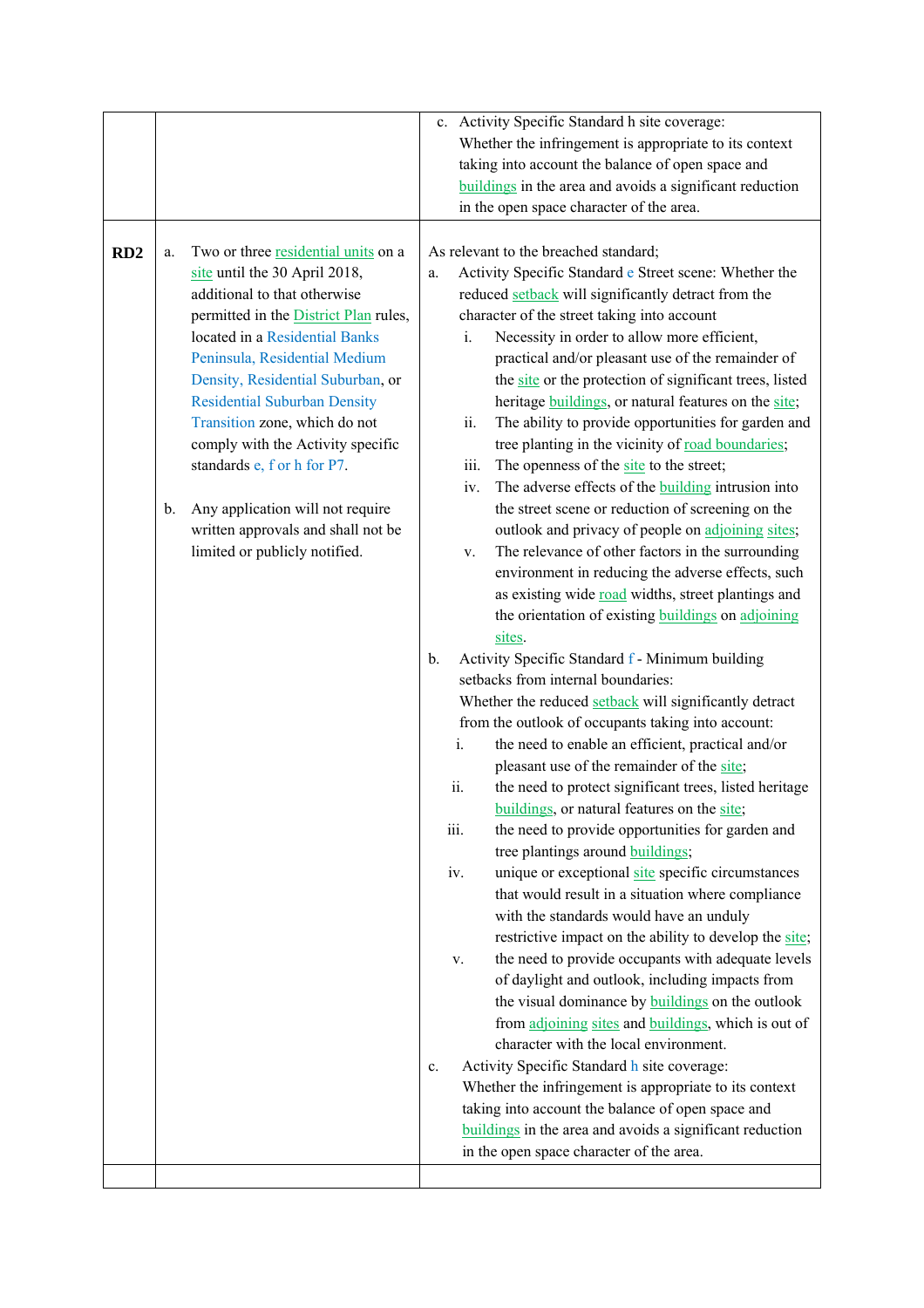| RD <sub>3</sub> | a. Four or more residential units on a                          | Whether the design and layout of the proposal<br>a.             |
|-----------------|-----------------------------------------------------------------|-----------------------------------------------------------------|
|                 | site until the 30 April 2018,                                   | minimises any potential nuisance on surrounding sites           |
|                 | additional to that otherwise                                    | and areas.                                                      |
|                 | permitted in the <b>District Plan</b> rules,                    | Whether the site management plan or agreement,<br>$\mathbf b$ . |
|                 | located in a Residential Banks                                  | outlining how day to day operations on site will be             |
|                 | Peninsula, , Residential Medium                                 | managed, and will minimise any potential nuisance on            |
|                 | Density, Residential Suburban, or                               | surrounding sites and areas.                                    |
|                 | <b>Residential Suburban Density</b>                             |                                                                 |
|                 | <b>Transition zone or Commercial</b>                            |                                                                 |
|                 | Core, or Commercial Local Zone                                  |                                                                 |
|                 | outside of the Central City, or the                             |                                                                 |
|                 | <b>Commercial Banks Peninsula Zone</b>                          |                                                                 |
|                 | at Lyttelton. The activity may                                  |                                                                 |
|                 | include ancillary structures including                          |                                                                 |
|                 | ablution blocks, kitchens, laundries,                           |                                                                 |
|                 | and site management offices which;                              |                                                                 |
|                 | complies with the Activity<br>1.                                |                                                                 |
|                 | specific standards for P7;                                      |                                                                 |
|                 | includes a concept plan<br>2.                                   |                                                                 |
|                 | showing proposed structures,                                    |                                                                 |
|                 | access, services, car parking                                   |                                                                 |
|                 | and amenities, and                                              |                                                                 |
|                 |                                                                 |                                                                 |
|                 | includes a site management<br>3.<br>plan or agreement outlining |                                                                 |
|                 |                                                                 |                                                                 |
|                 | how day to day operations on                                    |                                                                 |
|                 | site will be managed to                                         |                                                                 |
|                 | minimise any potential                                          |                                                                 |
|                 | nuisance on surrounding sites<br>and areas.                     |                                                                 |
|                 |                                                                 |                                                                 |
|                 | b. The activity may include ancillary                           |                                                                 |
|                 | structures including ablution blocks,                           |                                                                 |
|                 | kitchens, laundries, and site<br>management offices.            |                                                                 |
|                 |                                                                 |                                                                 |
|                 | c. Any application will not require                             |                                                                 |
|                 | written approvals and shall not be                              |                                                                 |
|                 | limited or publicly notified.                                   |                                                                 |
| RD4             | Any Activity listed in $6.4.3.2.1.1$ that                       | The level of adverse effect on the amenity values of the<br>a.  |
|                 | does not comply with any one or more                            | immediate environment taking into account the length            |
|                 | of the Activity Specific Standards set                          | of time the adverse effect will be in place.                    |
|                 | out in Rule 6.4.3.2.1.3.                                        | The types of mitigation available, their practicality to<br>b.  |
|                 |                                                                 | implement and their effectiveness to mitigate the               |
|                 |                                                                 | adverse effect.                                                 |
|                 |                                                                 |                                                                 |
| RD <sub>5</sub> | Any activity listed in Rule<br>a.                               | The need for the activity to remain in its location for a<br>a. |
|                 | $6.4.3.2.1.1$ that cannot be a                                  | longer period including:                                        |
|                 | permitted activity due to all                                   | alternative locations available for the activity to<br>i.       |
|                 | relevant standards not being                                    | relocate into and why these are not feasible or                 |
|                 | operative.                                                      | desirable options at this time;                                 |
|                 |                                                                 | how and in what timeframe the activity will<br>ii.              |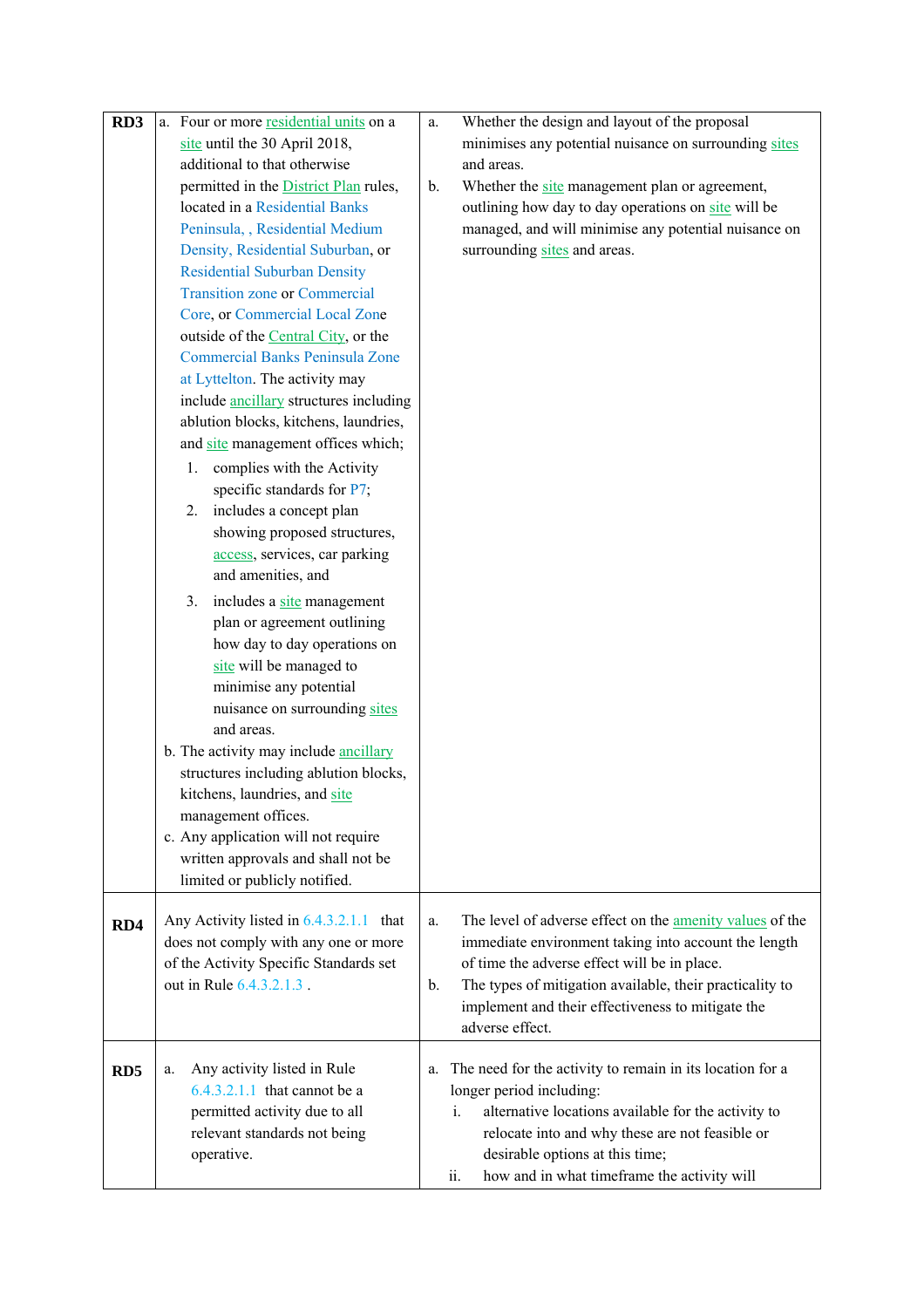|                 | $b$ .<br>Any application will not require | transition to a permanent location;                                  |
|-----------------|-------------------------------------------|----------------------------------------------------------------------|
|                 | written approvals and shall not be        | the term of the consent.<br>iii.                                     |
|                 | limited or publicly notified.             | b. Any significant adverse effects of temporary activity on          |
|                 |                                           | its immediate environment, including consideration of                |
|                 |                                           | any compliance issues or breaches of standards that have             |
|                 |                                           | arisen in the operation of the temporary activity.                   |
|                 |                                           | c. Any breach of the permitted activity or restricted                |
|                 |                                           | discretionary standards relevant to the activity.                    |
|                 |                                           | d. Any implications for the recovery of areas that the               |
|                 |                                           | activity is anticipated to be located in, if the temporary           |
|                 |                                           | activity is to remain for the period sought in the consent.          |
|                 |                                           | e. If necessary, the manner in which the site will be                |
|                 |                                           | remediated following cessation of the activity.                      |
|                 |                                           |                                                                      |
| RD <sub>6</sub> | Any Activity listed in $6.4.3.2.1.1$ or   | The need for the activity to remain in its location for a<br>a.      |
|                 | 6.4.3.2.1.3 (RD1, RD2 and RD3) after      | longer period including:                                             |
|                 | 30 April 2018 until 30 April 2022.        | alternative locations available for the activity to<br>$i$ .         |
|                 | Any application will not require written  | relocate into and why these are not feasible or                      |
|                 | approvals and shall not be limited or     | desirable options at this time;                                      |
|                 | publicly notified.                        | ii.<br>how and in what timeframe the activity will                   |
|                 |                                           | transition to a permanent location;                                  |
|                 |                                           | the term of the consent.<br>iii.                                     |
|                 |                                           | Any significant adverse effects of temporary activity on<br>b.       |
|                 |                                           | its immediate environment, including consideration of                |
|                 |                                           | any compliance issues or breaches of standards that                  |
|                 |                                           | have arisen in the operation of the temporary activity.              |
|                 |                                           | Any breach of the permitted activity or restricted<br>$\mathbf{c}$ . |
|                 |                                           | discretionary standards relevant to the activity.                    |
|                 |                                           | Any implications for the recovery of areas that the<br>d.            |
|                 |                                           | activity is anticipated to be located in, if the temporary           |
|                 |                                           | activity is to remain for the period sought in the                   |
|                 |                                           | consent.                                                             |
|                 |                                           | If necessary, the manner in which the site will be<br>e.             |
|                 |                                           | remediated following cessation of the activity.                      |

# **6.4.3.2.1.4 Discretionary activities**

There are no discretionary activities.

# **6.4.3.2.1.5 Non-complying activities**

| <b>Activity</b> |                                                                                                                                                                                                                       |
|-----------------|-----------------------------------------------------------------------------------------------------------------------------------------------------------------------------------------------------------------------|
| NC <sub>1</sub> | Activities P2 to P6 listed in $6.4.3.2.1.1$ that do not comply with activity specific standards P2 (x),<br>P3 (p), P4 (p), P5 (r), P6 (m) and P7 (n) (Setback from the National Grid line and support<br>structures). |
| NC2             | Any Activity listed in 6.4.3.2.1.1 or 6.4.3.2.1.3 (RD1, RD2 and RD3) after 30 April 2022.                                                                                                                             |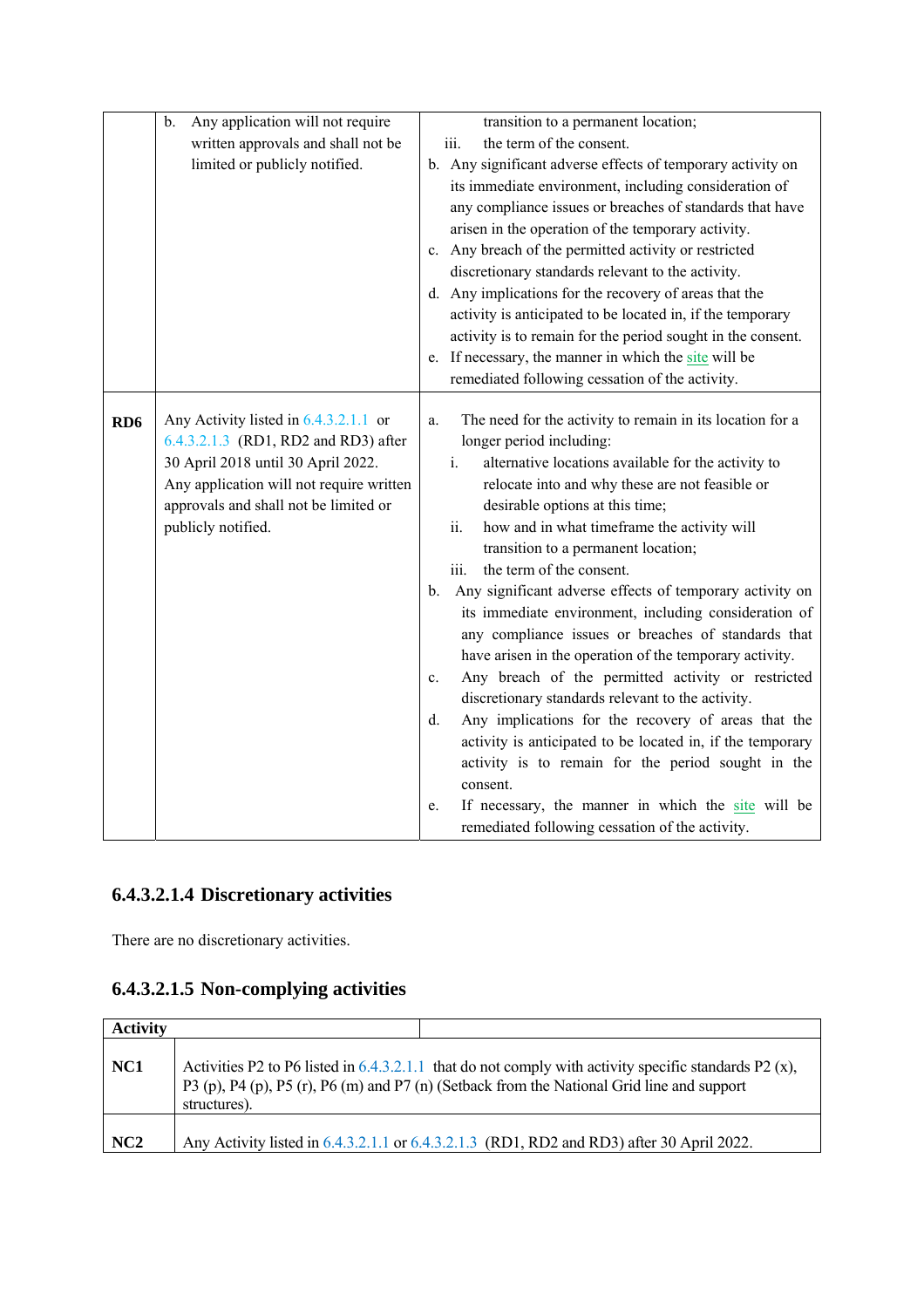## **6.4.3.2.1.6 Prohibited activities**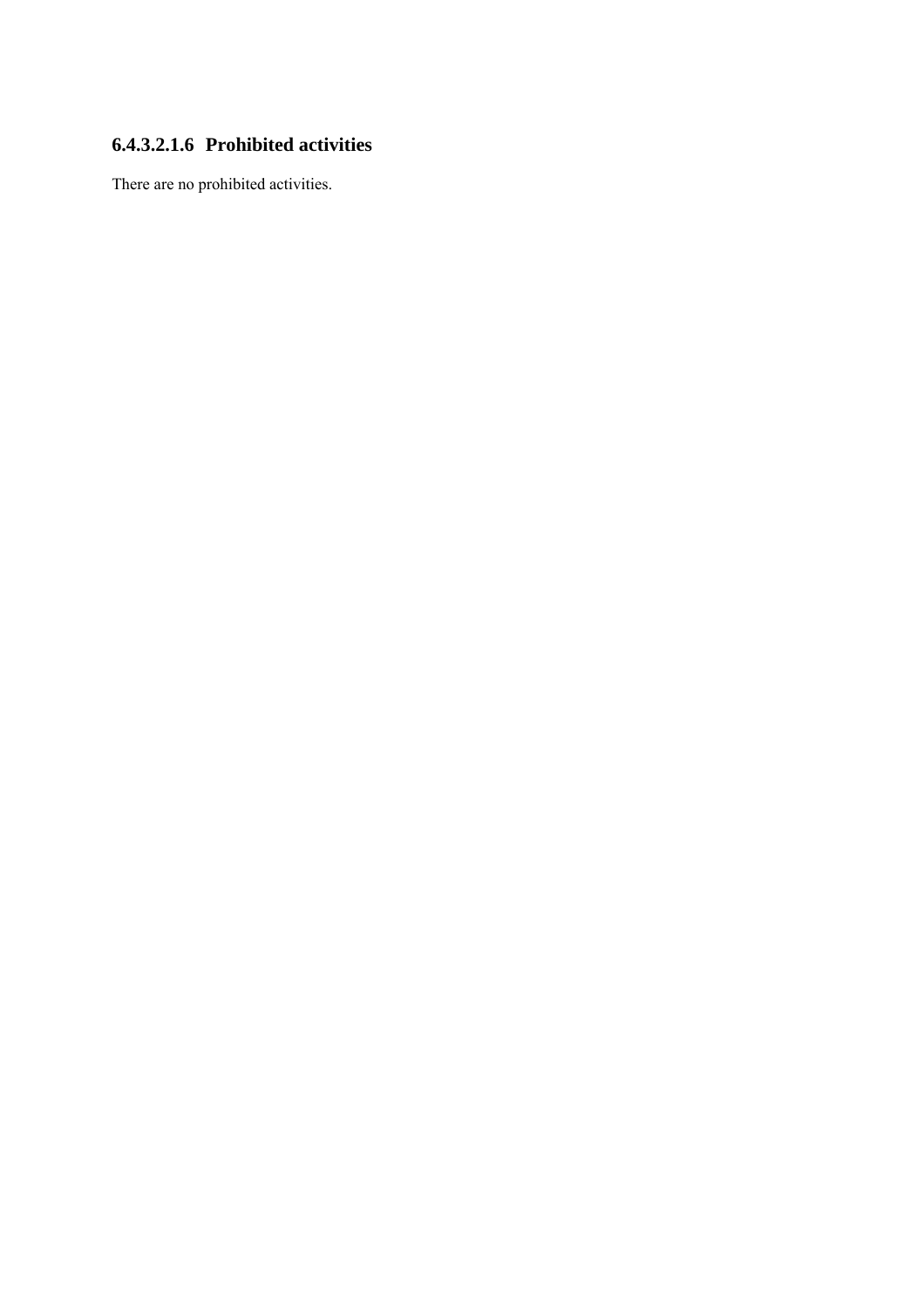# **6.4.3.3 Rules —Displaced activities, storage facilities and construction depots in Group 2 Zones**

## **6.4.3.3.1 Activity status tables**

#### **6.4.3.3.1.1 Permitted activities**

- a. The activities listed below are permitted activities if they meet the activity specific standards set out in this table and the rules in Chapter 5 Natural Hazards.
- b. Activities may also be controlled, restricted discretionary, discretionary, non-complying or prohibited as specified in Rules 6.4.3.3.1.2, 6.4.3.3.1.3, 6.4.3.3.1.4, 6.4.3.3.1.5 and 6.4.3.3.1.6.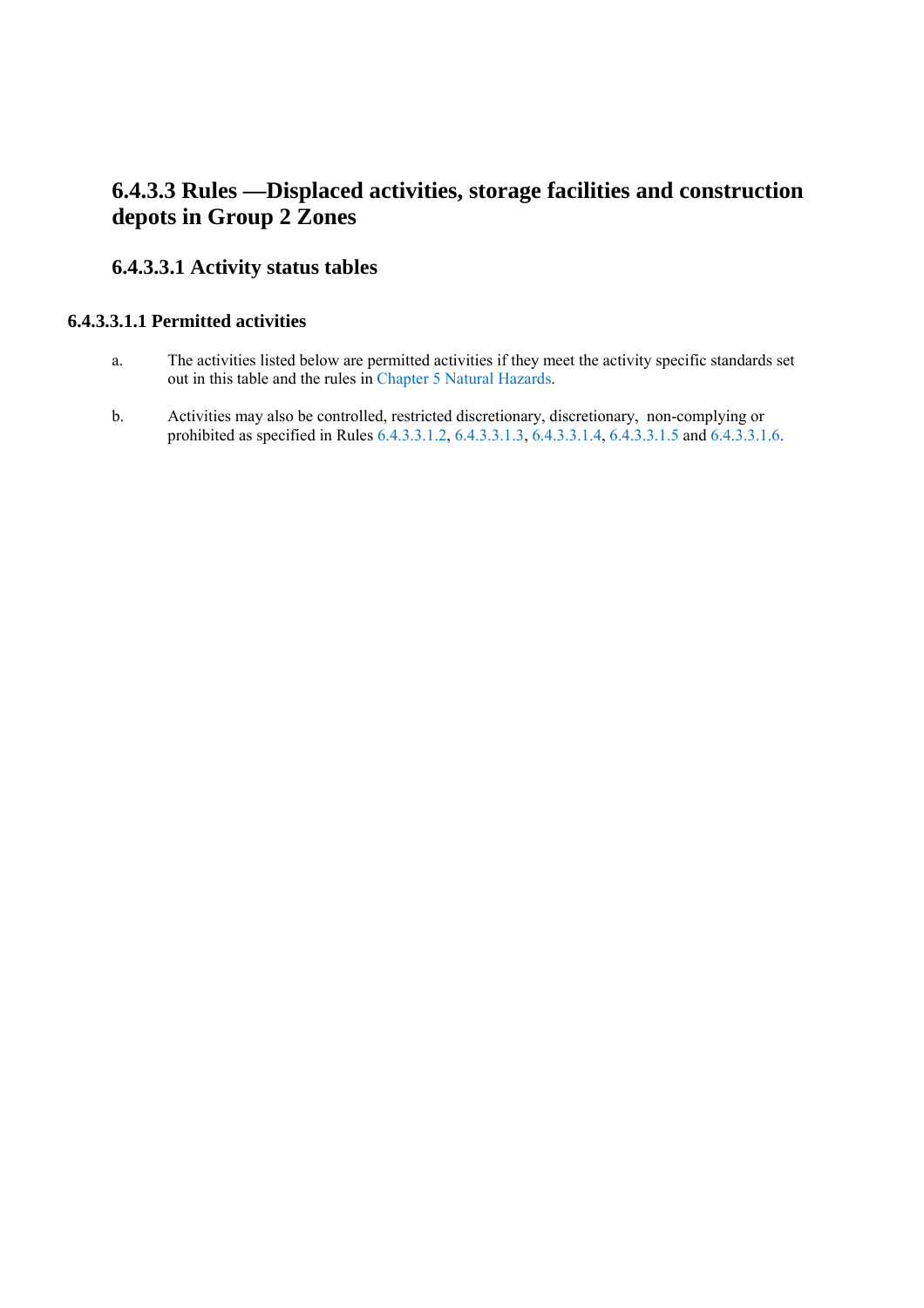| <b>Activity</b> |                                                                                                                                                                                                                                                                                                                                                                                                                                                                                                                                                                                                                                                                                        | <b>Activity specific standards</b>                                                                                                                                                                                                                                                                                                                                                                                                                                                                                                                                                                                                                                                                                                                                                                                                                                                                                                                                                                                                                                                                                                                                                                                                                                                                                                                                                                                                                                                                                                                                                                                                                                                                                                                                                                                           |  |  |  |  |
|-----------------|----------------------------------------------------------------------------------------------------------------------------------------------------------------------------------------------------------------------------------------------------------------------------------------------------------------------------------------------------------------------------------------------------------------------------------------------------------------------------------------------------------------------------------------------------------------------------------------------------------------------------------------------------------------------------------------|------------------------------------------------------------------------------------------------------------------------------------------------------------------------------------------------------------------------------------------------------------------------------------------------------------------------------------------------------------------------------------------------------------------------------------------------------------------------------------------------------------------------------------------------------------------------------------------------------------------------------------------------------------------------------------------------------------------------------------------------------------------------------------------------------------------------------------------------------------------------------------------------------------------------------------------------------------------------------------------------------------------------------------------------------------------------------------------------------------------------------------------------------------------------------------------------------------------------------------------------------------------------------------------------------------------------------------------------------------------------------------------------------------------------------------------------------------------------------------------------------------------------------------------------------------------------------------------------------------------------------------------------------------------------------------------------------------------------------------------------------------------------------------------------------------------------------|--|--|--|--|
| <b>P1</b>       | Any temporary activity<br>established under either clause<br>$7(3)(a)$ or $8(3)(a)$ of the<br><b>Canterbury Earthquake (Resource</b><br><b>Management Act Permitted</b><br>Activities) Order 2011 that is in<br>accordance with either:<br>a) the provisions of a Public<br>Notice published on 9 April<br>2011, 21 December 2011 and<br>23 October 2013; or<br>b) a public notice published<br>for a site specific approval<br>that would expire on 20 April<br>2016 are permitted activities<br>up to 30 April 2018                                                                                                                                                                  | a. The activity shall comply with all standards specified in the relevant<br><b>Public Notice</b>                                                                                                                                                                                                                                                                                                                                                                                                                                                                                                                                                                                                                                                                                                                                                                                                                                                                                                                                                                                                                                                                                                                                                                                                                                                                                                                                                                                                                                                                                                                                                                                                                                                                                                                            |  |  |  |  |
| P <sub>2</sub>  | Office, education activity,<br>a.<br>preschool, health care<br>facilities, places of assembly<br>until the 30 April 2018,<br>located in an Open Space<br>(except Open Space Coastal),<br>Specific Purpose (School),<br>Specific Purpose (Tertiary<br>Education), Rural,<br>Papakāinga/Kāinga<br>Nohoanga, Residential<br>Central City, Residential<br>Hills, Residential Large Lot,<br><b>Residential New</b><br>Neighbourhood, or<br>Residential Small Settlement<br>Zone.<br>Retail activity until the 30<br>b.<br>April 2018, located in an<br>Open Space (except Open<br>Space Coastal), Specific<br>Purpose (School), Specific<br>Purpose (Tertiary Education),<br>or Rural Zone. | a. The activity moved from the land or <b>building</b> it occupied prior to the<br>2010 and 2011 Canterbury Earthquakes because that land or<br>building could not be occupied due to:<br>i.<br>the <b>building</b> becoming uninhabitable or demolished as a<br>consequence of the 2010 and 2011 Canterbury Earthquakes; or<br>ii.<br>the <b>building</b> or land being evacuated to enable the repair of the<br>land or building that was damaged by the 2010 and 2011<br>Canterbury Earthquakes; or<br>iii.<br>a risk to people and property from the continued use of the<br>land or <b>building</b> as a consequence of the 2010 and 2011<br>Canterbury Earthquakes, including risks from neighbouring<br>properties.<br>b. The activity shall be connected to or be serviced by:<br>i.<br>a means of sanitary sewage disposal;<br>ii.<br>a potable water supply that meets the standards of the<br>Canterbury District Health Board and a water supply for<br>firefighting consistent with the New Zealand Fire Service<br>Firefighting Water Supplies Code of Practice (SNZ<br>PAS4509:2008);<br>a method of discharging stormwater that does not discharge<br>iii.<br>stormwater on to adjoining properties or adversely affect water<br>quality; and<br>iv.<br>a power supply.<br>c. New structures must be relocatable and must be relocated off the<br>site by 30 April 2018, unless they comply with the District Plan<br>rules. Sites and existing structures must be remediated to their state<br>prior to the temporary earthquake recovery activity being located<br>there, or a state in compliance with <b>District Plan</b> rules. All structures<br>and sites must be left clean and tidy.<br>d. Any new structures shall comply with the height and recession plane<br>standards for the relevant zone. |  |  |  |  |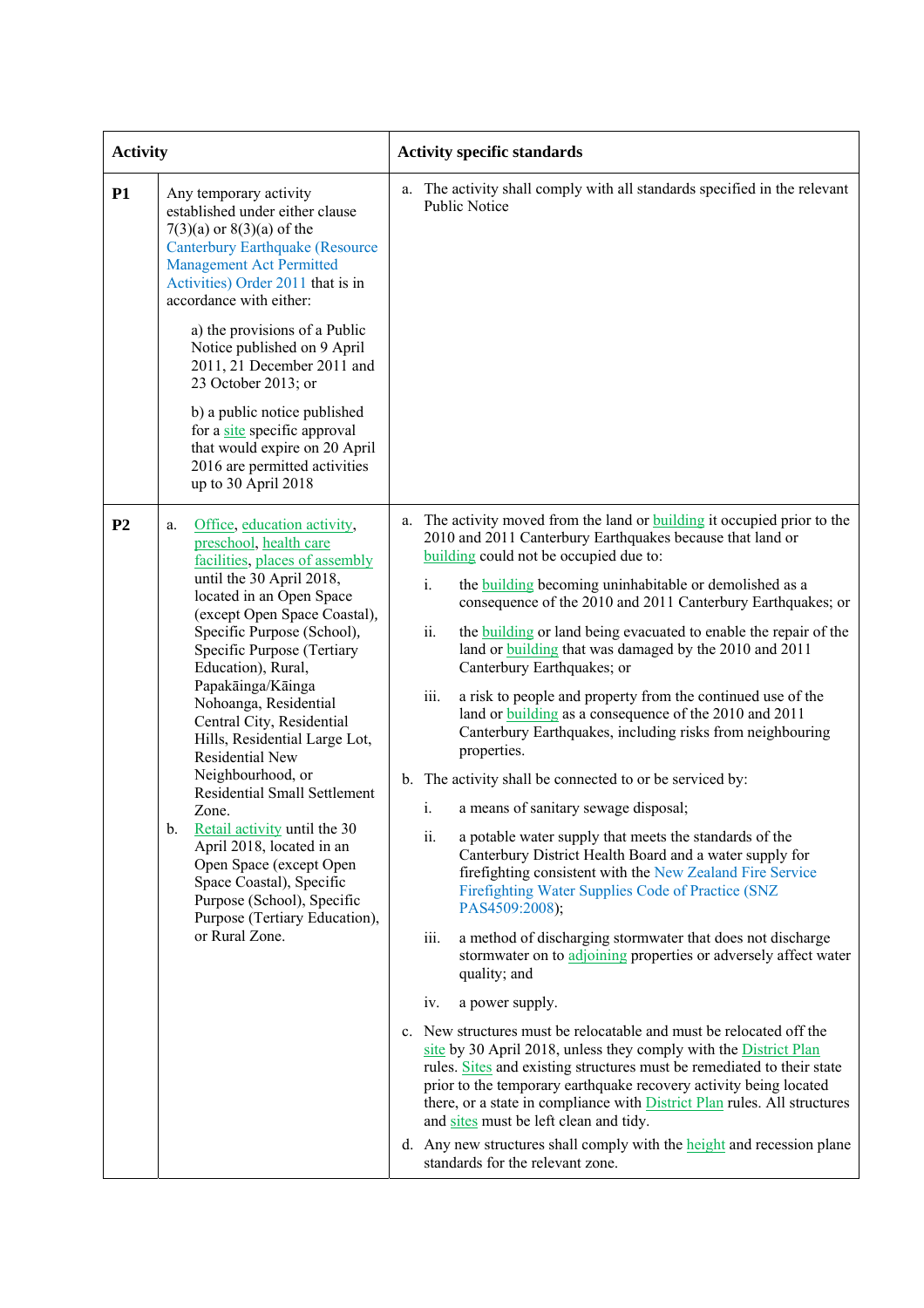|  | f.<br>g.             | relevant zone, whichever is the lesser.                                                                  | e. Any new structures must be set back at least 3m from any road<br>boundary or must comply with any setback from road boundary<br>standards in the relevant zone, whichever is the lesser.<br>Any new structures shall be set back at least 3m from any boundary<br>with a site in a residential zone or property with an occupied<br>residential unit within the Specific Purpose (Flat Land Recovery)<br>Zone, or must comply with the <b>boundary</b> setback standards in the<br>Outside of the Central City the activity shall provide at least 50% of<br>the car parking spaces required by Table 7.5.1.1 and Table 7.5.1.2 in<br>Appendix 7.5.1 - Parking space requirements. Car parking spaces<br>shall be designed in accordance with the standards in Appendix<br>7.5.1. Manoeuvring for parking areas and loading areas shall be<br>provided in compliance with Rule 7.4.3.4. Any additional vehicle<br>access shall be designed in accordance with Rule 7.4.3.7 and shall<br>provide vehicle crossings that comply with Rule 7.4.3.8. Within the |
|--|----------------------|----------------------------------------------------------------------------------------------------------|----------------------------------------------------------------------------------------------------------------------------------------------------------------------------------------------------------------------------------------------------------------------------------------------------------------------------------------------------------------------------------------------------------------------------------------------------------------------------------------------------------------------------------------------------------------------------------------------------------------------------------------------------------------------------------------------------------------------------------------------------------------------------------------------------------------------------------------------------------------------------------------------------------------------------------------------------------------------------------------------------------------------------------------------------------------|
|  |                      | Chapter 7.                                                                                               | Central City the activity shall comply with the relevant provisions of                                                                                                                                                                                                                                                                                                                                                                                                                                                                                                                                                                                                                                                                                                                                                                                                                                                                                                                                                                                         |
|  | h.<br>$\mathbf{1}$ . |                                                                                                          | The activity shall comply with Rule 7.4.3.10 High Trip Generators.<br>The activity shall restrict its hours of operation to the following:                                                                                                                                                                                                                                                                                                                                                                                                                                                                                                                                                                                                                                                                                                                                                                                                                                                                                                                     |
|  |                      | <b>Activity</b>                                                                                          | <b>Permitted hours of operation</b>                                                                                                                                                                                                                                                                                                                                                                                                                                                                                                                                                                                                                                                                                                                                                                                                                                                                                                                                                                                                                            |
|  | i.                   | Office                                                                                                   | 07:00-21:00 Monday to Friday; 7am<br>-1pm Saturday, Sunday and public<br>holidays.                                                                                                                                                                                                                                                                                                                                                                                                                                                                                                                                                                                                                                                                                                                                                                                                                                                                                                                                                                             |
|  | ii.                  | <b>Education activity</b>                                                                                | 07:00-21:00 Monday to Saturday;<br>Closed on Sunday and public holidays.                                                                                                                                                                                                                                                                                                                                                                                                                                                                                                                                                                                                                                                                                                                                                                                                                                                                                                                                                                                       |
|  | iii.                 | Preschool                                                                                                | 07:00-21:00 Monday to Friday<br>07:00-13:00 Saturday, Sunday and<br>public holidays.                                                                                                                                                                                                                                                                                                                                                                                                                                                                                                                                                                                                                                                                                                                                                                                                                                                                                                                                                                           |
|  | IV.                  | Health care facility                                                                                     | 07:00-21:00 Monday to Sunday and<br>public holidays.                                                                                                                                                                                                                                                                                                                                                                                                                                                                                                                                                                                                                                                                                                                                                                                                                                                                                                                                                                                                           |
|  | V.                   | Place of assembly                                                                                        | 07:00-21:00 Monday to Sunday                                                                                                                                                                                                                                                                                                                                                                                                                                                                                                                                                                                                                                                                                                                                                                                                                                                                                                                                                                                                                                   |
|  | vi.                  | <b>Retailing in Open</b><br>Space, Rural or<br>Specific Purpose<br>(School, Tertiary<br>Education) zones | 07:00-19:00 Monday to Saturday<br>$07:00-19:00$ Sunday and public<br>holidays.                                                                                                                                                                                                                                                                                                                                                                                                                                                                                                                                                                                                                                                                                                                                                                                                                                                                                                                                                                                 |
|  | j.                   | Noise provisions under Rule 6.1.                                                                         | The activity shall comply with all standards for that zone in the                                                                                                                                                                                                                                                                                                                                                                                                                                                                                                                                                                                                                                                                                                                                                                                                                                                                                                                                                                                              |
|  |                      | Contour Lines.                                                                                           | k. Outside of the Central City the activity is not required to comply<br>with any additional acoustic insulation requirements or standards for<br>the Lyttelton Port Influences Overlay Area or Airport Noise                                                                                                                                                                                                                                                                                                                                                                                                                                                                                                                                                                                                                                                                                                                                                                                                                                                  |
|  | $\mathbf{I}$ .       |                                                                                                          | The activity shall comply with all standards for that zone in the<br>Outdoor Lighting and Glare provisions under Rule 6.3.                                                                                                                                                                                                                                                                                                                                                                                                                                                                                                                                                                                                                                                                                                                                                                                                                                                                                                                                     |
|  |                      |                                                                                                          | m. The activity shall comply with all standards for that zone in the<br>Hazardous substances and Contaminated land provisions in Chapter                                                                                                                                                                                                                                                                                                                                                                                                                                                                                                                                                                                                                                                                                                                                                                                                                                                                                                                       |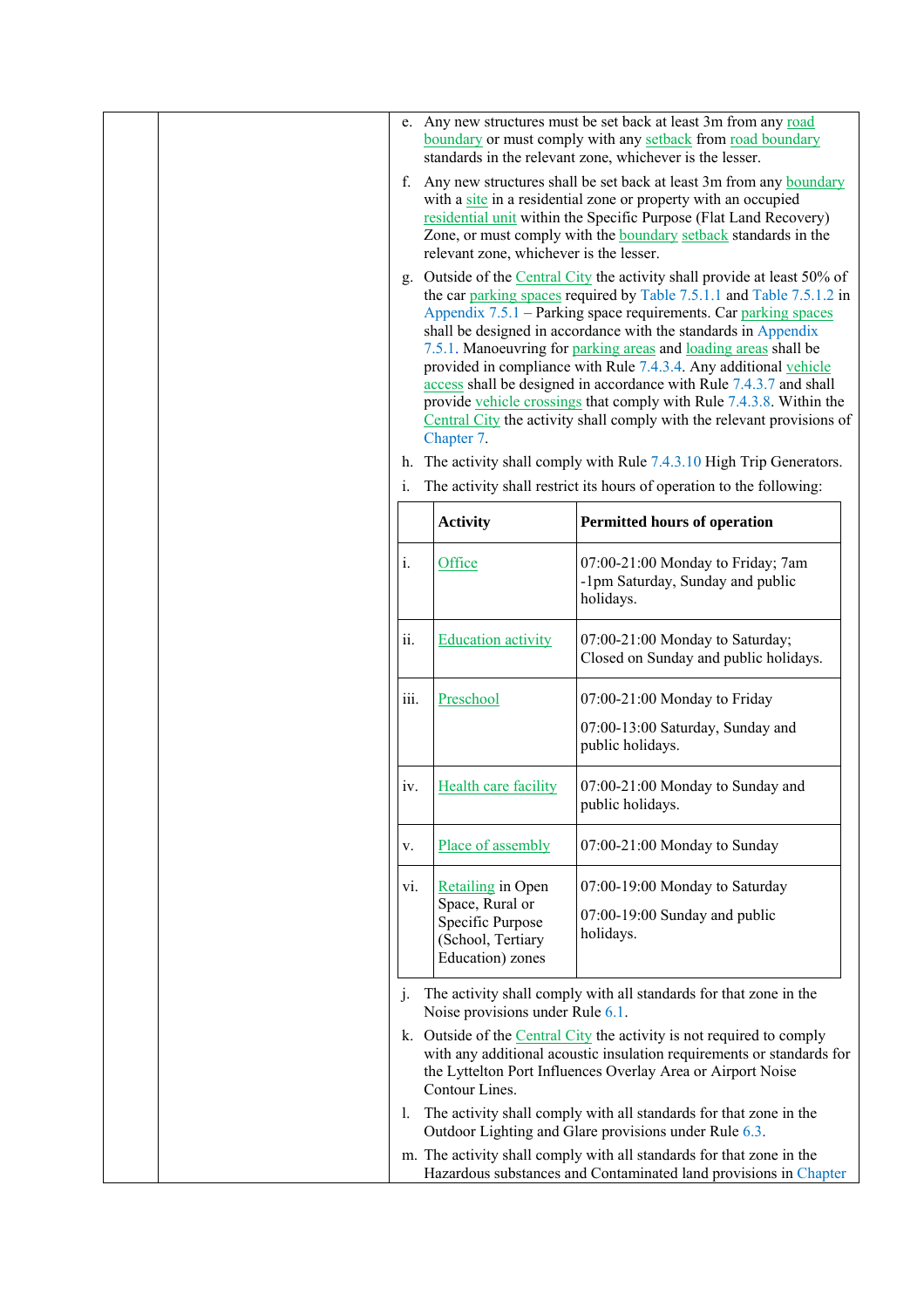|                |                                                                                              |    | 12.            |                                                                                                                                                                                                                                   |
|----------------|----------------------------------------------------------------------------------------------|----|----------------|-----------------------------------------------------------------------------------------------------------------------------------------------------------------------------------------------------------------------------------|
|                |                                                                                              |    |                | n. The activity must not result in the alteration or destruction of any<br>listed Significant Tree or Heritage setting or Heritage item that is<br>not permitted in Chapter 9 of the District Plan.                               |
|                |                                                                                              |    |                | o. The activity must have at least one access to an existing road that is<br>not a driveway shared by more than one residential unit.                                                                                             |
|                |                                                                                              |    |                | p. The activity must not involve subdivision of land.                                                                                                                                                                             |
|                |                                                                                              |    |                | q. Signs are restricted to a maximum area of $2m2$ or the area and<br>number provided for in the relevant zone, whichever is greater.                                                                                             |
|                |                                                                                              | r. |                | Any sign shall not be internally or externally illuminated.                                                                                                                                                                       |
|                |                                                                                              |    |                | s. Any sign shall be designed to comply with all other Sign provisions<br>under Rule 6.8.                                                                                                                                         |
|                |                                                                                              | t. |                | The activity shall accommodate a maximum of 10 staff and/or<br>students (total), other than;                                                                                                                                      |
|                |                                                                                              |    | i.             | in the Specific Purpose (School), Specific Purpose (Tertiary<br>Education), Papakāinga/Kāinga Nohoanga and Open Space<br>Zones, where new preschoolsmay have a maximum of 60 staff<br>and students total; or                      |
|                |                                                                                              |    | ii.            | when the activity relates to a preschool provided for in u.<br>below.                                                                                                                                                             |
|                |                                                                                              |    |                | u. Preschools existing prior to the 2010 and 2011 Canterbury<br>Earthquakes may accommodate a maximum increase of 30% (total)<br>of children and staff in addition to the situation prior to the<br>earthquakes.                  |
|                |                                                                                              |    |                | v. Any outdoor storage area shall:                                                                                                                                                                                                |
|                |                                                                                              |    | $\mathbf{i}$ . | not be located in a setback.                                                                                                                                                                                                      |
|                |                                                                                              |    | ii.            | if used for a continuous period of more than 1 year, shall be<br>screened by fencing, <i>landscaping</i> or <i>buildings</i> so as not to be<br>visible 1.8m above ground level on any adjoining road or<br>residential property. |
|                |                                                                                              |    |                | w. There shall be only one office, education activity, preschool, health<br>care facility, or place of assembly permitted under Rule 6.4.3.3 on<br>any one site in a residential zone.                                            |
|                |                                                                                              |    |                | x. Outside of the Central City the activity and/or buildings shall be<br>located greater than;                                                                                                                                    |
|                |                                                                                              |    | $\mathbf{i}$ . | 12 metres from the centre line of a 110kV or 220kV National<br>Grid transmission line and 12 metres from a foundation of an<br>associated support structure;                                                                      |
|                |                                                                                              |    | ii.            | 10 metres from the centre line of a 66kV National Grid<br>transmission line and 10 metres from a foundation of an<br>associated support structure;                                                                                |
|                |                                                                                              |    | iii.           | 10 metres from the centre line of a 66kV electricity<br>distribution line or a foundation of an associated support<br>structure;                                                                                                  |
|                |                                                                                              |    | IV.            | 5 metres from the centre line of a 33kV electricity distribution<br>line or the 11kV Heathcote to Lyttelton electricity distribution<br>line or a foundation of an associated support structure.                                  |
| P <sub>3</sub> | Retail activity, office, guest<br>accommodation, food and<br>beverage outlets, entertainment |    |                | a. The activity moved from the land or <b>building</b> it occupied prior to the<br>2010 and 2011 Canterbury Earthquakes because that land or                                                                                      |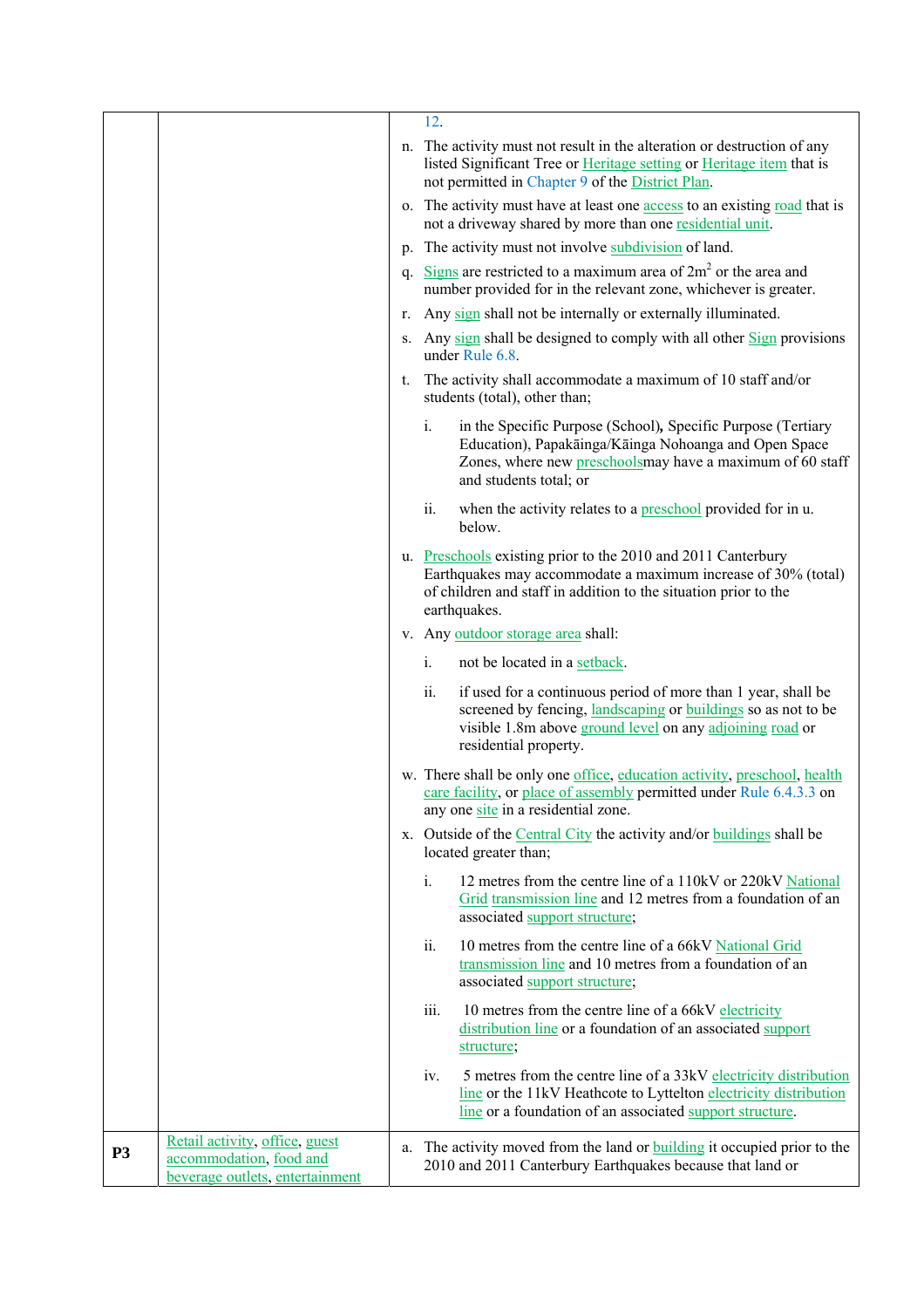| activities, education activity,                                                                                                  |    | building could not be occupied due to:                                                                                                                                                                                                                                                                                                                                                                                                                                                                                                                                                                                                                              |
|----------------------------------------------------------------------------------------------------------------------------------|----|---------------------------------------------------------------------------------------------------------------------------------------------------------------------------------------------------------------------------------------------------------------------------------------------------------------------------------------------------------------------------------------------------------------------------------------------------------------------------------------------------------------------------------------------------------------------------------------------------------------------------------------------------------------------|
| health care facilities, preschools,<br>and places of assembly until the<br>30 April 2018, located in a                           |    | i.<br>the <b>building</b> being uninhabitable or demolished as a<br>consequence of the 2010 and 2011 Canterbury Earthquakes; or                                                                                                                                                                                                                                                                                                                                                                                                                                                                                                                                     |
| <b>Commercial Central City</b><br>Business, Commercial Central<br>City Mixed Use, Commercial<br>Central City (South Frame) Mixed |    | ii.<br>the <b>building</b> or land being evacuated to enable the repair of the<br>land or <b>building</b> that was damaged by the 2010 and 2011<br>Canterbury Earthquakes; or                                                                                                                                                                                                                                                                                                                                                                                                                                                                                       |
| Use, Commercial Local (within<br>the Central City), Specific<br>Purpose (Lyttelton Port) or<br>Specific Purpose (Airport) Zone.  |    | iii.<br>a risk to people and property from the continued use of the<br>land or building as a consequence of the 2010 and 2011<br>Canterbury Earthquakes, including risks from neighbouring<br>properties.                                                                                                                                                                                                                                                                                                                                                                                                                                                           |
|                                                                                                                                  |    | b. The activity shall be connected to or be serviced by:                                                                                                                                                                                                                                                                                                                                                                                                                                                                                                                                                                                                            |
|                                                                                                                                  |    | i.<br>a means of sanitary sewage disposal;                                                                                                                                                                                                                                                                                                                                                                                                                                                                                                                                                                                                                          |
|                                                                                                                                  |    | ii.<br>a potable water supply that meets the standards of the<br>Canterbury District Health Board and a water supply for<br>firefighting consistent with the New Zealand Fire Service<br>Firefighting Water Supplies Code of Practice (SNZ<br>PAS4509:2008);                                                                                                                                                                                                                                                                                                                                                                                                        |
|                                                                                                                                  |    | iii.<br>a method of discharging stormwater that does not discharge<br>stormwater on to adjoining properties or adversely affect water<br>quality; and                                                                                                                                                                                                                                                                                                                                                                                                                                                                                                               |
|                                                                                                                                  |    | iv.<br>a power supply.                                                                                                                                                                                                                                                                                                                                                                                                                                                                                                                                                                                                                                              |
|                                                                                                                                  |    | c. New structures must be relocatable and must be relocated off the<br>site by 30 April 2018, unless they comply with the District Plan<br>rules. Sites and existing structures must be remediated to their state<br>prior to the temporary earthquake recovery activity being located<br>there, or a state in compliance with <b>District Plan</b> rules. All structures<br>and sites must be left clean and tidy.                                                                                                                                                                                                                                                 |
|                                                                                                                                  |    | d. Any new structures shall comply with the <u>height</u> and recession plane<br>standards for the relevant zone.                                                                                                                                                                                                                                                                                                                                                                                                                                                                                                                                                   |
|                                                                                                                                  |    | e. Any new structures must comply with any setback from road<br>boundary standards in the relevant zone.                                                                                                                                                                                                                                                                                                                                                                                                                                                                                                                                                            |
|                                                                                                                                  |    | f. Any new structures must comply with any setback from internal<br><u>boundary</u> standards in the relevant zone along boundaries with a<br>Residential Zone or Open Space Zone.                                                                                                                                                                                                                                                                                                                                                                                                                                                                                  |
|                                                                                                                                  |    | g. Outside of the Central City the activity shall provide at least 25% of<br>the car parking spaces required by Table 7.5.1.1 and Table 7.5.1.2 in<br>Appendix 7.5.1 - Parking space requirements. Car parking spaces<br>shall be designed in accordance with the standards in Appendix<br>7.5.1. Manoeuvring for parking areas and loading areas shall be<br>provided in compliance with Rule 7.4.3.4. Any additional vehicle<br>access shall be designed in accordance with Rule 7.4.3.7 and shall<br>provide vehicle crossings that comply with Rule 7.4.3.8. Within the<br>Central City the activity shall comply with the relevant provisions of<br>Chapter 7. |
|                                                                                                                                  |    | h. Any activity on a site adjoining a Residential Zone shall comply<br>with all standards for that zone in the Outdoor Lighting and Glare<br>provisions under Rule 6.3.                                                                                                                                                                                                                                                                                                                                                                                                                                                                                             |
|                                                                                                                                  | 1. | The activity shall comply with all standards for that zone in the<br>Hazardous substances and Contaminated land provisions in Chapter<br>12.                                                                                                                                                                                                                                                                                                                                                                                                                                                                                                                        |
|                                                                                                                                  | j. | The activity must not result in the alteration or destruction of any<br>listed Significant Tree or Heritage setting or Heritage item that is                                                                                                                                                                                                                                                                                                                                                                                                                                                                                                                        |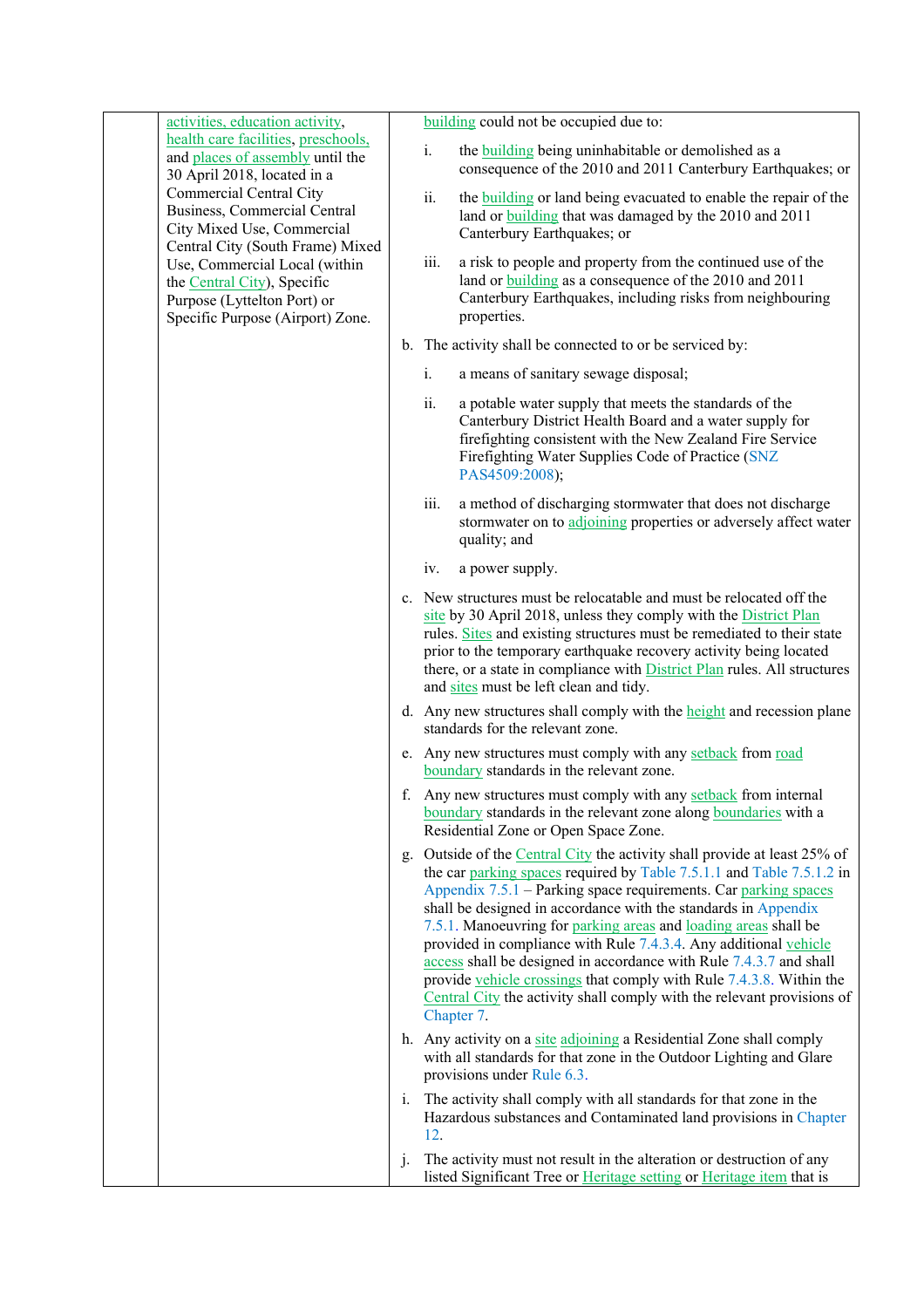|           |                                                                                                    |    |                | not permitted in Chapter 9 of the District Plan.                                                                                                                                                                                                                                                                                                                          |
|-----------|----------------------------------------------------------------------------------------------------|----|----------------|---------------------------------------------------------------------------------------------------------------------------------------------------------------------------------------------------------------------------------------------------------------------------------------------------------------------------------------------------------------------------|
|           |                                                                                                    |    |                | k. The activity must have at least one access to an existing road.                                                                                                                                                                                                                                                                                                        |
|           |                                                                                                    | I. |                | The activity must not involve subdivision of land.                                                                                                                                                                                                                                                                                                                        |
|           |                                                                                                    |    |                | m. Any sign shall comply with all standards for that zone in the Sign<br>provisions under Rule 6.8.                                                                                                                                                                                                                                                                       |
|           |                                                                                                    |    |                | n. The activity shall not involve the sale of alcohol between 23:00 and<br>7:00 within 75m of a Residential Zone.                                                                                                                                                                                                                                                         |
|           |                                                                                                    |    |                | o. Any outdoor storage area shall:                                                                                                                                                                                                                                                                                                                                        |
|           |                                                                                                    |    | i.             | not be located in a required setback.                                                                                                                                                                                                                                                                                                                                     |
|           |                                                                                                    |    | ii.            | if used for a continuous period of more than 1 year, shall be<br>screened by fencing, landscaping or buildings so as not to be<br>visible 1.8m above ground level on any adjoining road or<br>residential property.                                                                                                                                                       |
|           |                                                                                                    |    |                | p. Outside of the Central City the activity and/or buildings shall be<br>located greater than;                                                                                                                                                                                                                                                                            |
|           |                                                                                                    |    | i.             | 10 metres from the centre line of a 66kV electricity<br>distribution line or a foundation of an associated support<br>structure;                                                                                                                                                                                                                                          |
|           |                                                                                                    |    | ii.            | 5 metres from the centre line of a 33kV electricity distribution<br>line or the 11kV Heathcote to Lyttelton electricity distribution<br>line or a foundation of an associated support structure.                                                                                                                                                                          |
| <b>P4</b> | Industrial activity until the 30<br>April 2018, located in the Specific<br>Purpose (Airport) Zone. |    |                | a. The activity moved from the land or <b>building</b> it occupied prior to the<br>2010 and 2011 Canterbury Earthquakes because that land or<br>building could not be occupied due to:                                                                                                                                                                                    |
|           |                                                                                                    |    | i.             | the <b>building</b> being uninhabitable or demolished as a<br>consequence of the 2010 and 2011 Canterbury Earthquakes; or                                                                                                                                                                                                                                                 |
|           |                                                                                                    |    | ii.            | the <b>building</b> or land being evacuated to enable the repair of the<br>land or building that was damaged by the 2010 and 2011<br>Canterbury Earthquakes; or                                                                                                                                                                                                           |
|           |                                                                                                    |    | iii.           | a risk to people and property from the continued use of the<br>land or <b>building</b> as a consequence of the 2010 and 2011<br>Canterbury Earthquakes, including risks from neighbouring<br>properties.                                                                                                                                                                  |
|           |                                                                                                    |    |                | b. The activity shall be connected to or be serviced by:                                                                                                                                                                                                                                                                                                                  |
|           |                                                                                                    |    | $\mathbf{i}$ . | a means of sanitary sewage disposal;                                                                                                                                                                                                                                                                                                                                      |
|           |                                                                                                    |    | ii.            | a potable water supply that meets the standards of the<br>Canterbury District Health Board and a water supply for<br>firefighting consistent with the New Zealand Fire Service<br>Firefighting Water Supplies Code of Practice (SNZ<br>PAS4509:2008);                                                                                                                     |
|           |                                                                                                    |    | iii.           | a method of discharging stormwater that does not discharge<br>stormwater on to adjoining properties or adversely affect water<br>quality; and                                                                                                                                                                                                                             |
|           |                                                                                                    |    | iv.            | a power supply.                                                                                                                                                                                                                                                                                                                                                           |
|           |                                                                                                    |    |                | c. New structures must be relocatable and must be relocated off the<br>site by 30 April 2018, unless they comply with the District Plan<br>rules. Sites and existing structures must be remediated to their state<br>prior to the temporary earthquake recovery activity being located<br>there, or a state in compliance with <b>District Plan</b> rules. All structures |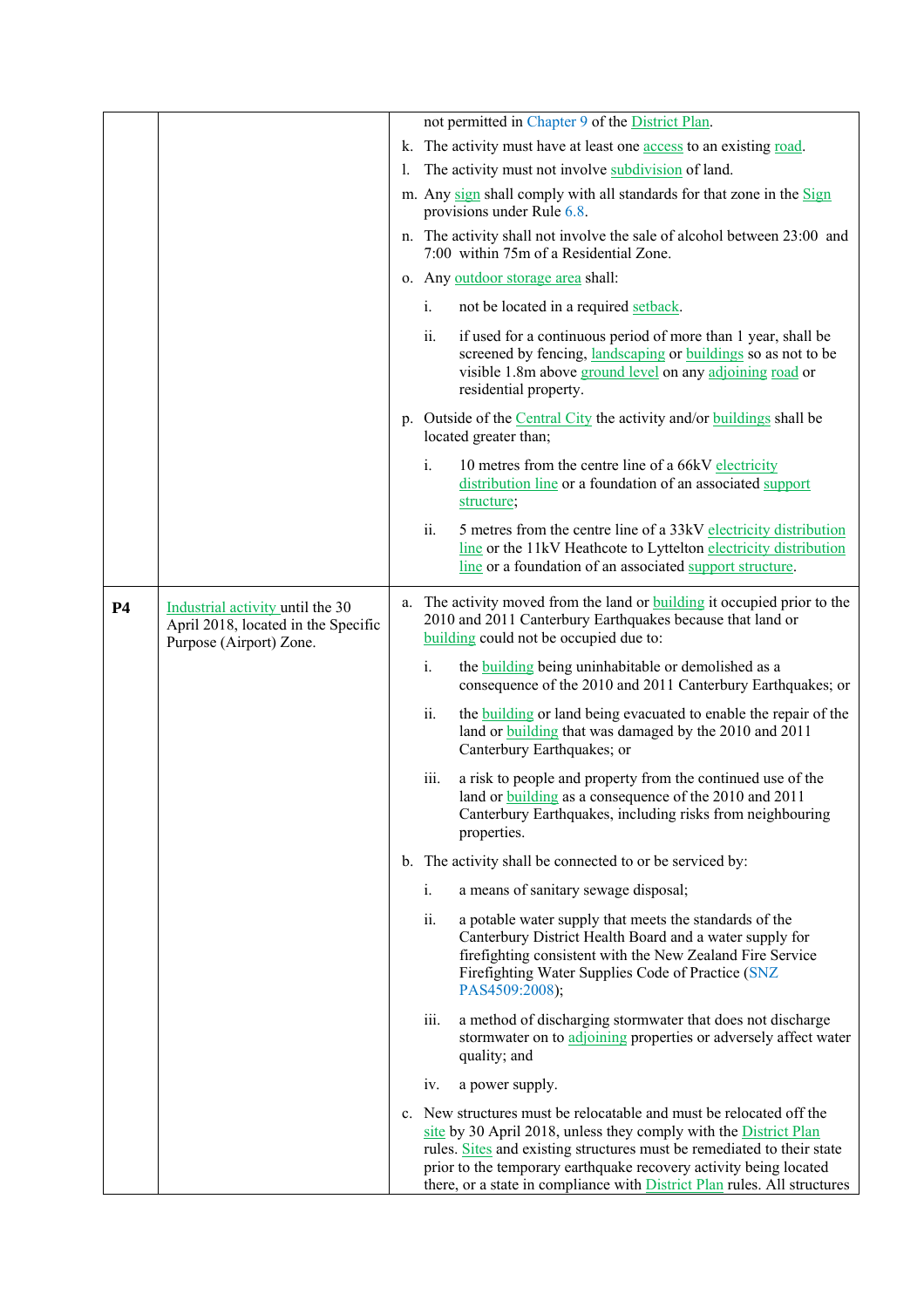|           |                                                                                                                                                                                                    | and sites must be left clean and tidy.                                                                                                                                                                                                                                                                                                                                                                                                                                                                                                    |
|-----------|----------------------------------------------------------------------------------------------------------------------------------------------------------------------------------------------------|-------------------------------------------------------------------------------------------------------------------------------------------------------------------------------------------------------------------------------------------------------------------------------------------------------------------------------------------------------------------------------------------------------------------------------------------------------------------------------------------------------------------------------------------|
|           |                                                                                                                                                                                                    | d. Any new structures shall comply with the height and recession plane<br>standards for the relevant zone.                                                                                                                                                                                                                                                                                                                                                                                                                                |
|           |                                                                                                                                                                                                    | e. Any new structures must be set back at least 3m from any road<br>boundary or must comply with any setback from road boundary<br>standards in the relevant zone, whichever is the lesser.                                                                                                                                                                                                                                                                                                                                               |
|           |                                                                                                                                                                                                    | f. Any new structures must be set back at least 3m from any boundary<br>with a Residential Zone.                                                                                                                                                                                                                                                                                                                                                                                                                                          |
|           |                                                                                                                                                                                                    | The activity shall provide at least 25% of the car parking spaces<br>g.<br>required by Table 7.5.1.1 and Table 7.5.1.2 in Appendix $7.5.1 -$<br>Parking space requirements. Car parking spaces shall be designed in<br>accordance with the standards in Appendix 7.5.1. Manoeuvring for<br>parking areas and loading areas shall be provided in compliance<br>with Rule 7.4.3.4. Any additional vehicle access shall be designed in<br>accordance with Rule 7.4.3.7 and shall provide vehicle crossings<br>that comply with Rule 7.4.3.8. |
|           |                                                                                                                                                                                                    | h. The activity shall comply with Rule $7.4.3.10$ High trip generators.                                                                                                                                                                                                                                                                                                                                                                                                                                                                   |
|           |                                                                                                                                                                                                    | i. The activity shall comply with all standards for that zone in the<br>Noise provisions under Rule 6.1.                                                                                                                                                                                                                                                                                                                                                                                                                                  |
|           |                                                                                                                                                                                                    | Any activity on a site adjoining a Residential Zone shall comply<br>$\mathbf{i}$ .<br>with all standards for that zone in the Outdoor Lighting and Glare<br>provisions under Rule 6.3.                                                                                                                                                                                                                                                                                                                                                    |
|           |                                                                                                                                                                                                    | k. The activity shall comply with all standards for that zone in the<br>Hazardous substances and Contaminated land provisions in Chapter<br>12.                                                                                                                                                                                                                                                                                                                                                                                           |
|           |                                                                                                                                                                                                    | The activity must not result in the alteration or destruction of any<br>$\mathbf{L}$<br>listed Significant Tree or Heritage setting or Heritage item that is<br>not permitted in Chapter 9 of the District Plan.                                                                                                                                                                                                                                                                                                                          |
|           |                                                                                                                                                                                                    | m. The activity must have at least one access to an existing road.                                                                                                                                                                                                                                                                                                                                                                                                                                                                        |
|           |                                                                                                                                                                                                    | n. The activity must not involve subdivision of land.                                                                                                                                                                                                                                                                                                                                                                                                                                                                                     |
|           |                                                                                                                                                                                                    | o. Any sign shall comply with all standards for that zone in the Sign<br>provisions under Rule 6.8.                                                                                                                                                                                                                                                                                                                                                                                                                                       |
|           |                                                                                                                                                                                                    | p. The activity and/or <b>buildings</b> shall be located greater than;                                                                                                                                                                                                                                                                                                                                                                                                                                                                    |
|           |                                                                                                                                                                                                    | i. 10 metres from the centre line of a 66kV electricity<br>distribution line or a foundation of an associated support<br>structure;                                                                                                                                                                                                                                                                                                                                                                                                       |
|           |                                                                                                                                                                                                    | ii.<br>5 metres from the centre line of a 33kV electricity distribution<br>line or the 11kV Heathcote to Lyttelton electricity distribution<br>line or a foundation of an associated support structure.                                                                                                                                                                                                                                                                                                                                   |
| <b>P5</b> | Storage facilities until the 30<br>a.                                                                                                                                                              | a. The storage is for goods, machinery and vehicles either:                                                                                                                                                                                                                                                                                                                                                                                                                                                                               |
|           | April 2018, located in an<br>Open Space (excluding<br>Coastal and the Community<br>Park within the Central City<br>Zones), Rural, Specific<br>Purpose (Airport), or<br>Specific Purpose (Flat Land | used for construction work (as defined in section 6 of the<br>$i$ .<br>Construction Contracts Act 2002) to repair or rebuild land,<br><b>buildings</b> , infrastructure or other facilities damaged by the<br>Canterbury Earthquakes, including any vehicles used for and<br>essential to the transport of materials to and from such<br>construction activities; or                                                                                                                                                                      |
|           | Recovery) Zone.<br>Storage facilities until the 30<br>b.                                                                                                                                           | relocated from land or <b>buildings</b> being repaired or rebuilt as a<br>ii.<br>consequence of the Canterbury Earthquakes.                                                                                                                                                                                                                                                                                                                                                                                                               |
|           | April 2022, located in an<br>Open Space Community                                                                                                                                                  | b. The activity shall be connected to or be serviced by:                                                                                                                                                                                                                                                                                                                                                                                                                                                                                  |
|           | Park within the Central City,<br><b>Commercial Central City</b>                                                                                                                                    | a means of sanitary sewage disposal;<br>i.                                                                                                                                                                                                                                                                                                                                                                                                                                                                                                |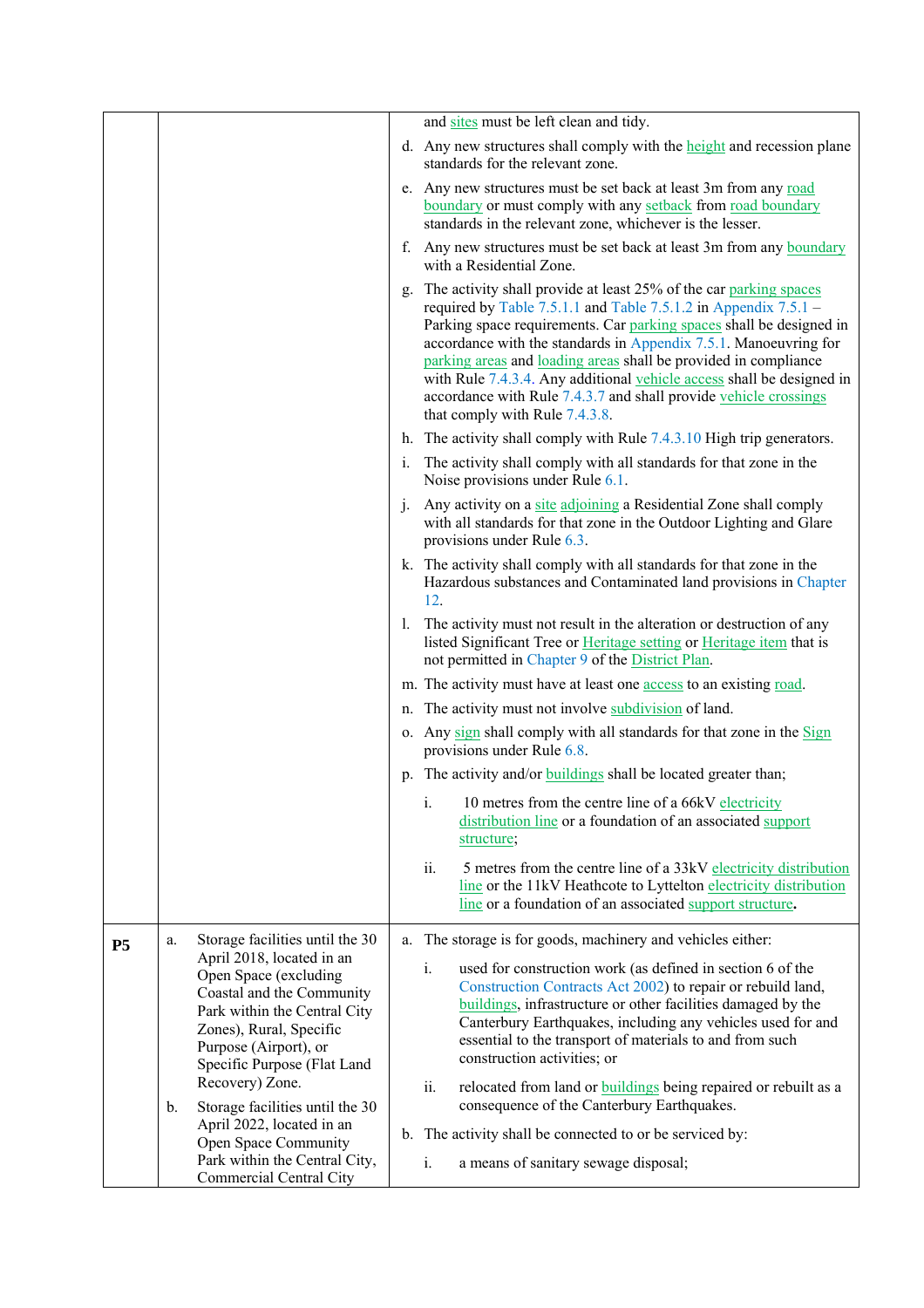|  |                                                                                                                                                                                                                                       | Business, Commercial<br>Central City Mixed Use,<br><b>Commercial Central City</b><br>(South Frame) Mixed Use<br>Zone.  |                | ii.                                                                                                                                                                                                                                                                                                                                                                                                                                                                                                                                                                                                                                                              | a potable water supply that meets the standards of the<br>Canterbury District Health Board and a water supply for<br>firefighting consistent with the New Zealand Fire Service<br>Firefighting Water Supplies Code of Practice (SNZ<br>PAS4509:2008); |
|--|---------------------------------------------------------------------------------------------------------------------------------------------------------------------------------------------------------------------------------------|------------------------------------------------------------------------------------------------------------------------|----------------|------------------------------------------------------------------------------------------------------------------------------------------------------------------------------------------------------------------------------------------------------------------------------------------------------------------------------------------------------------------------------------------------------------------------------------------------------------------------------------------------------------------------------------------------------------------------------------------------------------------------------------------------------------------|-------------------------------------------------------------------------------------------------------------------------------------------------------------------------------------------------------------------------------------------------------|
|  | $\mathbf{c}.$                                                                                                                                                                                                                         | Construction depot, until the<br>30 April 2022, located in a<br><b>Commercial Central City</b><br>Business, Commercial |                | iii.                                                                                                                                                                                                                                                                                                                                                                                                                                                                                                                                                                                                                                                             | a method of discharging stormwater that does not discharge<br>stormwater on to adjoining properties or adversely affect water<br>quality; and                                                                                                         |
|  |                                                                                                                                                                                                                                       | Central City Mixed Use, or                                                                                             |                | iv.                                                                                                                                                                                                                                                                                                                                                                                                                                                                                                                                                                                                                                                              | a power supply.                                                                                                                                                                                                                                       |
|  | <b>Commercial Central City</b><br>(South Frame) Mixed Use<br>Zone for construction work<br>(as defined in section 6 of<br>the Construction Contracts<br>Act 2002) to repair or rebuild<br>land, buildings,<br>infrastructure or other | $c_{\cdot}$                                                                                                            |                | New structures must be relocatable and must be relocated off the<br>site by 30 April 2018, or 30 April 2022 in respect of Activities P5<br>b. and c., unless they comply with the <b>District Plan</b> rules. Sites and<br>existing structures must be remediated to their state prior to the<br>temporary earthquake recovery activity being located there, or a<br>state in compliance with <b>District Plan</b> rules. All structures and sites<br>must be left clean and tidy.                                                                                                                                                                               |                                                                                                                                                                                                                                                       |
|  |                                                                                                                                                                                                                                       | facilities damaged by the<br>Canterbury Earthquakes<br>within the Central City.                                        |                |                                                                                                                                                                                                                                                                                                                                                                                                                                                                                                                                                                                                                                                                  | d. Any new structures shall comply with the height and recession plane<br>standards for the relevant zone. With respect to the Specific Purpose<br>(Flat Land Recovery) Zone, those standards for the Residential<br>Suburban Zone shall apply.       |
|  |                                                                                                                                                                                                                                       |                                                                                                                        |                | e. Any new structures must comply with any setback from road<br>boundary standards in the relevant zone. With respect to the<br>Specific Purpose (Flat Land Recovery) Zone, those standards for the<br>Residential Suburban Zone shall apply.                                                                                                                                                                                                                                                                                                                                                                                                                    |                                                                                                                                                                                                                                                       |
|  |                                                                                                                                                                                                                                       | f.                                                                                                                     |                | Any new structures must be set back at least 3m from the boundary<br>with any Residential Zone or property with an occupied residential<br>unit within the Specific Purpose (Flat Land Recovery) Zone.                                                                                                                                                                                                                                                                                                                                                                                                                                                           |                                                                                                                                                                                                                                                       |
|  |                                                                                                                                                                                                                                       | g.                                                                                                                     |                | Outside of the Central City the activity shall provide at least 25% of<br>the car parking spaces required by Table 7.5.1.1 and Table 7.5.1.2 in<br>Appendix 7.5.1 – Parking space requirements. Car parking spaces<br>shall be designed in accordance with the standards in Appendix<br>7.5.1. Manoeuvring for parking areas and loading areas shall be<br>provided in compliance with Rule 7.4.3.4. Any additional vehicle<br>access shall be designed in accordance with Rule 7.4.3.7 and shall<br>provide vehicle crossings that comply with Rule 7.4.3.8. Within the<br>Central City the activity shall comply with the relevant provisions of<br>Chapter 7. |                                                                                                                                                                                                                                                       |
|  |                                                                                                                                                                                                                                       |                                                                                                                        |                |                                                                                                                                                                                                                                                                                                                                                                                                                                                                                                                                                                                                                                                                  | h. The activity shall comply with Rule $7.4.3.10$ High trip generators.                                                                                                                                                                               |
|  |                                                                                                                                                                                                                                       |                                                                                                                        | $i_{\cdot}$    |                                                                                                                                                                                                                                                                                                                                                                                                                                                                                                                                                                                                                                                                  | In the Open Space, Rural, and Specific Purpose (Airport) Zones, the<br>activity shall not cover greater than 50% or 5,000m2 of the site.                                                                                                              |
|  |                                                                                                                                                                                                                                       |                                                                                                                        | j.             |                                                                                                                                                                                                                                                                                                                                                                                                                                                                                                                                                                                                                                                                  | In the Open Space, Specific Purpose (Flat Land Recovery) and<br>Rural Zones, hours of operation shall be restricted to between 07:00<br>and 19:00 Monday to Sunday.                                                                                   |
|  | k.                                                                                                                                                                                                                                    |                                                                                                                        |                | In the Open Space, Specific Purpose (Flat Land Recovery) and<br>Rural Zones, the activity shall comply with the noise standards for<br>the Industrial General Zone. In the Commercial Central City<br>Business, Commercial Central City Mixed Use, Commercial<br>Central City (South Frame) Mixed Use or Specific Purpose<br>(Airport) Zone, the activity shall comply with all standards for that<br>zone in the Noise provisions under Rule $6.1$ .                                                                                                                                                                                                            |                                                                                                                                                                                                                                                       |
|  |                                                                                                                                                                                                                                       |                                                                                                                        | $\mathbf{I}$ . |                                                                                                                                                                                                                                                                                                                                                                                                                                                                                                                                                                                                                                                                  | Outside of the Central City the activity is not required to comply<br>with any additional acoustic insulation requirements or standards<br>arising from the Lyttelton Port Influences Overlay Area or Airport<br>Noise Contour Lines.                 |
|  |                                                                                                                                                                                                                                       |                                                                                                                        |                |                                                                                                                                                                                                                                                                                                                                                                                                                                                                                                                                                                                                                                                                  | m. Any activity on a site adjoining a Residential Zone shall comply                                                                                                                                                                                   |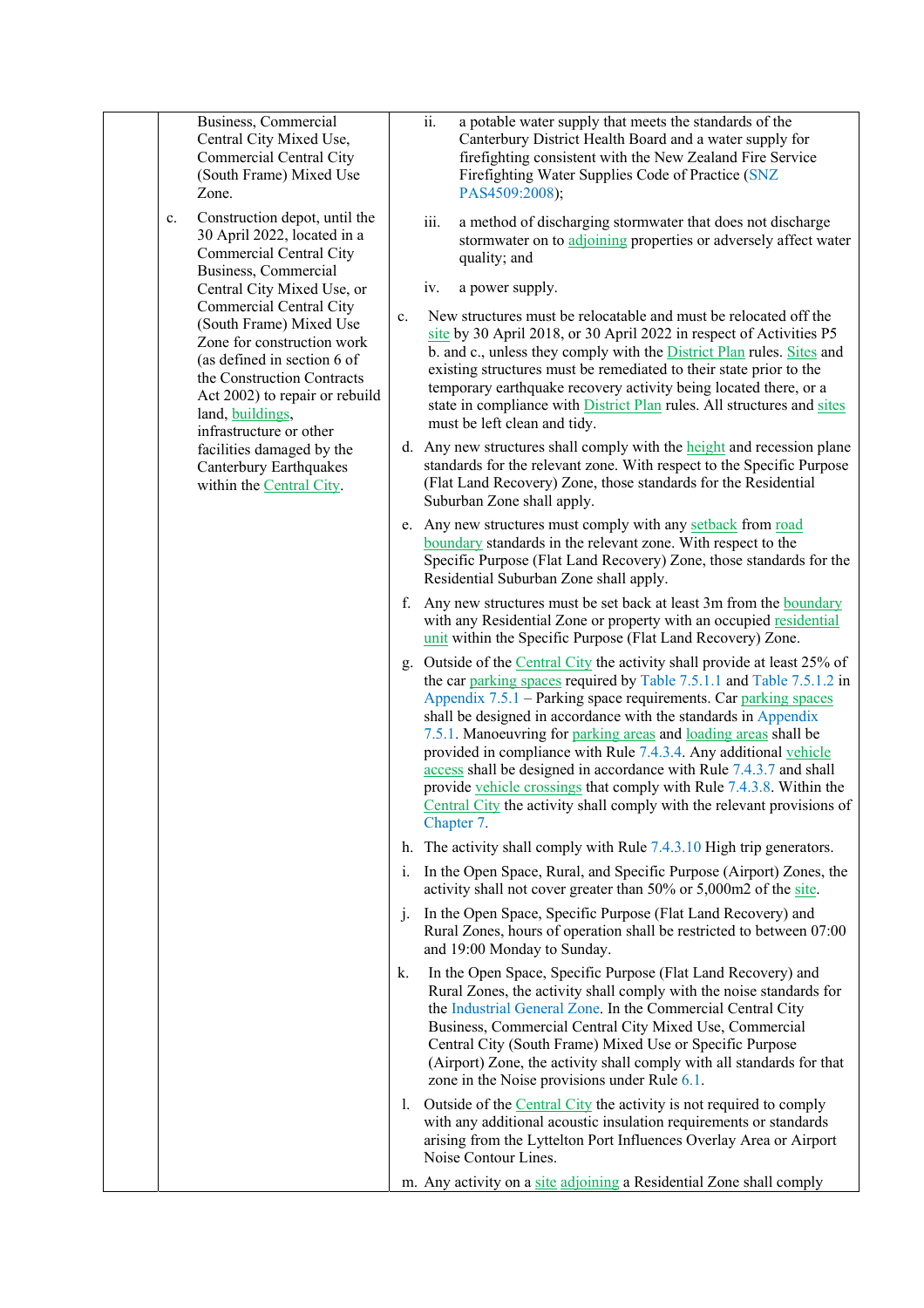|           |                                                                                                                                                                               |    |       | with all standards for that zone in the Outdoor Lighting and Glare<br>provisions under Rule 6.3. Any activity adjoining a site with an<br>occupied residential unit in the Specific Purpose (Flat Land<br>Recovery) Zone, shall comply with the Outdoor Lighting and Glare<br>provisions under Rule 6.3 as if the adjoining site were in a<br>Residential Suburban Zone.                                                      |
|-----------|-------------------------------------------------------------------------------------------------------------------------------------------------------------------------------|----|-------|-------------------------------------------------------------------------------------------------------------------------------------------------------------------------------------------------------------------------------------------------------------------------------------------------------------------------------------------------------------------------------------------------------------------------------|
|           |                                                                                                                                                                               |    | Zone. | n. The activity shall comply with all standards for that zone in the<br>Hazardous substances and Contaminated land provisions in Chapter<br>12. Any activity adjoining a site with an occupied residential unit in<br>the Specific Purpose (Flat Land Recovery) Zone, shall comply with<br>the Hazardous substances and Contaminated land provisions in<br>Chapter 12 as if the adjoining site were in a Residential Suburban |
|           |                                                                                                                                                                               |    |       | o. The activity must not result in the alteration or destruction of any<br>listed Significant Tree or Heritage setting or Heritage item that is<br>not permitted in Chapter 9 of the District Plan.                                                                                                                                                                                                                           |
|           |                                                                                                                                                                               |    |       | p. The activity must have at least one access to an existing road.                                                                                                                                                                                                                                                                                                                                                            |
|           |                                                                                                                                                                               |    |       | q. The activity must not involve subdivision of land.                                                                                                                                                                                                                                                                                                                                                                         |
|           |                                                                                                                                                                               | r. |       | Any sign shall comply with all standards for that zone in the Sign<br>provisions under Rule 6.8. With respect to the Specific Purpose<br>(Flat Land Recovery) Zone, those standards for the Residential<br>Suburban Zone shall apply.                                                                                                                                                                                         |
|           |                                                                                                                                                                               | S. |       | Any outdoor storage area shall:                                                                                                                                                                                                                                                                                                                                                                                               |
|           |                                                                                                                                                                               |    | i.    | not be located in a required setback.                                                                                                                                                                                                                                                                                                                                                                                         |
|           |                                                                                                                                                                               |    | ii.   | if used for a continuous period of more than 1 year, shall be<br>screened by fencing, landscaping or buildings so as not to be<br>visible 1.8m above ground level on any adjoining road,<br>property with an occupied residential unit within the Specific<br>Purpose (Flat Land Recovery) Zone, or any residential<br>property in any other zone.                                                                            |
|           |                                                                                                                                                                               | t. |       | Outside of the Central City the activity and/or buildings shall be<br>located greater than;                                                                                                                                                                                                                                                                                                                                   |
|           |                                                                                                                                                                               |    | i.    | 12 metres from the centre line of a 110kV or 220kV National<br>Grid transmission line and 12 metres from a foundation of an<br>associated support structure;                                                                                                                                                                                                                                                                  |
|           |                                                                                                                                                                               |    | ii.   | 10 metres from the centre line of a 66kV National Grid<br>transmission line and 10 metres from a foundation of an<br>associated support structure;                                                                                                                                                                                                                                                                            |
|           |                                                                                                                                                                               |    | iii.  | 10 metres from the centre line of a 66kV electricity<br>distribution line or a foundation of an associated support<br>structure;                                                                                                                                                                                                                                                                                              |
|           |                                                                                                                                                                               |    | iv.   | 5 metres from the centre line of a 33kV electricity distribution<br>line or the 11kV Heathcote to Lyttelton electricity distribution<br>line or a foundation of an associated support structure.                                                                                                                                                                                                                              |
|           |                                                                                                                                                                               | u. |       | In an Open Space Zone within the Central City any storage facility<br>must be used for the purpose of the repair of services or<br>infrastructure within 400m radius of the site.                                                                                                                                                                                                                                             |
| <b>P6</b> | One residential unit on a site until<br>the 30 April 2018, additional to<br>that otherwise permitted in the<br>District Plan rules, located in a<br>Residential Central City, | a. | to:   | The residential unit is for persons who moved from what was their<br>normal place of residence prior to the 2010 and 2011 Canterbury<br>Earthquakes because that <b>building</b> or land could not be occupied due                                                                                                                                                                                                            |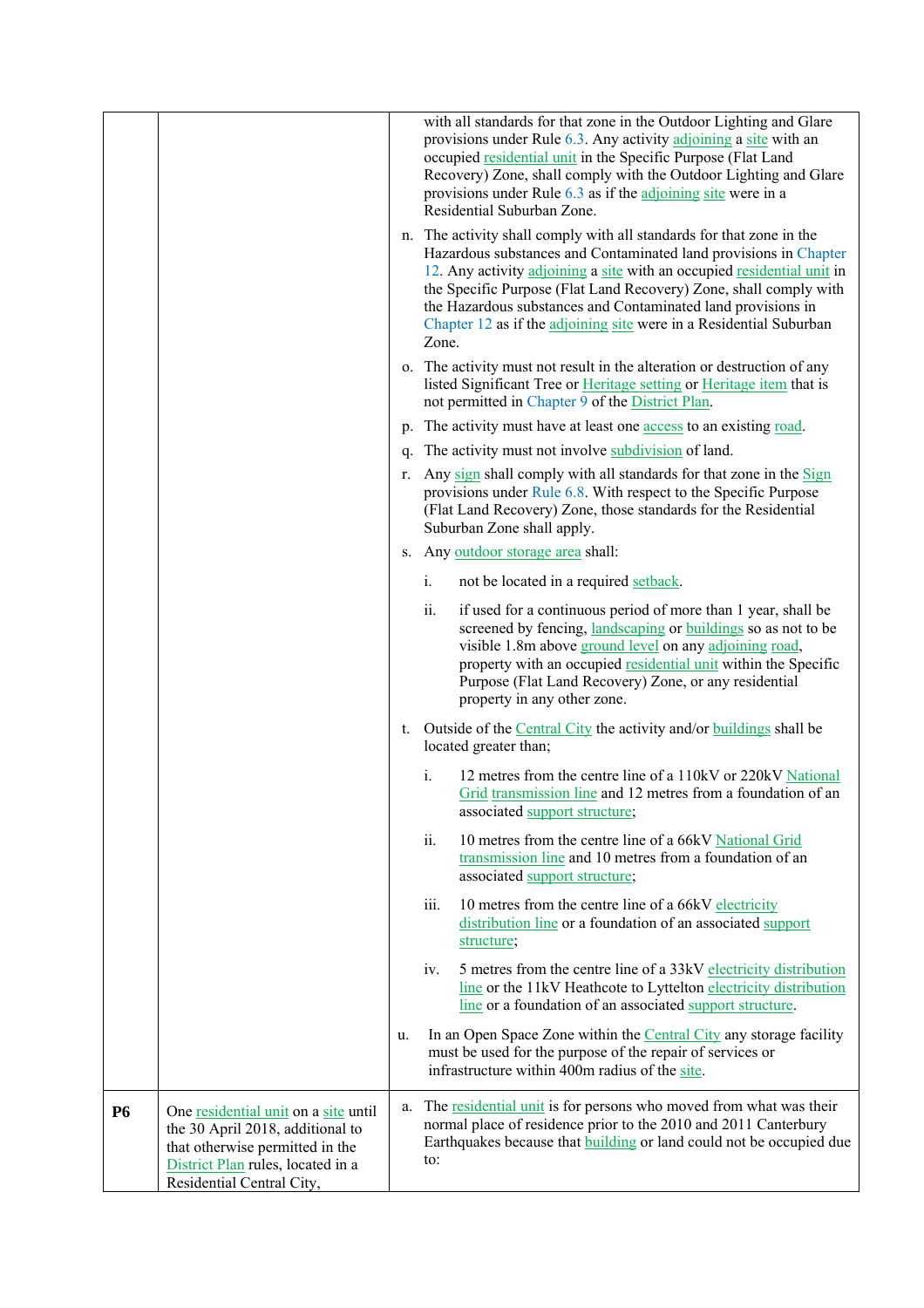|  |  | Residential Hills, Residential<br>Large Lot, Residential New<br>Neighbourhood, Residential                                                                               |                | i.                                                                                                                                                                                                                                                    | the <b>building</b> becoming uninhabitable or demolished as a<br>consequence of the 2010 and 2011 Canterbury Earthquakes; or                                                                                                                                                                                                                                                                                        |
|--|--|--------------------------------------------------------------------------------------------------------------------------------------------------------------------------|----------------|-------------------------------------------------------------------------------------------------------------------------------------------------------------------------------------------------------------------------------------------------------|---------------------------------------------------------------------------------------------------------------------------------------------------------------------------------------------------------------------------------------------------------------------------------------------------------------------------------------------------------------------------------------------------------------------|
|  |  | Small Settlement,<br>Papakāinga/Kāinga Nohoanga or<br>Rural Zone (excluding Rural<br>zoned sites within the 50dBLdn<br>Airport Noise Contour and Rural<br>Quarry Zones). |                | ii.                                                                                                                                                                                                                                                   | the <b>building</b> or land being evacuated to enable the repair of the<br>land or <b>building</b> that was damaged by the 2010 and 2011<br>Canterbury Earthquakes; or                                                                                                                                                                                                                                              |
|  |  |                                                                                                                                                                          |                | iii.                                                                                                                                                                                                                                                  | a risk to people and property from the continued use of the<br>land or <b>building</b> as a consequence of the 2010 and 2011<br>Canterbury Earthquakes, including risks from neighbouring<br>properties.                                                                                                                                                                                                            |
|  |  |                                                                                                                                                                          |                |                                                                                                                                                                                                                                                       | b. The activity shall be connected to or be serviced by:                                                                                                                                                                                                                                                                                                                                                            |
|  |  |                                                                                                                                                                          |                | i.                                                                                                                                                                                                                                                    | a means of sanitary sewage disposal;                                                                                                                                                                                                                                                                                                                                                                                |
|  |  |                                                                                                                                                                          | ii.            | a potable water supply that meets the standards of the<br>Canterbury District Health Board and a water supply for<br>firefighting consistent with the New Zealand Fire Service<br>Firefighting Water Supplies Code of Practice (SNZ<br>PAS4509:2008); |                                                                                                                                                                                                                                                                                                                                                                                                                     |
|  |  |                                                                                                                                                                          |                | iii.                                                                                                                                                                                                                                                  | a method of discharging stormwater                                                                                                                                                                                                                                                                                                                                                                                  |
|  |  |                                                                                                                                                                          |                | iv.                                                                                                                                                                                                                                                   | a power supply.                                                                                                                                                                                                                                                                                                                                                                                                     |
|  |  |                                                                                                                                                                          |                |                                                                                                                                                                                                                                                       | c. New structures must be relocatable and must be relocated off the<br>site by 30 April 2018, unless they comply with the District Plan<br>rules. Sites and existing structures must be remediated to their state<br>prior to the temporary earthquake recovery activity being located<br>there, or a state in compliance with <b>District Plan</b> rules. All structures<br>and sites must be left clean and tidy. |
|  |  |                                                                                                                                                                          |                | d. Any new structures shall comply with the height and recession plane<br>standards for the relevant zone.                                                                                                                                            |                                                                                                                                                                                                                                                                                                                                                                                                                     |
|  |  |                                                                                                                                                                          |                |                                                                                                                                                                                                                                                       | e. Any new structures must be set back at least 3m from any road<br>boundary or must comply with any setback from road boundary<br>standards in the relevant zone, whichever is the lesser.                                                                                                                                                                                                                         |
|  |  |                                                                                                                                                                          |                |                                                                                                                                                                                                                                                       | f. Any new structures shall be set back at least 3m from any internal<br>boundary or must comply with the boundary setback standards in<br>the relevant zone, whichever is the lesser.                                                                                                                                                                                                                              |
|  |  |                                                                                                                                                                          |                |                                                                                                                                                                                                                                                       | g. Any new residential unit must be at least 1m from any other<br>building on the site.                                                                                                                                                                                                                                                                                                                             |
|  |  |                                                                                                                                                                          |                |                                                                                                                                                                                                                                                       | h. The maximum percentage of the net site area covered by buildings<br>excluding:                                                                                                                                                                                                                                                                                                                                   |
|  |  |                                                                                                                                                                          |                | $\mathbf{i}$ .                                                                                                                                                                                                                                        | fences, walls and retaining walls;                                                                                                                                                                                                                                                                                                                                                                                  |
|  |  |                                                                                                                                                                          |                | ii.                                                                                                                                                                                                                                                   | eaves and roof overhangs up to 600 millimetres in width from<br>the wall of a building;                                                                                                                                                                                                                                                                                                                             |
|  |  |                                                                                                                                                                          |                | iii.                                                                                                                                                                                                                                                  | uncovered swimming pools up to 800 millimetres in height<br>above ground level; and                                                                                                                                                                                                                                                                                                                                 |
|  |  |                                                                                                                                                                          |                | IV.                                                                                                                                                                                                                                                   | decks, terraces, <b>balconies</b> , porches, verandahs, bay or box<br>windows (supported or cantilevered) which:                                                                                                                                                                                                                                                                                                    |
|  |  |                                                                                                                                                                          |                |                                                                                                                                                                                                                                                       | 1.<br>are no more than 800 millimetres above ground<br>level and are uncovered or unroofed; or                                                                                                                                                                                                                                                                                                                      |
|  |  |                                                                                                                                                                          |                |                                                                                                                                                                                                                                                       | 2.<br>where greater than 800 millimetres above ground<br>level and/or covered or roofed, are in total no more<br>than $6m2$ in area for any one site.                                                                                                                                                                                                                                                               |
|  |  |                                                                                                                                                                          | $\mathbf{1}$ . |                                                                                                                                                                                                                                                       | The activity must not result in the alteration or destruction of any                                                                                                                                                                                                                                                                                                                                                |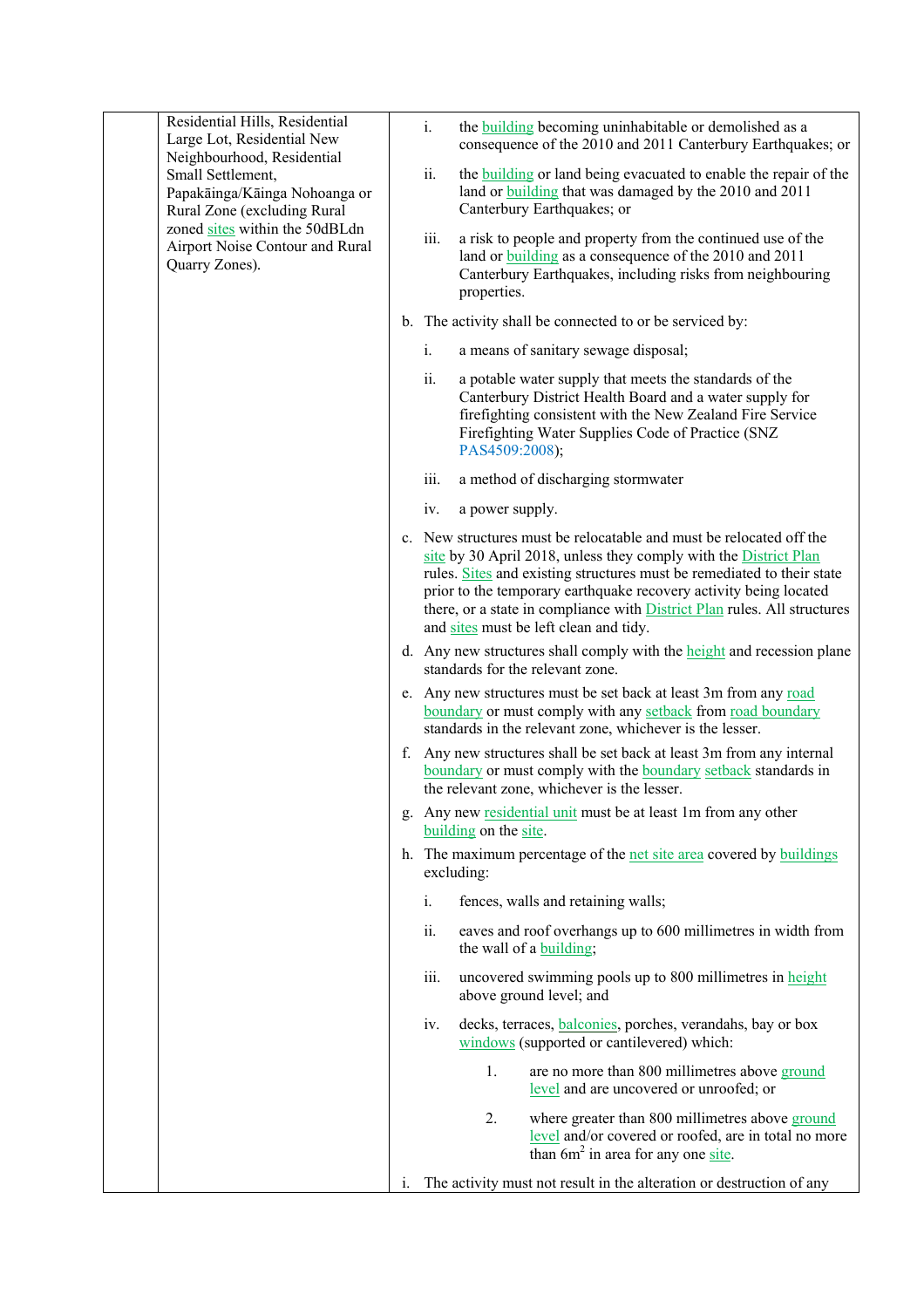|    |                                                                                                                                                                                                                                                                                                                                                                                              |    |       | listed Significant Tree or Heritage setting or Heritage item that is<br>not permitted in Chapter 9 of the District Plan.                                                                                                                                                                                                                                                |
|----|----------------------------------------------------------------------------------------------------------------------------------------------------------------------------------------------------------------------------------------------------------------------------------------------------------------------------------------------------------------------------------------------|----|-------|-------------------------------------------------------------------------------------------------------------------------------------------------------------------------------------------------------------------------------------------------------------------------------------------------------------------------------------------------------------------------|
|    |                                                                                                                                                                                                                                                                                                                                                                                              | j. |       | The activity must have access to an existing road. Any additional<br>vehicle accessshall be designed in accordance with Rule 7.4.3.7 and<br>shall provide vehicle crossings that comply with Rule 7.4.3.8.                                                                                                                                                              |
|    |                                                                                                                                                                                                                                                                                                                                                                                              | I. |       | k. The activity must not involve subdivision of land.                                                                                                                                                                                                                                                                                                                   |
|    |                                                                                                                                                                                                                                                                                                                                                                                              |    |       | Any sign shall comply with all standards for that zone.                                                                                                                                                                                                                                                                                                                 |
|    |                                                                                                                                                                                                                                                                                                                                                                                              |    |       | m. Outside of the Central City the activity and/or buildings shall be<br>located greater than;                                                                                                                                                                                                                                                                          |
|    |                                                                                                                                                                                                                                                                                                                                                                                              |    | $i$ . | 12 metres from the centre line of a 110kV or 220kV National<br>Grid transmission line and 12 metres from a foundation of an<br>associated support structure;                                                                                                                                                                                                            |
|    |                                                                                                                                                                                                                                                                                                                                                                                              |    | ii.   | 10 metres from the centre line of a 66kV National Grid<br>transmission line and 10 metres from a foundation of an<br>associated support structure;                                                                                                                                                                                                                      |
|    |                                                                                                                                                                                                                                                                                                                                                                                              |    | iii.  | 10 metres from the centre line of a 66kV electricity<br>distribution line or a foundation of an associated support<br>structure;                                                                                                                                                                                                                                        |
|    |                                                                                                                                                                                                                                                                                                                                                                                              |    | iv.   | 5 metres from the centre line of a 33kV electricity distribution<br>line or the 11kV Heathcote to Lyttelton electricity distribution<br>line or a foundation of an associated support structure.                                                                                                                                                                        |
| P7 | Two or three residential units on a<br>site until the 30 April 2018,<br>additional to that otherwise<br>permitted in the District Plan<br>rules, located in an Open Space<br>(excluding Coastal), Residential<br>Central City, Residential Hills,<br>Residential Large Lot, Residential<br>New Neighbourhood, Specific<br>Purpose (School), Specific<br>Purpose (Tertiary Education)<br>Zone |    |       | a. The residential units are for persons who moved from what was<br>their normal place of residence prior to the 2010 and 2011<br>Canterbury Earthquakes because that <b>building</b> or land could not be<br>occupied due to:                                                                                                                                          |
|    |                                                                                                                                                                                                                                                                                                                                                                                              |    | i.    | the <b>building</b> becoming uninhabitable or demolished as a<br>consequence of the 2010 and 2011 Canterbury Earthquakes; or                                                                                                                                                                                                                                            |
|    |                                                                                                                                                                                                                                                                                                                                                                                              |    | ii.   | the <b>building</b> or land being evacuated to enable the repair of the<br>land or <b>building</b> that was damaged by the 2010 and 2011<br>Canterbury Earthquakes; or                                                                                                                                                                                                  |
|    |                                                                                                                                                                                                                                                                                                                                                                                              |    | iii.  | a risk to people and property from the continued use of the<br>land or building as a consequence of the 2010 and 2011<br>Canterbury Earthquakes, including risks from neighbouring<br>properties.                                                                                                                                                                       |
|    |                                                                                                                                                                                                                                                                                                                                                                                              |    |       | b. The activity shall be connected to or be serviced by:                                                                                                                                                                                                                                                                                                                |
|    |                                                                                                                                                                                                                                                                                                                                                                                              |    | i.    | a means of sanitary sewage disposal;                                                                                                                                                                                                                                                                                                                                    |
|    |                                                                                                                                                                                                                                                                                                                                                                                              |    | ii.   | a potable water supply that meets the standards of the<br>Canterbury District Health Board and a water supply for<br>firefighting consistent with the New Zealand Fire Service<br>Firefighting Water Supplies Code of Practice (SNZ<br>PAS4509:2008);                                                                                                                   |
|    |                                                                                                                                                                                                                                                                                                                                                                                              |    | iii.  | a method of discharging stormwater that does not discharge<br>stormwater on to adjoining properties or adversely affect water<br>quality; and                                                                                                                                                                                                                           |
|    |                                                                                                                                                                                                                                                                                                                                                                                              |    | iv.   | a power supply.                                                                                                                                                                                                                                                                                                                                                         |
|    |                                                                                                                                                                                                                                                                                                                                                                                              |    |       | c. New structures must be relocatable and must be relocated off the<br>site by 30 April 2018, unless they comply with the District Plan.<br>Sites and existing structures must be remediated to their state prior<br>to the temporary earthquake recovery activity being located there, or<br>a state in compliance with <b>District Plan</b> rules. All structures and |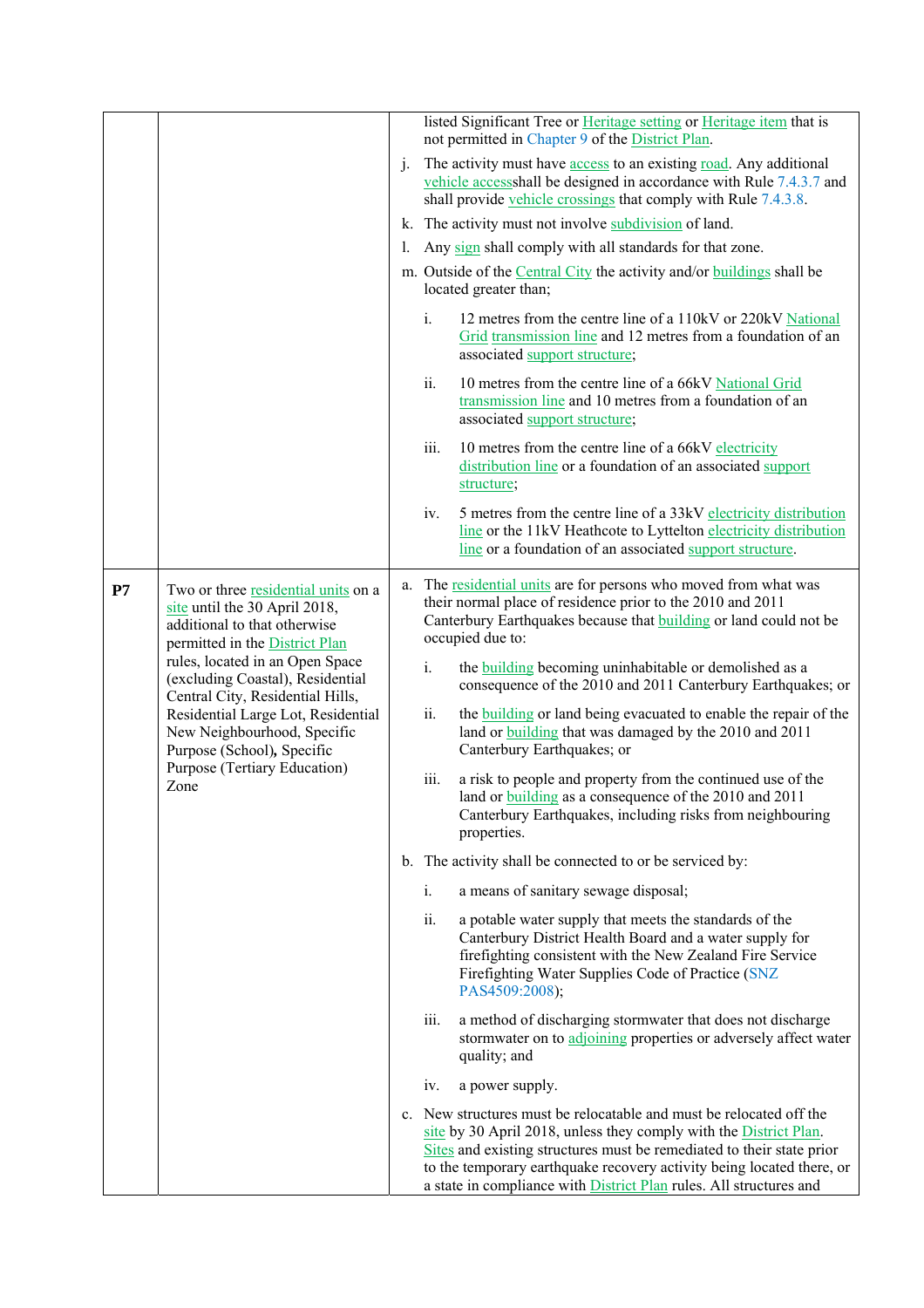|  |                |          | sites must be left clean and tidy.                                                                                                                                                                                                                                                        |
|--|----------------|----------|-------------------------------------------------------------------------------------------------------------------------------------------------------------------------------------------------------------------------------------------------------------------------------------------|
|  |                |          | d. Any new structures shall comply with the height and recession plane<br>standards for the relevant zone.                                                                                                                                                                                |
|  |                |          | e. Any new structures must be set back at least 3m from any road<br>boundary or must comply with any setback from road boundary<br>standards in the relevant zone, whichever is the lesser.                                                                                               |
|  |                |          | f. Any new structures shall be set back at least 3m from any internal<br>boundary or must comply with the boundary setback standards in<br>the relevant zone, whichever is the lesser.                                                                                                    |
|  |                |          | g. Any new residential unit must be at least 1m from any other<br>building on the site, but where windows of one unit will face<br>windows in another unit the windows must be at least 3m apart.                                                                                         |
|  |                |          | h. The maximum percentage of the net site area covered by buildings<br>shall be 60%, excluding:                                                                                                                                                                                           |
|  |                | i.       | fences, walls and retaining walls;                                                                                                                                                                                                                                                        |
|  |                | ii.      | eaves and roof overhangs up to 600 millimetres in width from<br>the wall of a building;                                                                                                                                                                                                   |
|  |                | iii.     | uncovered swimming pools up to 800 millimetres in height<br>above ground level; and                                                                                                                                                                                                       |
|  |                | iv.      | decks, terraces, <b>balconies</b> , porches, verandahs, bay or box<br>windows (supported or cantilevered) which:                                                                                                                                                                          |
|  |                |          | 1.<br>are no more than 800 millimetres above ground<br>level and are uncovered or unroofed; or                                                                                                                                                                                            |
|  |                |          | 2.<br>where greater than 800 millimetres above ground<br>level and/or covered or roofed, are in total no more<br>than $6m^2$ in area for any one site.                                                                                                                                    |
|  | $\mathbf{1}$ . |          | The activity must not result in the alteration or destruction of any<br>listed Significant Tree or Heritage setting or Heritage item that is<br>not permitted in Chapter 9 of the District Plan.                                                                                          |
|  | $\mathbf{1}$ . | 7.4.3.8. | The activity must have at least one <b>access</b> to an existing road that is<br>not a driveway shared by more than one residential unit. Any<br>additional vehicle access shall be designed in accordance with Rule<br>7.4.3.7 and shall provide vehicle crossings that comply with Rule |
|  |                |          | k. The activity must not involve subdivision of land.                                                                                                                                                                                                                                     |
|  | I.             |          | Any sign shall comply with all standards for that zone.                                                                                                                                                                                                                                   |
|  |                |          | m. One parking space must be provided for each additional unit. Car<br>parking spaces shall be designed in accordance with the standards in<br>Appendix 7.5.1. Manoeuvring for parking areas and loading areas<br>shall be provided in compliance with Rule 7.4.3.4.                      |
|  |                |          | n. Outside of the Central City the activity and/or buildings shall be<br>located greater than;                                                                                                                                                                                            |
|  |                | i.       | 12 metres from the centre line of a 110kV or 220kV National<br>Grid transmission line and 12 metres from a foundation of an<br>associated support structure;                                                                                                                              |
|  |                | ii.      | 10 metres from the centre line of a 66kV National Grid<br>transmission line and 10 metres from a foundation of an<br>associated support structure;                                                                                                                                        |
|  |                | iii.     | 10 metres from the centre line of a 66kV electricity<br>distribution line or a foundation of an associated support                                                                                                                                                                        |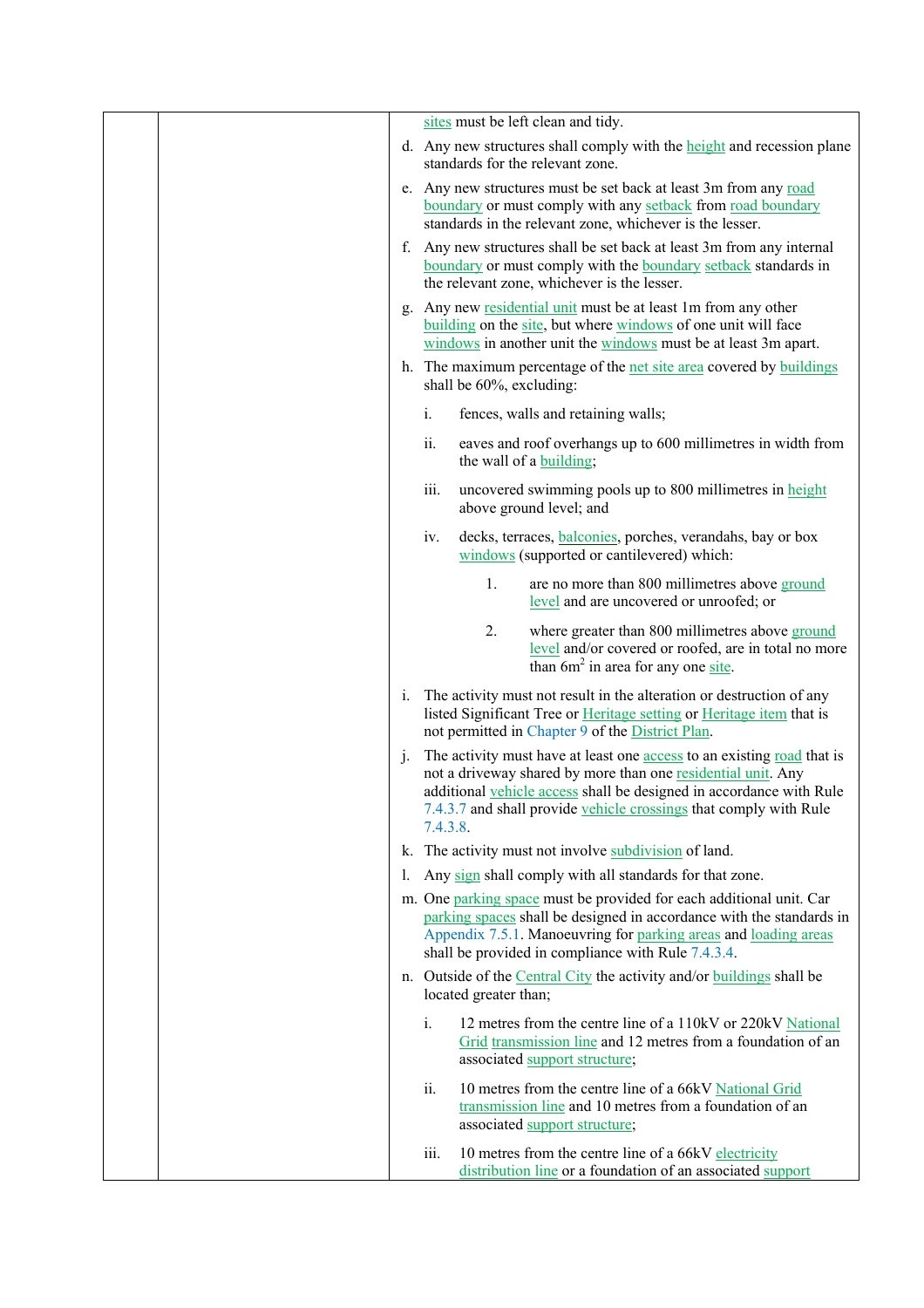|                |                                                                                                                                                                                                                                                                                                                                                                                                                                                                                                                                                                                                                                                                                               | structure;                                                                                                                                                                                                                                                                                                                                                                                                                                                                                                                                                                                                                                                                                                                                                                                                                                                                                                                                                                                                                                                                                                                                                                                                                                                                                                                                                                                                              |  |
|----------------|-----------------------------------------------------------------------------------------------------------------------------------------------------------------------------------------------------------------------------------------------------------------------------------------------------------------------------------------------------------------------------------------------------------------------------------------------------------------------------------------------------------------------------------------------------------------------------------------------------------------------------------------------------------------------------------------------|-------------------------------------------------------------------------------------------------------------------------------------------------------------------------------------------------------------------------------------------------------------------------------------------------------------------------------------------------------------------------------------------------------------------------------------------------------------------------------------------------------------------------------------------------------------------------------------------------------------------------------------------------------------------------------------------------------------------------------------------------------------------------------------------------------------------------------------------------------------------------------------------------------------------------------------------------------------------------------------------------------------------------------------------------------------------------------------------------------------------------------------------------------------------------------------------------------------------------------------------------------------------------------------------------------------------------------------------------------------------------------------------------------------------------|--|
|                |                                                                                                                                                                                                                                                                                                                                                                                                                                                                                                                                                                                                                                                                                               | 5 metres from the centre line of a 33kV electricity distribution<br>iv.<br>line or the 11kV Heathcote to Lyttelton electricity distribution<br>line or a foundation of an associated support structure.                                                                                                                                                                                                                                                                                                                                                                                                                                                                                                                                                                                                                                                                                                                                                                                                                                                                                                                                                                                                                                                                                                                                                                                                                 |  |
| P <sub>8</sub> | Any education activity or tertiary<br>education and research activity<br>that is a temporary activity<br>undertaken within the Specific<br>Purpose (Tertiary Education)<br>Zone outside of the Central City<br>established under either clause<br>$7(3)$ (a) or 8 (3) (a) of the<br>Canterbury Earthquake (Resource<br>Management Act Permitted<br>Activities) Order 2011 that is in<br>accordance with either:<br>a. The provisions of a Public<br>Notice published on 9 April 2011,<br>21 December 2011 and 23<br>October 2013; or<br>b. A public notice published for a<br>site specific approval<br>That would expire on 20 April<br>2016 are permitted activities up to<br>30 April 2022 | a. The activity shall comply with all standards specified in the relevant<br>Public Notice.                                                                                                                                                                                                                                                                                                                                                                                                                                                                                                                                                                                                                                                                                                                                                                                                                                                                                                                                                                                                                                                                                                                                                                                                                                                                                                                             |  |
| P <sub>9</sub> | Education activity and or tertiary<br>education and research activity,<br>until the 30th April 2022, located<br>in Specific Purpose (Tertiary<br>Education) Zone outside of the<br><b>Central City</b>                                                                                                                                                                                                                                                                                                                                                                                                                                                                                        | a. The activity moved from the land or <b>building</b> it occupied prior to the<br>2010 and 2011 Canterbury Earthquakes because that land or<br>building could not be occupied due to:<br>i.<br>the <b>building</b> becoming uninhabitable or demolished as a<br>consequence of the 2010 and 2011 Canterbury Earthquakes; or<br>ii.<br>the <b>building</b> or land being evacuated to enable the repair of the<br>land or building that was damaged by the 2010 and 2011<br>Canterbury Earthquakes; or<br>iii.<br>a risk to people and property from the continued use of the<br>land or building as a consequence of the 2010 and 2011<br>Canterbury Earthquakes, including risks from neighbouring<br>properties<br>b. The activity shall be connected to or be serviced by:<br>i.<br>a means of sanitary sewage disposal;<br>ii.<br>a potable water supply that meets the standards of the<br>Canterbury District Health Board and a water supply for<br>firefighting consistent with the New Zealand Fire Service<br>Firefighting Water Supplies Code of Practice (SNZ<br>PA4509:2008)<br>a method of discharging stormwater that does not discharge<br>iii.<br>stormwater on to adjoining properties or adversely affect water<br>quality; and<br>a power supply<br>iv.<br>c. New structures must be relocatable and must be relocated off the<br>site by 30 April 2022, unless they comply with the District Plan |  |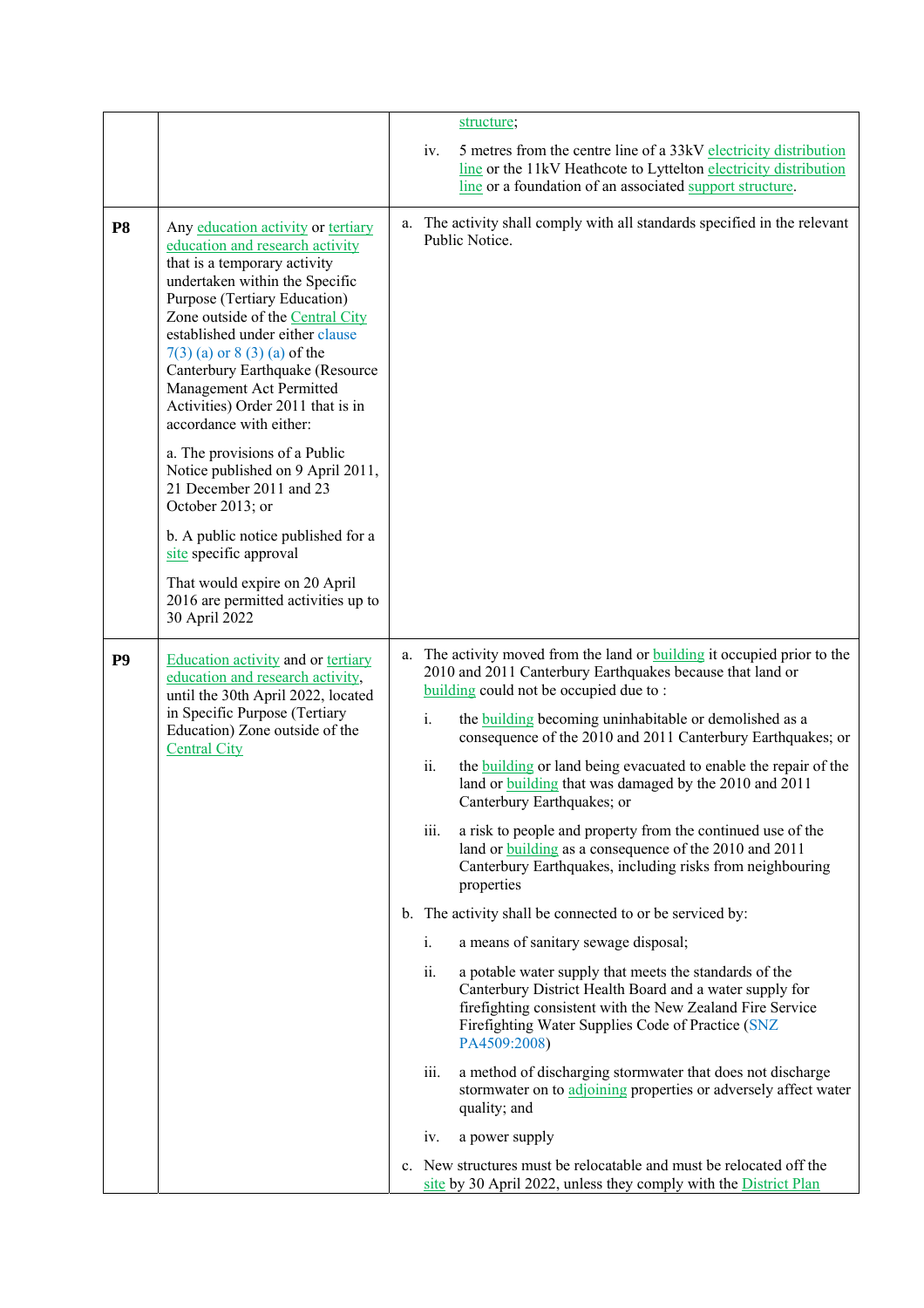|            |                                                                             |                | rules. Sites and existing structures must be remediated to their state<br>prior to the temporary earthquake recovery activity being located<br>there, or a state in compliance with <b>District Plan</b> rules. All structures<br>and sites must be left clean and tidy.                                                                                                                                                                                                                                                         |
|------------|-----------------------------------------------------------------------------|----------------|----------------------------------------------------------------------------------------------------------------------------------------------------------------------------------------------------------------------------------------------------------------------------------------------------------------------------------------------------------------------------------------------------------------------------------------------------------------------------------------------------------------------------------|
|            |                                                                             |                | d. Any new structures shall comply with the height and recession plane<br>standards for the relevant zone.                                                                                                                                                                                                                                                                                                                                                                                                                       |
|            |                                                                             |                | e. Any new structures must be set back at least 3m from any road<br>boundary or must comply with any setback from road boundary<br>standards in the relevant zone, whichever is the lesser.                                                                                                                                                                                                                                                                                                                                      |
|            |                                                                             |                | f. Any new structure shall be set back at least 3m from any boundary<br>with a site in a Residential zone or must comply with the boundary<br>setback standards in the relevant zone, whichever is the lesser.                                                                                                                                                                                                                                                                                                                   |
|            |                                                                             | g.             | The activity shall provide at least 50% of the car parking spaces<br>required by Table 7.5.1.1 and Table 7.5.1.2 in Appendix 7.5.1 -<br>Parking space requirements. Car parking spaces shall be designed in<br>accordance with the standards in Appendix 7.5.1. Manoeuvring for<br>parking areas and loading areas shall be provided in compliance<br>with Rule 7.4.3.4. Any additional vehicle access shall be designed in<br>accordance with Rule 7.4.3.7 and shall provide vehicle crossing that<br>comply with Rule 7.4.3.8. |
|            |                                                                             |                | h. The activity shall restrict its hours to $07:00-21:00$ Monday to<br>Saturday, closed on Sunday and public holidays.                                                                                                                                                                                                                                                                                                                                                                                                           |
|            |                                                                             | $i$ .          | The activity shall comply with all standards for that zone in the<br>Noise provisions under Rule 6.1.                                                                                                                                                                                                                                                                                                                                                                                                                            |
|            |                                                                             | j.             | The activity is not required to comply with any additional acoustic<br>insulation requirements or standards for the Lyttelton Port<br>Influences Overlay Area or Airport Noise Contours Lines.                                                                                                                                                                                                                                                                                                                                   |
|            |                                                                             |                | k. The activity shall comply with all standards for that zone in the<br>Outdoor Lighting and Glare provisions under Rule 6.3.                                                                                                                                                                                                                                                                                                                                                                                                    |
|            |                                                                             | $\mathbf{I}$ . | The activity shall comply with all standards for that zone in the<br>Hazardous substances and Contaminated land provisions in Chapter<br>12.                                                                                                                                                                                                                                                                                                                                                                                     |
|            |                                                                             |                | m. The activity must not result in the alteration or destruction of any<br>listed Significant Tree or Heritage setting or Heritage item that is<br>not permitted in Chapter 9 of the District Plan.                                                                                                                                                                                                                                                                                                                              |
|            |                                                                             |                | n. The activity must not involve subdivision of land.                                                                                                                                                                                                                                                                                                                                                                                                                                                                            |
|            |                                                                             | 0.             | Signs are restricted to a maximum area of $2m2$ or the area and<br>number provided for in the relevant zone, whichever is greater.                                                                                                                                                                                                                                                                                                                                                                                               |
|            |                                                                             |                | p. Any sign shall not be internally or externally illuminated.                                                                                                                                                                                                                                                                                                                                                                                                                                                                   |
|            |                                                                             |                | q. Any sign shall be designed to comply with all other Sign provisions<br>under Rule $6.8$                                                                                                                                                                                                                                                                                                                                                                                                                                       |
|            |                                                                             |                | r. Any outdoor storage area shall:                                                                                                                                                                                                                                                                                                                                                                                                                                                                                               |
|            |                                                                             |                | not be located in a setback<br>i.                                                                                                                                                                                                                                                                                                                                                                                                                                                                                                |
|            |                                                                             |                | ii.<br>if used for a continuous period of more than 1 year, shall be<br>screened by fencing, landscaping or buildings so as not be<br>visible 1.8m above ground level on any adjoining road or<br>residential property.                                                                                                                                                                                                                                                                                                          |
| <b>P10</b> | Construction depots until 30th                                              |                | a. The construction depot is:                                                                                                                                                                                                                                                                                                                                                                                                                                                                                                    |
|            | April 2018, located in the Specific<br>Purpose (Flat Land Recovery)<br>Zone |                | i.<br>used for construction work (as defined in section 6 of the<br>Construction Contracts Act 2002) to repair or rebuild land,<br>buildings, infrastructure or other facilities damaged by the                                                                                                                                                                                                                                                                                                                                  |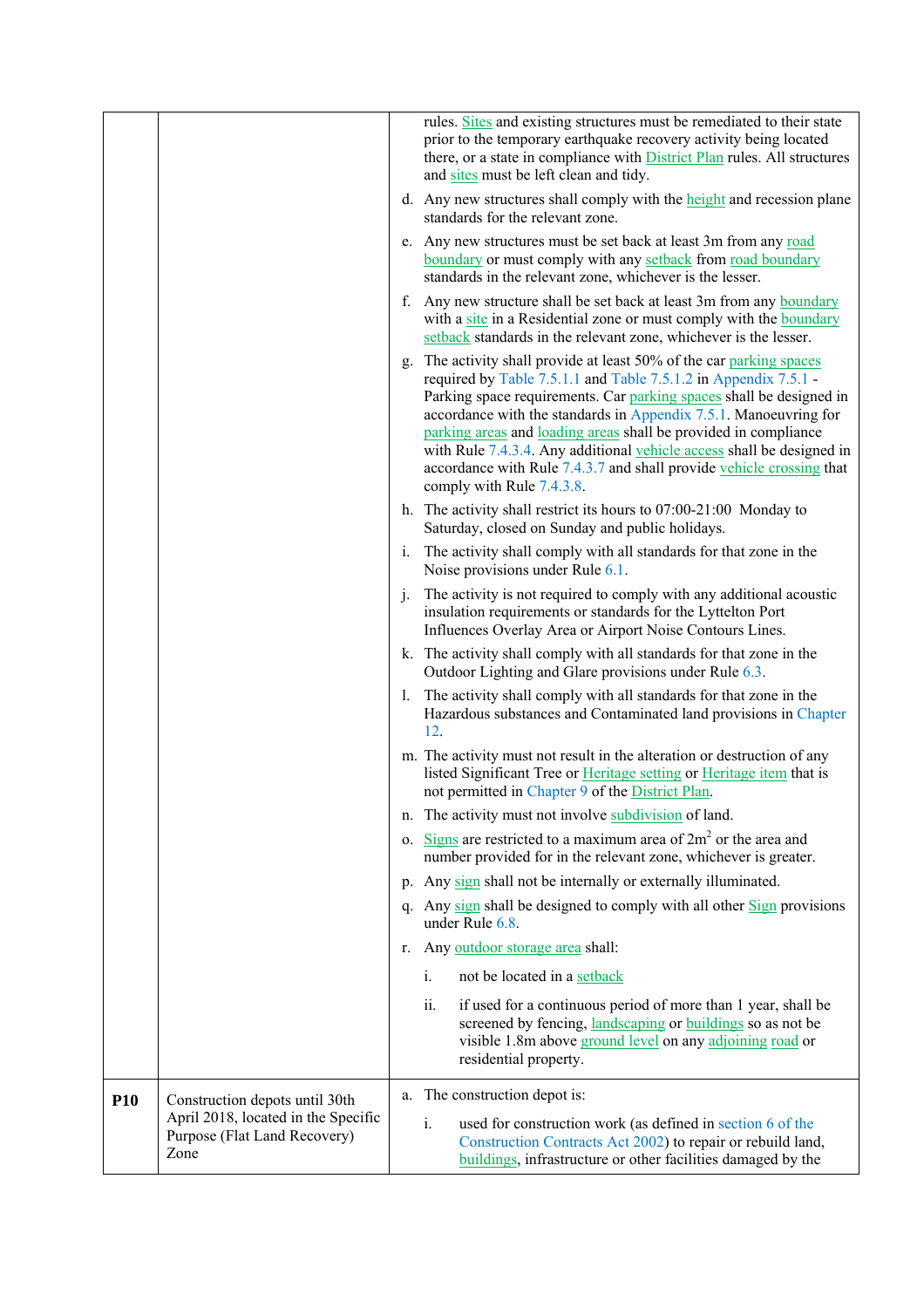|  |    |      | Canterbury Earthquakes; or                                                                                                                                                                                                                                                                                                                                                                                                                                                                                                             |
|--|----|------|----------------------------------------------------------------------------------------------------------------------------------------------------------------------------------------------------------------------------------------------------------------------------------------------------------------------------------------------------------------------------------------------------------------------------------------------------------------------------------------------------------------------------------------|
|  |    | ii.  | relocated from land or <b>buildings</b> being repaired or rebuilt as a<br>consequence of the Canterbury Earthquakes.                                                                                                                                                                                                                                                                                                                                                                                                                   |
|  |    |      | b. The activity shall be connected to or be serviced by:                                                                                                                                                                                                                                                                                                                                                                                                                                                                               |
|  |    | i.   | a means of sanitary sewage disposal;                                                                                                                                                                                                                                                                                                                                                                                                                                                                                                   |
|  |    | ii.  | a potable water supply that meets the standards of the<br>Canterbury District Health Board and a water supply for<br>firefighting consistent with the New Zealand Fire Service<br>Firefighting Water Supplies Code of Practice (SNZ<br>PAS4509:2008);                                                                                                                                                                                                                                                                                  |
|  |    | iii. | a method of discharging stormwater that does not discharge<br>stormwater on to adjoining properties or adversely affect water<br>quality; and                                                                                                                                                                                                                                                                                                                                                                                          |
|  |    | iv.  | a power supply.                                                                                                                                                                                                                                                                                                                                                                                                                                                                                                                        |
|  |    |      | c. New structures must be relocatable and must be relocated off the<br>site by 30 April 2018, unless they comply with the District Plan<br>rules. Sites and existing structures must be remediated to their state<br>prior to the temporary earthquake recovery activity being located<br>there, or a state in compliance with <b>District Plan</b> rules. All structures<br>and sites must be left clean and tidy.                                                                                                                    |
|  |    |      | d. Any new structures shall comply with the height and recession plane<br>standards for the Residential Suburban Zone.                                                                                                                                                                                                                                                                                                                                                                                                                 |
|  |    |      | e. Any new structures must comply with any setback from road<br>boundary standards in the Residential Suburban Zone.                                                                                                                                                                                                                                                                                                                                                                                                                   |
|  |    |      | f. Any new structures must be set back at least 3m from the boundary<br>with any Residential Zone.                                                                                                                                                                                                                                                                                                                                                                                                                                     |
|  |    |      | g. The activity shall provide at least 25% of the car parking spaces<br>required by Table 7.5.1.1 and Table 7.5.1.2 in Appendix $7.5.1 -$<br>Parking space requirements. Car parking spaces shall be designed in<br>accordance with the standards in Appendix 7.5.1. Manoeuvring for<br>parking areas and loading areas shall be provided in compliance<br>with Rule 7.4.3.4. Any additional vehicle access shall be designed in<br>accordance with Rule 7.4.3.7 and shall provide vehicle crossings<br>that comply with Rule 7.4.3.8. |
|  |    |      | h. The activity shall comply with Rule $7.4.3.10$ High trip generators.                                                                                                                                                                                                                                                                                                                                                                                                                                                                |
|  | 1. |      | Hours of operation shall be restricted to between 07:00 and 19:00<br>Monday to Sunday.                                                                                                                                                                                                                                                                                                                                                                                                                                                 |
|  | j. |      | The activity shall comply with the noise standards that apply to the<br>Industrial General Zone. The activity shall also comply with the<br>noise standards that apply to the Residential Suburban Zone at the<br>boundary of any site within the Specific Purpose (Flat Land<br>Recovery) Zone containing an occupied residential unit.                                                                                                                                                                                               |
|  |    |      | k. Any activity on a site adjoining a Residential Zone shall comply<br>with all standards for that zone in the Outdoor Lighting and Glare<br>provisions under Rule 6.3. Any activity adjoining a site with an<br>occupied residential unit in the Specific Purpose (Flat Land<br>Recovery) Zone shall comply with the Outdoor Lighting and Glare<br>provisions under Rule 6.3 as if the adjoining site were in a<br>Residential Suburban Zone.                                                                                         |
|  | 1. |      | The activity shall comply with all standards for that zone in the<br>Hazardous substances and Contaminated land provisions in Chapter<br>12. Any activity adjoining a site with an occupied residential unit in<br>the Specific Purpose (Flat Land Recovery) Zone shall comply with                                                                                                                                                                                                                                                    |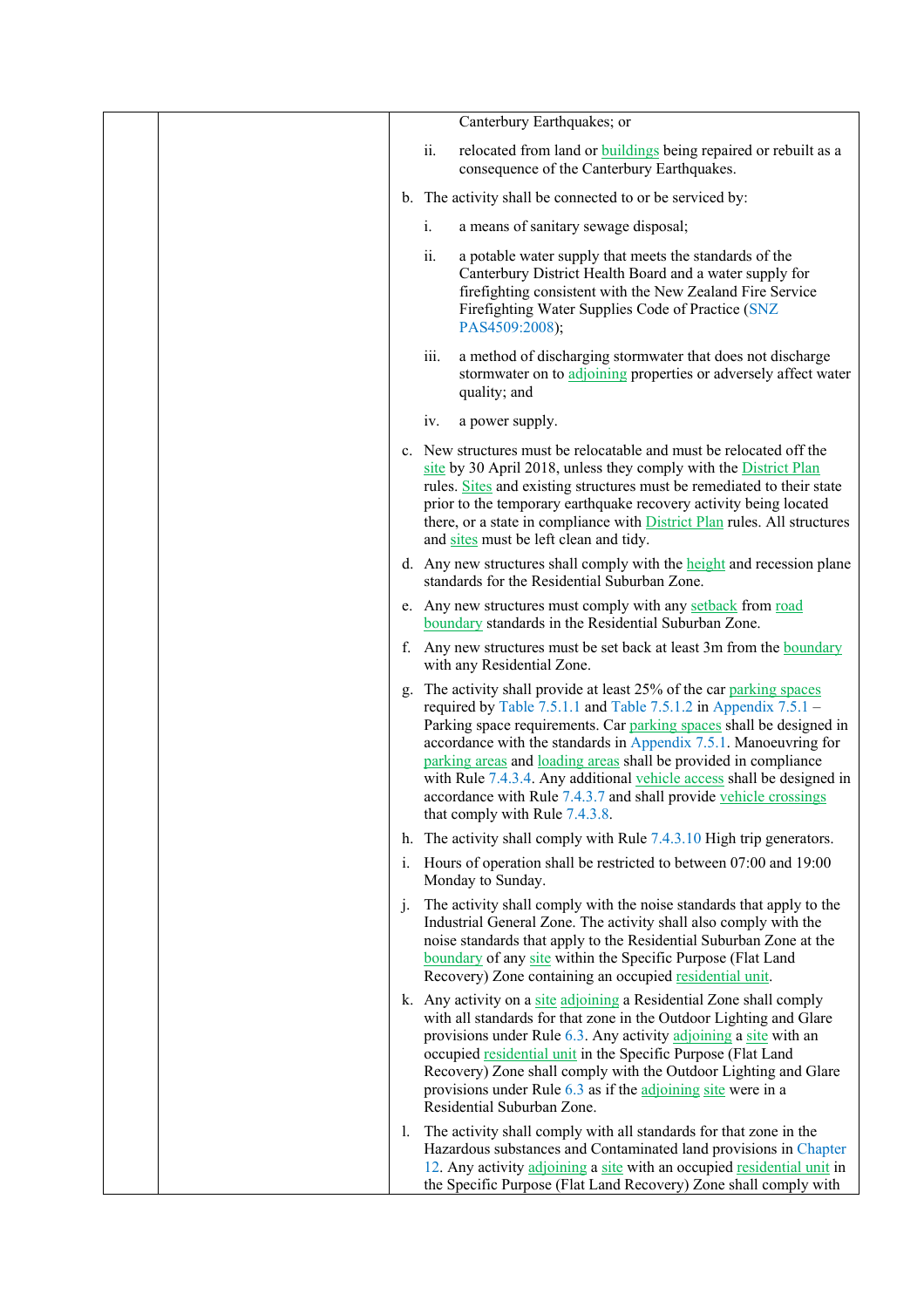| the Hazardous substances and Contaminated land provisions in<br>Chapter 12 as if the adjoining site were in a Residential Suburban<br>Zone.                                                                                                                                                                                                       |
|---------------------------------------------------------------------------------------------------------------------------------------------------------------------------------------------------------------------------------------------------------------------------------------------------------------------------------------------------|
| m. The activity must not result in the alteration or destruction of any<br>listed Significant Tree or Heritage setting or Heritage item that is<br>not permitted in Chapter 9 of the District Plan.                                                                                                                                               |
| n. The activity must have at least one access to an existing road.                                                                                                                                                                                                                                                                                |
| o. The activity must not involve subdivision of land.                                                                                                                                                                                                                                                                                             |
| p. Any sign shall comply with all standards for the Residential<br>Suburban Zone in the $\frac{Sign}{Sign}$ provisions under Rule 6.8.                                                                                                                                                                                                            |
| Any <u>outdoor storage area</u> shall:<br>$q_{\cdot}$                                                                                                                                                                                                                                                                                             |
| i.<br>not be located in a required setback.                                                                                                                                                                                                                                                                                                       |
| ii.<br>if used for a continuous period of more than 1 year, shall be<br>screened by fencing, landscaping or buildings so as not to be<br>visible 1.8m above ground level on any adjoining road, site<br>with an occupied residential unit within the Specific Purpose<br>(Flat Land Recovery) Zone, or any residential site in any other<br>zone. |

#### **6.4.3.3.1.2 Controlled activities**

There are no controlled activities.

## **6.4.3.3.1.3 Restricted discretionary activities**

- a. Activities listed below are Restricted Discretionary Activities.
- b. Discretion to grant or decline consent and impose conditions is restricted to the Matters of Discretion set out in the following table.

| <b>Activity</b> |                      |                                                                                                                                                                                                                                                                                                                                                                                                                                                                                                                                                                                                                                                                    |                                | The <b>Council's</b> discretion shall be limited to the following                                                                                                                                                                                                                                                                                                                                                                                                                                                                                                                                                                                                                                                                                                                                                                                                                                                                                                                                                                                                               |
|-----------------|----------------------|--------------------------------------------------------------------------------------------------------------------------------------------------------------------------------------------------------------------------------------------------------------------------------------------------------------------------------------------------------------------------------------------------------------------------------------------------------------------------------------------------------------------------------------------------------------------------------------------------------------------------------------------------------------------|--------------------------------|---------------------------------------------------------------------------------------------------------------------------------------------------------------------------------------------------------------------------------------------------------------------------------------------------------------------------------------------------------------------------------------------------------------------------------------------------------------------------------------------------------------------------------------------------------------------------------------------------------------------------------------------------------------------------------------------------------------------------------------------------------------------------------------------------------------------------------------------------------------------------------------------------------------------------------------------------------------------------------------------------------------------------------------------------------------------------------|
|                 |                      |                                                                                                                                                                                                                                                                                                                                                                                                                                                                                                                                                                                                                                                                    | matters:                       |                                                                                                                                                                                                                                                                                                                                                                                                                                                                                                                                                                                                                                                                                                                                                                                                                                                                                                                                                                                                                                                                                 |
| RD1             | a.<br>$\mathbf{b}$ . | One residential unit on a site<br>until the 30 April 2018,<br>additional to that otherwise<br>permitted in the District Plan<br>rules, located in a<br>Residential Central City,<br>Residential Hills, Residential<br>Large Lot, Residential New<br>Neighbourhood, Residential<br>Small Settlement,<br>Papakāinga/Kāinga<br>Nohoanga or Rural Zone<br>(excluding Rural zoned sites<br>within the 50dBLdn Airport<br>Noise Contour and Rural<br>Quarry Zones), which does<br>not comply with the Activity<br>Specific Standards P6 e., f.<br>or $h$ .<br>Any application will not<br>require written approvals and<br>shall not be limited or<br>publicly notified. | i.<br>ii.<br>iii.<br>iv.<br>V. | As relevant to the breached standard;<br>a. Activity Specific Standard P6e. Street scene: Whether the<br>reduced setback will significantly detract from the character<br>of the street taking into account:<br>Necessity in order to allow more efficient, practical<br>and/or pleasant use of the remainder of the site or the<br>protection of significant trees, listed <b>heritage</b> items or<br>heritage settings, or natural features on the site,<br>The ability to provide opportunities for garden and<br>tree planting in the vicinity of road boundaries;<br>The openness of the site to the street;<br>The adverse effects of the <b>building</b> intrusion into the<br>street scene or reduction of screening on the outlook<br>and privacy of people on adjoining sites;<br>The relevance of other factors in the surrounding<br>environment in reducing the adverse effects, such as<br>existing wide road widths, street plantings and the<br>orientation of existing buildings on adjoining sites.<br>b. Activity Specific Standard P6f. - Minimum building |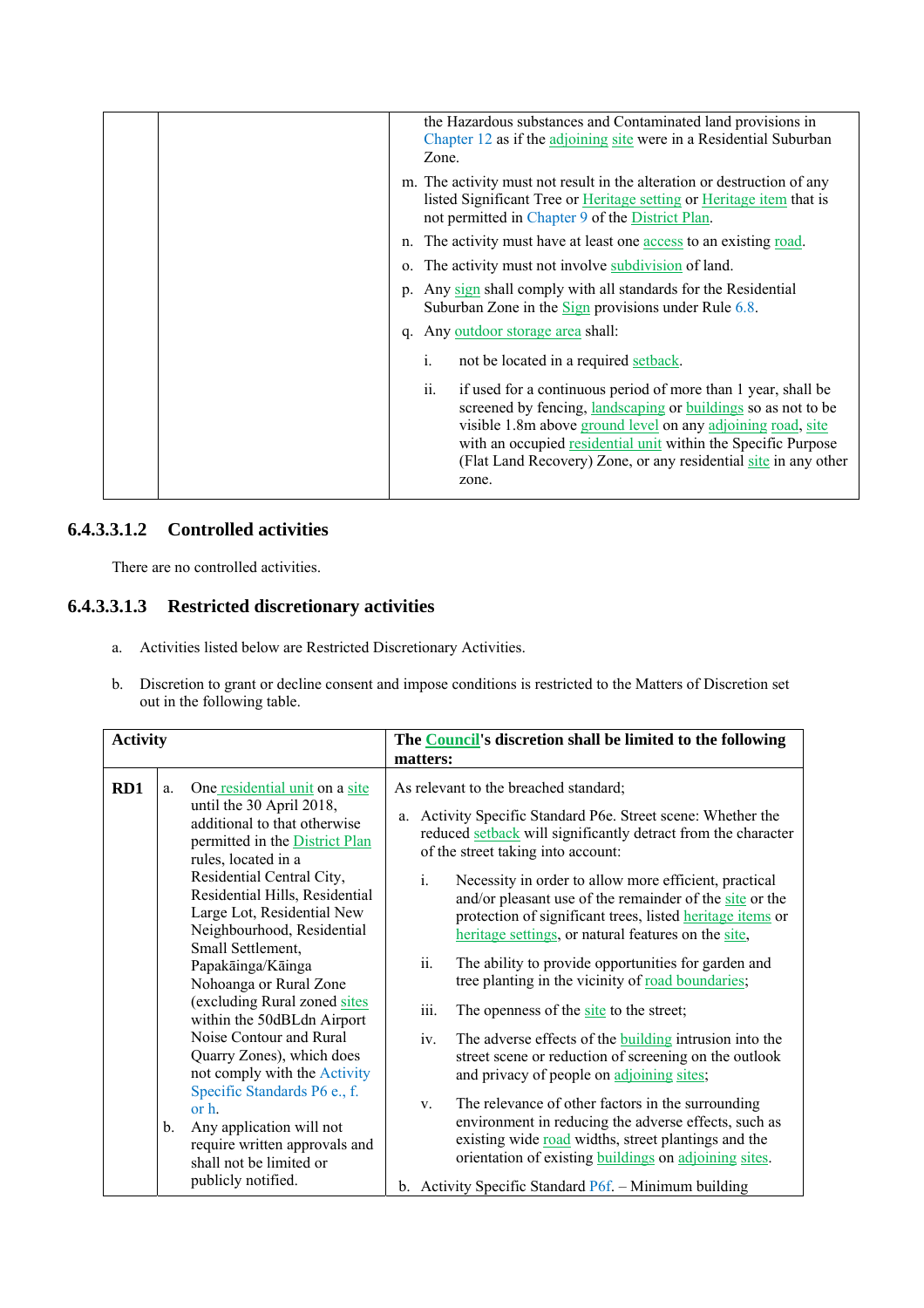|     |                                                                                                                 |                                                                                                                                                                                                                              |                                                                                                                                                                                                                                      | setbacks from internal boundaries:                                                                                                                                                                                                                               |
|-----|-----------------------------------------------------------------------------------------------------------------|------------------------------------------------------------------------------------------------------------------------------------------------------------------------------------------------------------------------------|--------------------------------------------------------------------------------------------------------------------------------------------------------------------------------------------------------------------------------------|------------------------------------------------------------------------------------------------------------------------------------------------------------------------------------------------------------------------------------------------------------------|
|     |                                                                                                                 |                                                                                                                                                                                                                              |                                                                                                                                                                                                                                      | Whether the reduced setback will significantly detract                                                                                                                                                                                                           |
|     |                                                                                                                 |                                                                                                                                                                                                                              |                                                                                                                                                                                                                                      | from the outlook of occupants taking into account:                                                                                                                                                                                                               |
|     |                                                                                                                 |                                                                                                                                                                                                                              | $\mathbf{i}$ .                                                                                                                                                                                                                       | the need to enable an efficient, practical and/or<br>pleasant use of the remainder of the site,                                                                                                                                                                  |
|     |                                                                                                                 |                                                                                                                                                                                                                              | ii.                                                                                                                                                                                                                                  | the need to protect significant trees, listed <b>heritage</b><br>items or heritage settings, or natural features on the<br>site;                                                                                                                                 |
|     |                                                                                                                 |                                                                                                                                                                                                                              | iii.                                                                                                                                                                                                                                 | the need to provide opportunities for garden and tree<br>plantings around <b>buildings</b> ;                                                                                                                                                                     |
|     |                                                                                                                 |                                                                                                                                                                                                                              | iv.                                                                                                                                                                                                                                  | unique or exceptional site specific circumstances that<br>would result in a situation where compliance with the<br>standards would have an unduly restrictive impact on<br>the ability to develop the site;                                                      |
|     |                                                                                                                 |                                                                                                                                                                                                                              | V.                                                                                                                                                                                                                                   | the need to provide occupants with adequate levels of<br>daylight and outlook, including impacts from the<br>visual dominance by <b>buildings</b> on the outlook from<br>adjoining sites and buildings, which is out of<br>character with the local environment. |
|     |                                                                                                                 |                                                                                                                                                                                                                              |                                                                                                                                                                                                                                      | c. Activity Specific Standard P6h. site coverage:                                                                                                                                                                                                                |
|     |                                                                                                                 |                                                                                                                                                                                                                              |                                                                                                                                                                                                                                      | Whether the infringement is appropriate to its context                                                                                                                                                                                                           |
|     |                                                                                                                 |                                                                                                                                                                                                                              |                                                                                                                                                                                                                                      | taking into account the balance of open space and buildings in                                                                                                                                                                                                   |
|     |                                                                                                                 |                                                                                                                                                                                                                              |                                                                                                                                                                                                                                      | the area and avoids a significant reduction in the open space<br>character of the area.                                                                                                                                                                          |
|     |                                                                                                                 |                                                                                                                                                                                                                              |                                                                                                                                                                                                                                      |                                                                                                                                                                                                                                                                  |
| RD2 | a.                                                                                                              | Two or three residential units<br>on a site until the 30 April                                                                                                                                                               |                                                                                                                                                                                                                                      | As relevant to the breached standard;                                                                                                                                                                                                                            |
|     |                                                                                                                 | 2018, additional to that<br>otherwise permitted in the<br>District Plan rules, located in                                                                                                                                    |                                                                                                                                                                                                                                      | a. Activity Specific Standard P7e. Street scene: Whether the<br>reduced setback will significantly detract from the character<br>of the street taking into account;                                                                                              |
|     | an Open Space (excluding<br>Coastal), Residential Central<br>City, Residential Hills,<br>Residential Large Lot, | i.                                                                                                                                                                                                                           | Necessity in order to allow more efficient, practical<br>and/or pleasant use of the remainder of the site or the<br>protection of significant trees, listed heritage items or<br>heritage settings, or natural features on the site; |                                                                                                                                                                                                                                                                  |
|     |                                                                                                                 | Residential New<br>Neighbourhood, Specific<br>Purpose (School), Specific<br>Purpose (Tertiary Education)<br>Zone, which do not comply<br>with the Activity Specific<br>Standards P7 e., f. or h.<br>Any application will not | ii.                                                                                                                                                                                                                                  | The ability to provide opportunities for garden and<br>tree planting in the vicinity of road boundaries;                                                                                                                                                         |
|     |                                                                                                                 |                                                                                                                                                                                                                              | iii.                                                                                                                                                                                                                                 | The openness of the site to the street;                                                                                                                                                                                                                          |
|     | b.                                                                                                              |                                                                                                                                                                                                                              | iv.                                                                                                                                                                                                                                  | The adverse effects of the building intrusion into the<br>street scene or reduction of screening on the outlook<br>and privacy of people on adjoining sites;                                                                                                     |
|     | require written approvals and<br>shall not be limited or<br>publicly notified.                                  | V.                                                                                                                                                                                                                           | The relevance of other factors in the surrounding<br>environment in reducing the adverse effects, such as<br>existing wide road widths, street plantings and the<br>orientation of existing buildings on adjoining sites.            |                                                                                                                                                                                                                                                                  |
|     |                                                                                                                 |                                                                                                                                                                                                                              |                                                                                                                                                                                                                                      | b. Activity Specific Standard P7f. - Minimum building<br>setbacks from internal boundaries:                                                                                                                                                                      |
|     |                                                                                                                 |                                                                                                                                                                                                                              |                                                                                                                                                                                                                                      | Whether the reduced setback will significantly detract                                                                                                                                                                                                           |
|     |                                                                                                                 |                                                                                                                                                                                                                              |                                                                                                                                                                                                                                      | from the outlook of occupants taking into account:                                                                                                                                                                                                               |
|     |                                                                                                                 |                                                                                                                                                                                                                              | $i$ .                                                                                                                                                                                                                                | the need to enable an efficient, practical and/or<br>pleasant use of the remainder of the site;                                                                                                                                                                  |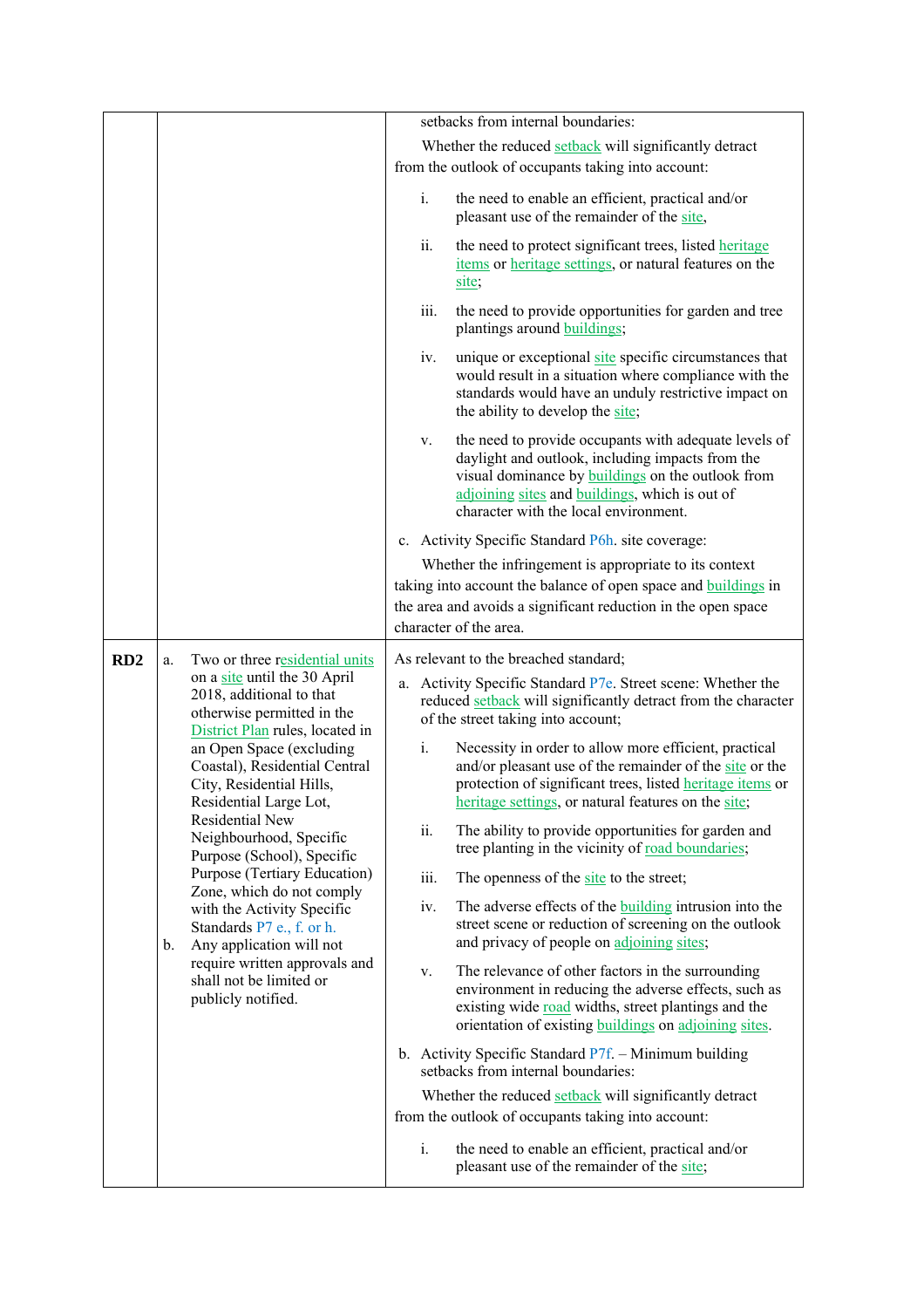|                 |                                                                                                                                                                                                                                                                                                                                                                                                                                                                                                                                                                                                                                                                                                                                                                                                                                                                                                                                                  | ii.<br>the need to protect significant trees, listed <b>heritage</b><br>items or heritage settings, or natural features on the<br>site;                                                                                                                                         |
|-----------------|--------------------------------------------------------------------------------------------------------------------------------------------------------------------------------------------------------------------------------------------------------------------------------------------------------------------------------------------------------------------------------------------------------------------------------------------------------------------------------------------------------------------------------------------------------------------------------------------------------------------------------------------------------------------------------------------------------------------------------------------------------------------------------------------------------------------------------------------------------------------------------------------------------------------------------------------------|---------------------------------------------------------------------------------------------------------------------------------------------------------------------------------------------------------------------------------------------------------------------------------|
|                 |                                                                                                                                                                                                                                                                                                                                                                                                                                                                                                                                                                                                                                                                                                                                                                                                                                                                                                                                                  | iii.<br>the need to provide opportunities for garden and tree<br>plantings around <b>buildings</b> ;                                                                                                                                                                            |
|                 |                                                                                                                                                                                                                                                                                                                                                                                                                                                                                                                                                                                                                                                                                                                                                                                                                                                                                                                                                  | unique or exceptional site specific circumstances that<br>iv.<br>would result in a situation where compliance with the<br>standards would have an unduly restrictive impact on<br>the ability to develop the site;                                                              |
|                 |                                                                                                                                                                                                                                                                                                                                                                                                                                                                                                                                                                                                                                                                                                                                                                                                                                                                                                                                                  | the need to provide occupants with adequate levels of<br>V.<br>daylight and outlook, including impacts from the<br>visual dominance by <b>buildings</b> on the outlook from<br>adjoining sites and buildings, which is out of<br>character with the local environment.          |
|                 |                                                                                                                                                                                                                                                                                                                                                                                                                                                                                                                                                                                                                                                                                                                                                                                                                                                                                                                                                  | c. Activity Specific Standard P7h. site coverage: Whether the<br>infringement is appropriate to its context taking into<br>account the balance of open space and <b>buildings</b> in the area<br>and avoids a significant reduction in the open space<br>character of the area. |
| RD <sub>3</sub> | Four or more residential units<br>a.<br>on a site until the 30 April                                                                                                                                                                                                                                                                                                                                                                                                                                                                                                                                                                                                                                                                                                                                                                                                                                                                             | Whether the design and layout of the proposal minimises<br>a.<br>any potential nuisance on surrounding sites and areas.                                                                                                                                                         |
|                 | 2018, additional to that<br>otherwise permitted in the<br>District Plan rules, located in<br>an Open Space (excluding<br>Coastal), Commercial Central<br>City Business, Commercial<br>Central City Mixed Use,<br><b>Commercial Central City</b><br>(South Frame) Mixed Use,<br>Commercial Local (within the<br>Central City), Residential<br>Central City, Residential<br>Hills, Residential Large Lot,<br>Residential New<br>Neighbourhood, Specific<br>Purpose (School), Specific<br>Purpose (Tertiary Education)<br>Zone, which;<br>i. complies with the<br>Activity specific<br>standards for P7;<br>ii. includes a concept<br>plan showing<br>proposed structures,<br>access, services, car<br>parking and<br>amenities, and<br>includes a site<br>iii.<br>management plan or<br>agreement outlining<br>how day to day<br>operations on site will<br>be managed to minimise<br>any potential nuisance<br>on surrounding sites and<br>areas. | b. Whether the site management plan or agreement, outlining<br>how day to day operations on site will be managed, and will<br>minimise any potential nuisance on surrounding sites and<br>areas.                                                                                |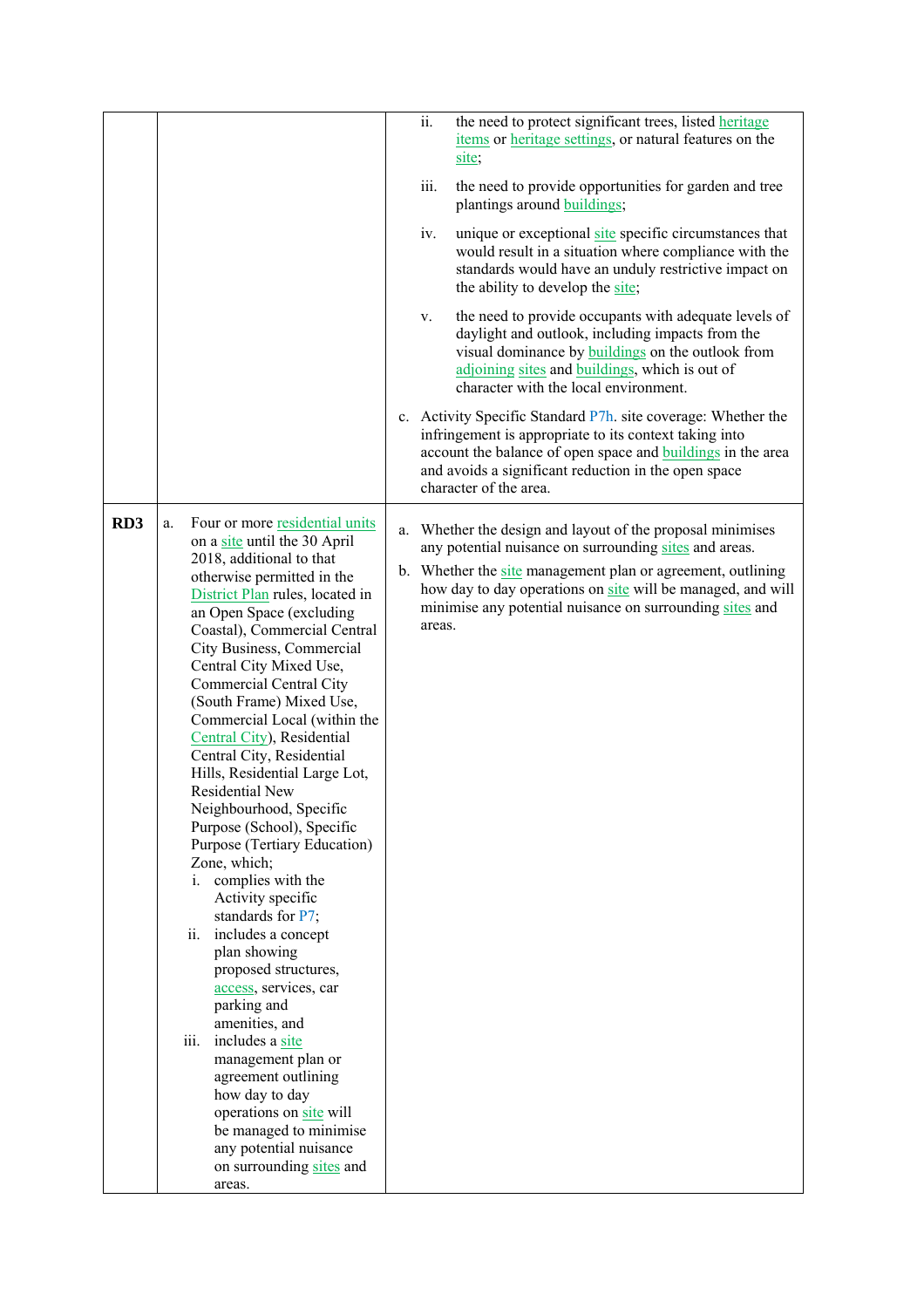|                 | $b$ .<br>$\mathbf{c}$ . | The activity may include<br>ancillary structures<br>including ablution blocks,<br>kitchens, laundries, and site<br>management offices.<br>Any application will not<br>require written approvals<br>and shall not be limited or<br>publicly notified.                        |                                                                                                                                                                                                                                                                                                                                                                                                                                                                                                                                                                                                                                                                                                                                                                                                                                                                                                                                                                                                                                             |
|-----------------|-------------------------|-----------------------------------------------------------------------------------------------------------------------------------------------------------------------------------------------------------------------------------------------------------------------------|---------------------------------------------------------------------------------------------------------------------------------------------------------------------------------------------------------------------------------------------------------------------------------------------------------------------------------------------------------------------------------------------------------------------------------------------------------------------------------------------------------------------------------------------------------------------------------------------------------------------------------------------------------------------------------------------------------------------------------------------------------------------------------------------------------------------------------------------------------------------------------------------------------------------------------------------------------------------------------------------------------------------------------------------|
| RD4             | a.<br>b.                | Any activity listed in<br>$6.4.3.3.1.1$ that does not<br>comply with any one or more<br>of the Activity Specific<br>Standards set out in Rule<br>6.4.3.3.1.1.<br>Any application will not<br>require written approvals and<br>shall not be limited or<br>publicly notified. | a. the level of adverse effect on the amenity values of the<br>immediate environment taking into account the length of<br>time the adverse effect will be in place; and<br>b. the types of mitigation available, their practicality to<br>implement and their effectiveness to mitigate the adverse<br>effect                                                                                                                                                                                                                                                                                                                                                                                                                                                                                                                                                                                                                                                                                                                               |
| RD <sub>5</sub> | a.<br>b.                | Any activity listed in Rule<br>6.4.3.3.1.1 that cannot be a<br>permitted activity due to all<br>relevant standards not being<br>operative.<br>Any application will not<br>require written approvals and<br>shall not be limited or<br>publicly notified.                    | a. the need for the activity to remain in its location for a<br>longer period including:<br>i.<br>alternative locations available for the activity to<br>relocate into and why these are not feasible or<br>desirable options at this time;<br>ii.<br>how and in what timeframe the activity will transition<br>to a permanent location;<br>iii.<br>the term of the consent;<br>b. any significant adverse effects of temporary activity on its<br>immediate environment, including consideration of any<br>compliance issues or breaches of standards that have arisen<br>in the operation of the temporary activity;<br>c. any breach of the permitted activity or restricted<br>discretionary standards relevant to the activity;<br>d. any implications for the recovery of areas that the activity<br>is anticipated to be located in, if the temporary activity is to<br>remain for the period sought in the consent; and<br>e. If necessary, the manner in which the site will be<br>remediated following cessation of the activity. |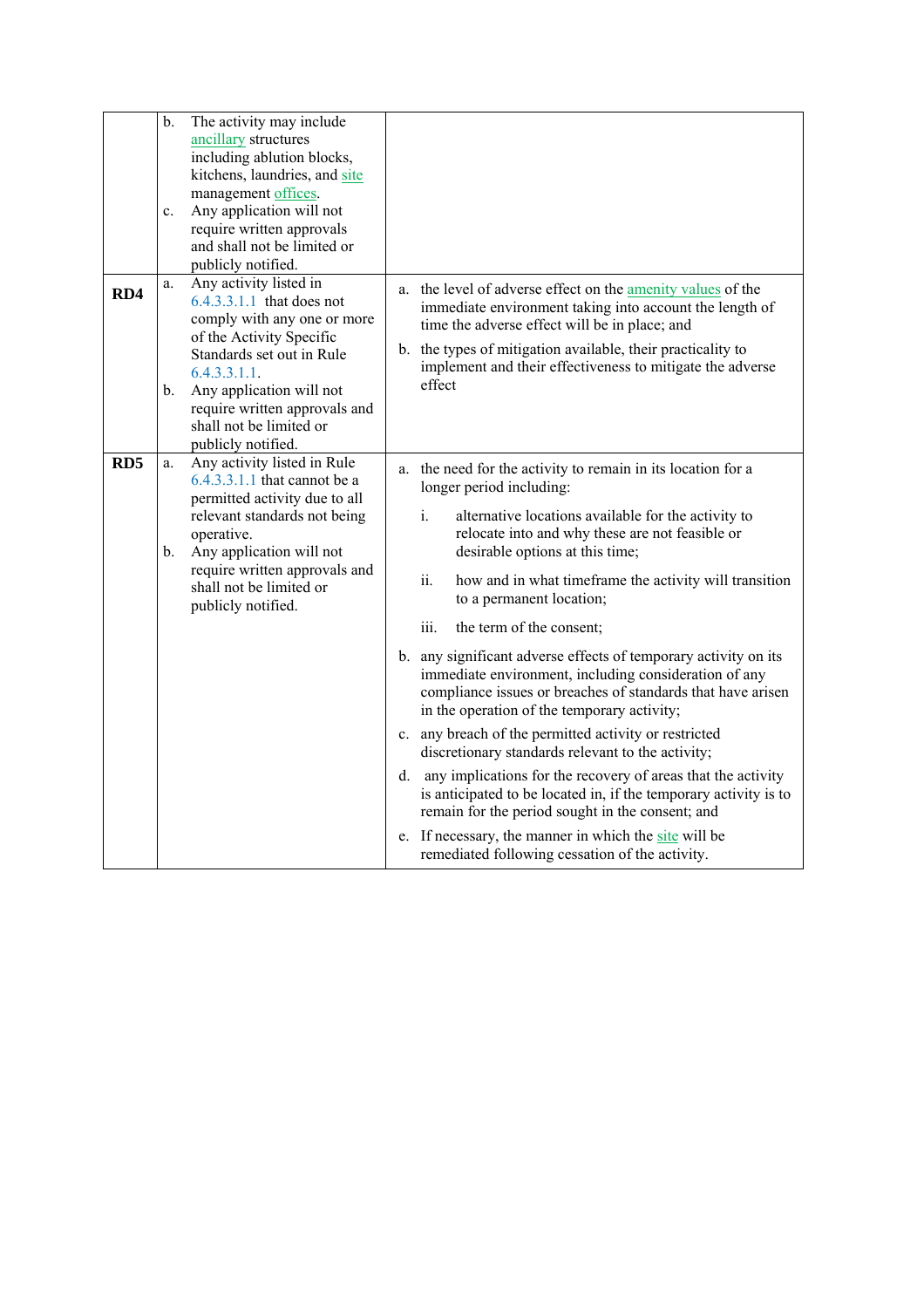| RD <sub>6</sub> | a. Any Activity listed in<br>6.4.3.3.1.1 or $6.4.3.3.1.3$<br>(RD1, RD2 and RD3) after<br>30 April 2018 until 30 April<br>2022.<br>b. Any application will not                                                                                               | a. the need for the activity to remain in its location for a<br>longer period including:                                                                                                                                                                                                                                                                                       |
|-----------------|-------------------------------------------------------------------------------------------------------------------------------------------------------------------------------------------------------------------------------------------------------------|--------------------------------------------------------------------------------------------------------------------------------------------------------------------------------------------------------------------------------------------------------------------------------------------------------------------------------------------------------------------------------|
|                 |                                                                                                                                                                                                                                                             | i.<br>alternative locations available for the activity to<br>relocate into and why these are not feasible or<br>desirable options at this time;                                                                                                                                                                                                                                |
|                 | require written approvals and<br>shall not be limited or<br>publicly notified.                                                                                                                                                                              | ii.<br>how and in what timeframe the activity will transition<br>to a permanent location;                                                                                                                                                                                                                                                                                      |
|                 |                                                                                                                                                                                                                                                             | iii.<br>the term of the consent;                                                                                                                                                                                                                                                                                                                                               |
|                 |                                                                                                                                                                                                                                                             | any significant adverse effects of temporary activity<br>iv.<br>on its immediate environment, including<br>consideration of any compliance issues or breaches of<br>standards that have arisen in the operation of the<br>temporary activity;                                                                                                                                  |
|                 |                                                                                                                                                                                                                                                             | any breach of the permitted activity or restricted<br>V.<br>discretionary standards relevant to the activity;                                                                                                                                                                                                                                                                  |
|                 |                                                                                                                                                                                                                                                             | vi.<br>any implications for the recovery of areas that the<br>activity is anticipated to be located in, if the<br>temporary activity is to remain for the period sought<br>in the consent; and                                                                                                                                                                                 |
|                 |                                                                                                                                                                                                                                                             | If necessary, the manner in which the site will be<br>vii.<br>remediated following cessation of the activity.                                                                                                                                                                                                                                                                  |
| RD7             | a. Construction depot until the                                                                                                                                                                                                                             | a. Whether the activity will be adequately serviced by:                                                                                                                                                                                                                                                                                                                        |
|                 | 30 April 2018, located in a<br>Rural Zone which is used for                                                                                                                                                                                                 | i.<br>a means of sanitary sewage disposal;                                                                                                                                                                                                                                                                                                                                     |
|                 | construction work (as defined<br>in section 6 of the<br><b>Construction Contracts Act</b><br>2002) to repair or rebuild<br>land, buildings, infrastructure<br>or other facilities damaged by<br>the Canterbury Earthquakes,<br>and which is located greater | ii.<br>a potable water supply that meets the standards of the<br>Canterbury District Health Board and a water supply<br>for firefighting consistent with the New Zealand Fire<br>Service Firefighting Water Supplies Code of Practice<br>(SNZ PAS4509:2008);<br>a method of discharging stormwater that does not<br>iii.<br>discharge stormwater on to adjoining properties or |
|                 | than;                                                                                                                                                                                                                                                       | adversely affect water quality; and                                                                                                                                                                                                                                                                                                                                            |
|                 | i.<br>12 metres from the<br>centre line of a 110kV                                                                                                                                                                                                          | a power supply.<br>1V.                                                                                                                                                                                                                                                                                                                                                         |
|                 | or 220kV National Grid<br>transmission line and<br>12 metres from a<br>foundation of an<br>associated support<br>structure; and                                                                                                                             | b. The impact on nearby residential zones and residents in<br>rural areas, including noise, dust, glare, hazardous<br>substances, shading, outlook, privacy, and effects on<br>amenity values, taking into account the temporary nature of<br>the activity, the hours of operation and other mitigation<br>measures.                                                           |
|                 | ii.<br>10 metres from the                                                                                                                                                                                                                                   | c. The impact on listed trees, buildings, items, place or sites,<br>including archaeological sites, or on natural features.                                                                                                                                                                                                                                                    |
|                 | centre line of a 66kV<br><b>National Grid</b>                                                                                                                                                                                                               | The ability of all new structures to be relocated.<br>d.                                                                                                                                                                                                                                                                                                                       |
|                 | transmission line and<br>10 metres from a                                                                                                                                                                                                                   | The traffic and parking effects of the activity, including<br>e.<br>vehicle access and manoeuvring.                                                                                                                                                                                                                                                                            |
|                 | foundation of an<br>associated support                                                                                                                                                                                                                      | The impacts of a subdivision on the future use of the land<br>f.<br>for permitted activities and the impacts on the surrounding                                                                                                                                                                                                                                                |
|                 | structure;                                                                                                                                                                                                                                                  | area.                                                                                                                                                                                                                                                                                                                                                                          |
|                 | Any application will not<br>b.<br>require written approvals<br>and shall not be limited or                                                                                                                                                                  |                                                                                                                                                                                                                                                                                                                                                                                |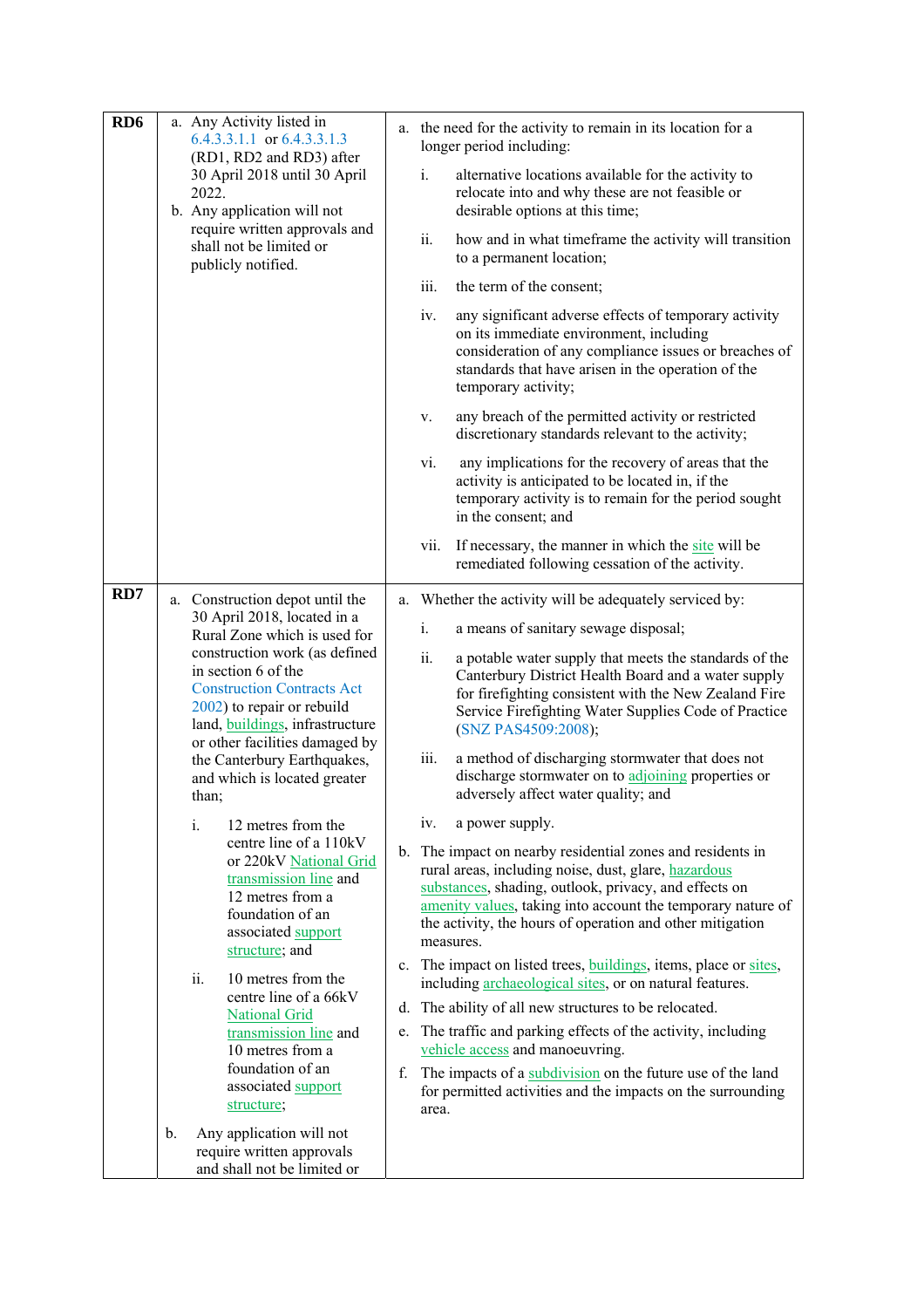| n <sub>1</sub><br>,,,,<br>. | -<br>. |  |
|-----------------------------|--------|--|
|                             |        |  |

# **6.4.3.3.1.4 Discretionary activities**

There are no discretionary activities

## **6.4.3.3.1.5 Non-complying activities**

| <b>Activity</b>                                                                                                                                                                                             |                                                                                                                                                                              |  |
|-------------------------------------------------------------------------------------------------------------------------------------------------------------------------------------------------------------|------------------------------------------------------------------------------------------------------------------------------------------------------------------------------|--|
| NC1                                                                                                                                                                                                         | Activities P2 to P7 listed in 6.4.3.3.1.1 located outside the Central City that do not comply with                                                                           |  |
|                                                                                                                                                                                                             | activity specific standards P2x., P3p., P4p., P5t., P6m., and P7n. (Setback from the National grid                                                                           |  |
|                                                                                                                                                                                                             | transmission lines and other electricity distribution lines and support structures).                                                                                         |  |
| NC2                                                                                                                                                                                                         | Any Activity listed in 6.4.3.3.1.1 or 6.4.3.3.1.3 (RD1, RD2, RD3 and RD7) after 30 April 2022.                                                                               |  |
| Construction depot until the 30 April 2018 which is used for construction work (as defined in<br>NC <sub>3</sub><br>section 6 of the Construction Contracts Act 2002) to repair or rebuild land, buildings, |                                                                                                                                                                              |  |
|                                                                                                                                                                                                             | infrastructure or other facilities damaged by the Canterbury Earthquakes, and which is located<br>outside the Central City;                                                  |  |
|                                                                                                                                                                                                             | 12 metres or less from the centre line of a 110kV or 220kV National Grid transmission line and<br>12 metres or less from a foundation of an associated support structure, or |  |
|                                                                                                                                                                                                             | b. 10 metres or less from the centre line of a 66kV National Grid transmission line and 10 metres<br>or less from a foundation of an associated support structure.           |  |

#### **6.4.3.3.1.6 Prohibited activities**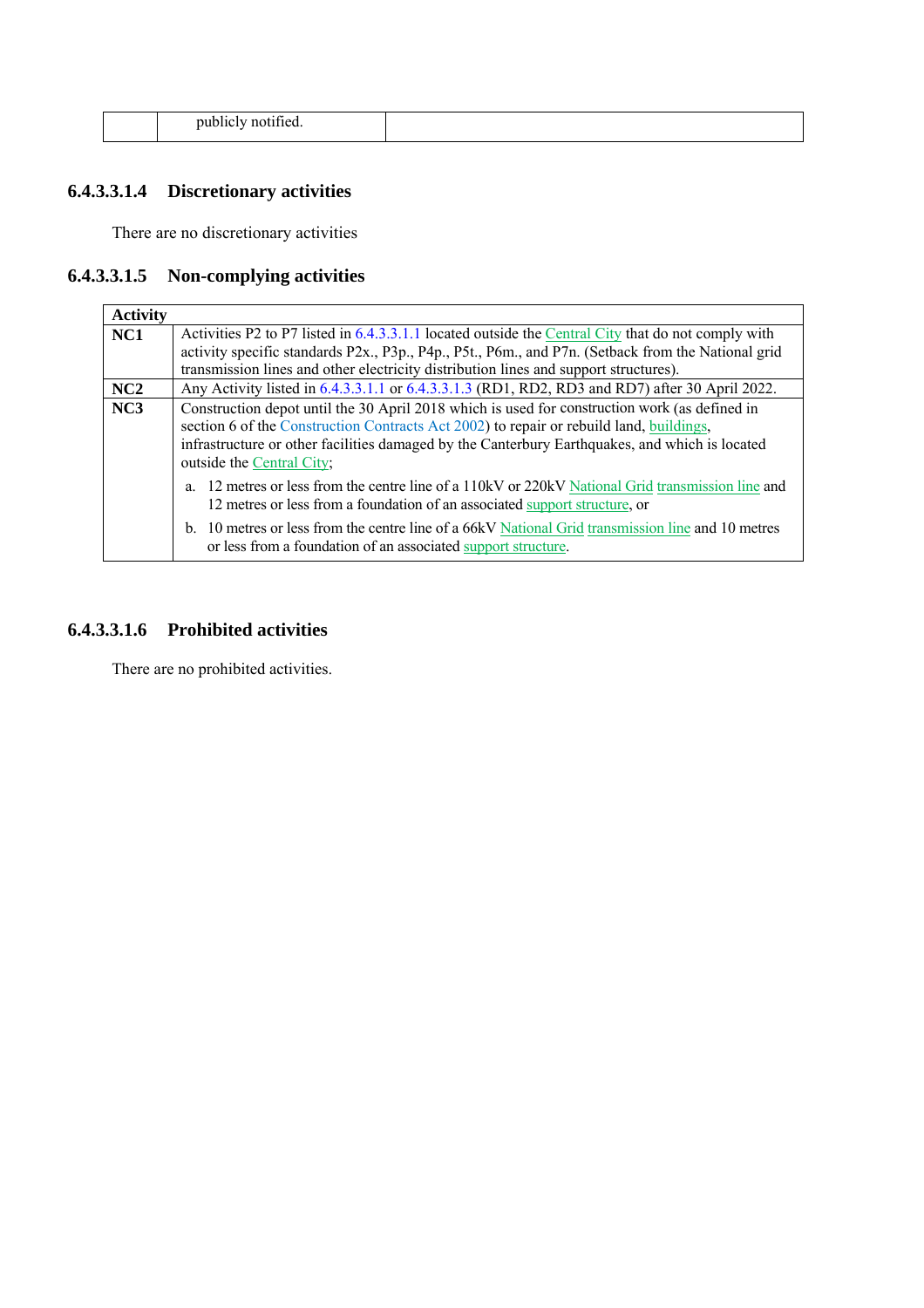# **6.4.4 Rules - Temporary lifting or moving earthquake damaged buildings**

## **6.4.4.1 How to use these rules**

**a.** These rules apply only to activities in zones other than Residential Suburban, Residential Suburban Density Transition Zone, Residential Medium Density Zone, and Residential Banks Peninsula Zone.

*Note: The rules relating to the temporary lifting or moving of earthquake damaged buildings in Residential Suburban, Residential Suburban Density Transition, Residential Medium Density, or Residential Banks Peninsula Zones are included in Chapter 14 under Rules 14.4.1, 14.5.1, 14.8.1 and 14.7.1.* 

## **6.4.4.2 Activity status tables**

#### **6.4.4.2.1 Permitted Activities**

a. The activities listed below are permitted activities in any zone other than Residential Suburban, Residential Suburban Density Transition, Residential Medium Density, or Residential Banks Peninsula, if they meet the activity specific standards set out in this table.

| b. Activities may also be controlled, restricted discretionary, discretionary, non-complying |
|----------------------------------------------------------------------------------------------|
| or prohibited as specified in Rule 6.4.4.2.2, 6.4.4.2.3, 6.4.4.2.4, 6.4.4.2.5 and 6.4.4.2.6. |

| <b>Activity</b> |                                                                |    | <b>Activity Specific Standards</b>                                                                                                                                                                                                                                                                                                                                        |  |  |
|-----------------|----------------------------------------------------------------|----|---------------------------------------------------------------------------------------------------------------------------------------------------------------------------------------------------------------------------------------------------------------------------------------------------------------------------------------------------------------------------|--|--|
| <b>P1</b>       | Temporary lifting or moving of<br>earthquake damaged buildings | a. | Buildings shall not be:<br>$i$ .<br>moved to within 1m of an internal boundary and/or<br>within 3m of any water body, a listed Significant Tree<br>or listed Heritage setting or Heritage item in Chapter 9<br>of the District Plan, natural resources and Council<br>owned structure, archaeological sites, or the coastal<br>marine area;                               |  |  |
|                 |                                                                |    | ii.<br>lifted to a <u>height</u> exceeding 3.0m above the <b>height</b> of the<br>existing building.                                                                                                                                                                                                                                                                      |  |  |
|                 |                                                                |    | b. The building must be lowered back or moved back to its<br>original position, or a position compliant with the District Plan<br>or consistent with a resource consent, within 12 weeks of the<br>lifting or moving works having first commenced.                                                                                                                        |  |  |
|                 |                                                                |    | c. In all cases of a <b>building</b> being moved or lifted, the<br>owners/occupiers of land adjoining the sites shall be informed<br>of the work at least seven days prior to the lift or move of the<br>building occurring. The information provided shall include<br>details of a contact person, details of the lift or move, and the<br>duration of the lift or move. |  |  |
|                 |                                                                |    | d. The Council's Resource Consents Manager shall be notified of<br>the lifting or moving the <b>building</b> at least seven days prior to<br>the lift or move of the <b>building</b> occurring. The notification<br>must include details of the lift or move, property address,<br>contact details and intended start date.                                               |  |  |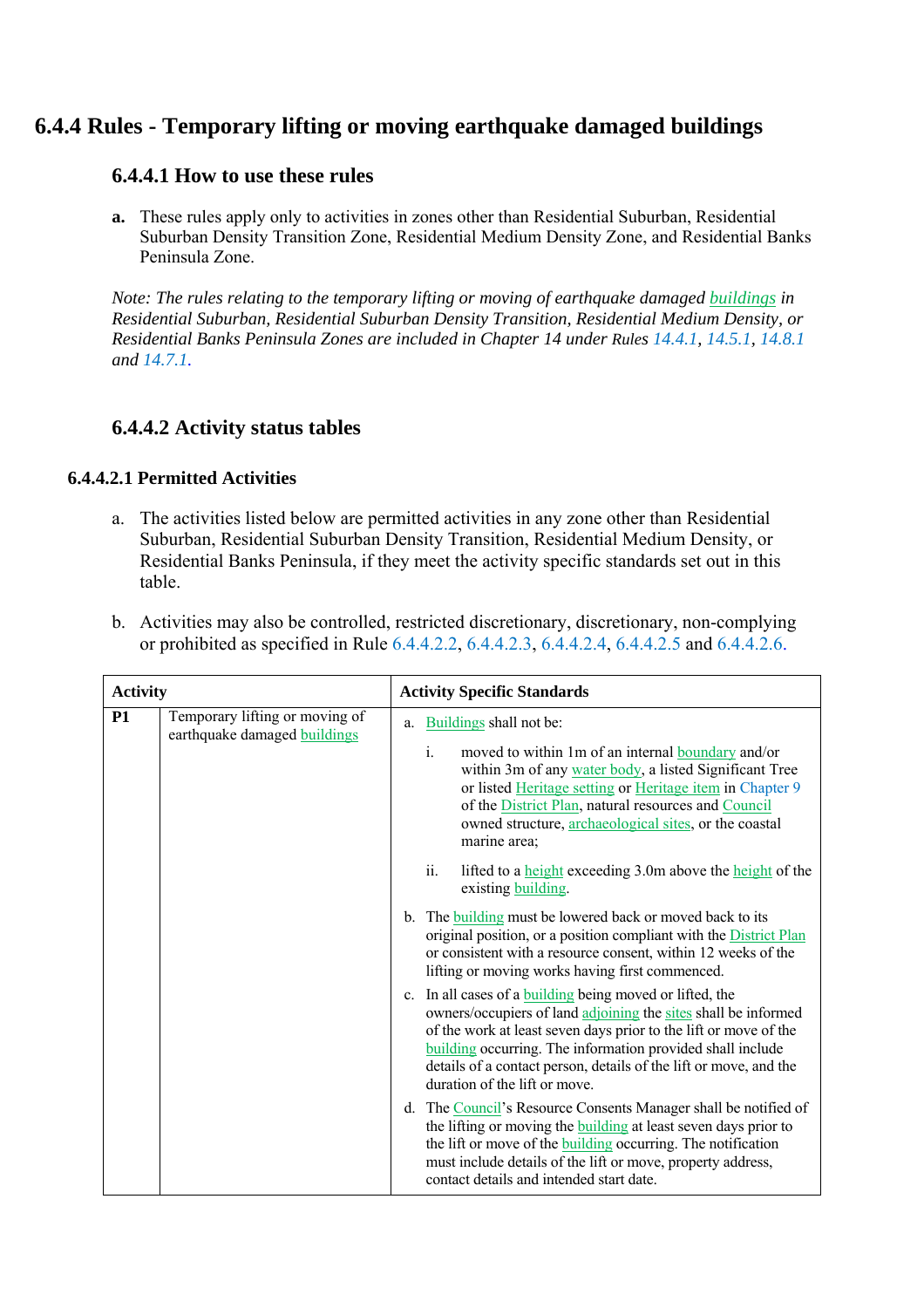There are no controlled activities.

#### **6.4.4.2.3 Restricted Discretionary Activities**

- a. The activities listed below are restricted discretionary activities.
- b. Discretion to grant or decline consent and impose conditions is restricted to the matters of discretion set out in the following table.

| <b>Activity</b> |    |                                                                                                                                                                       | The Council's discretion shall be limited to the<br>following matters:                                                                                                                                                                                                                                                                                                                     |
|-----------------|----|-----------------------------------------------------------------------------------------------------------------------------------------------------------------------|--------------------------------------------------------------------------------------------------------------------------------------------------------------------------------------------------------------------------------------------------------------------------------------------------------------------------------------------------------------------------------------------|
| RD1             | a. | Temporary lifting or<br>moving of earthquake<br>damaged buildings that<br>does not meet the<br>activity specific<br>standards in Rule<br>$6.4.4.2.1$ P <sub>1</sub> . | Whether the temporary lifting or moving of the earthquake<br>damaged <b>building</b> is appropriate taking into account:<br>The effect of reduced proximity on the amenity and/or<br>a.<br>operation of any neighbouring sites, water bodies, coastal<br>marine area, archaeological sites, natural resources, or<br>protected heritage items, heritage settings, or significant<br>trees. |
|                 | b. | Any application arising<br>from this rule will not<br>require written<br>approvals and shall not<br>be publicly or limited<br>notified.                               | b. The duration of time that the building will be lifted or<br>moved;<br>c. Any adverse effects on adjoining owners or occupiers<br>relating to shading and <b>building</b> dominance; and<br>d. Occupancy of the neighbouring properties for the<br>duration of the works, the extent to which neighbouring<br>properties are occupied for the duration of the works.                     |

#### **6.4.4.2.4 Discretionary Activities**

There are no discretionary activities.

#### **6.4.4.2.5 Non-complying Activities**

There are no non-complying activities.

#### **6.4.4.2.6 Prohibited Activities**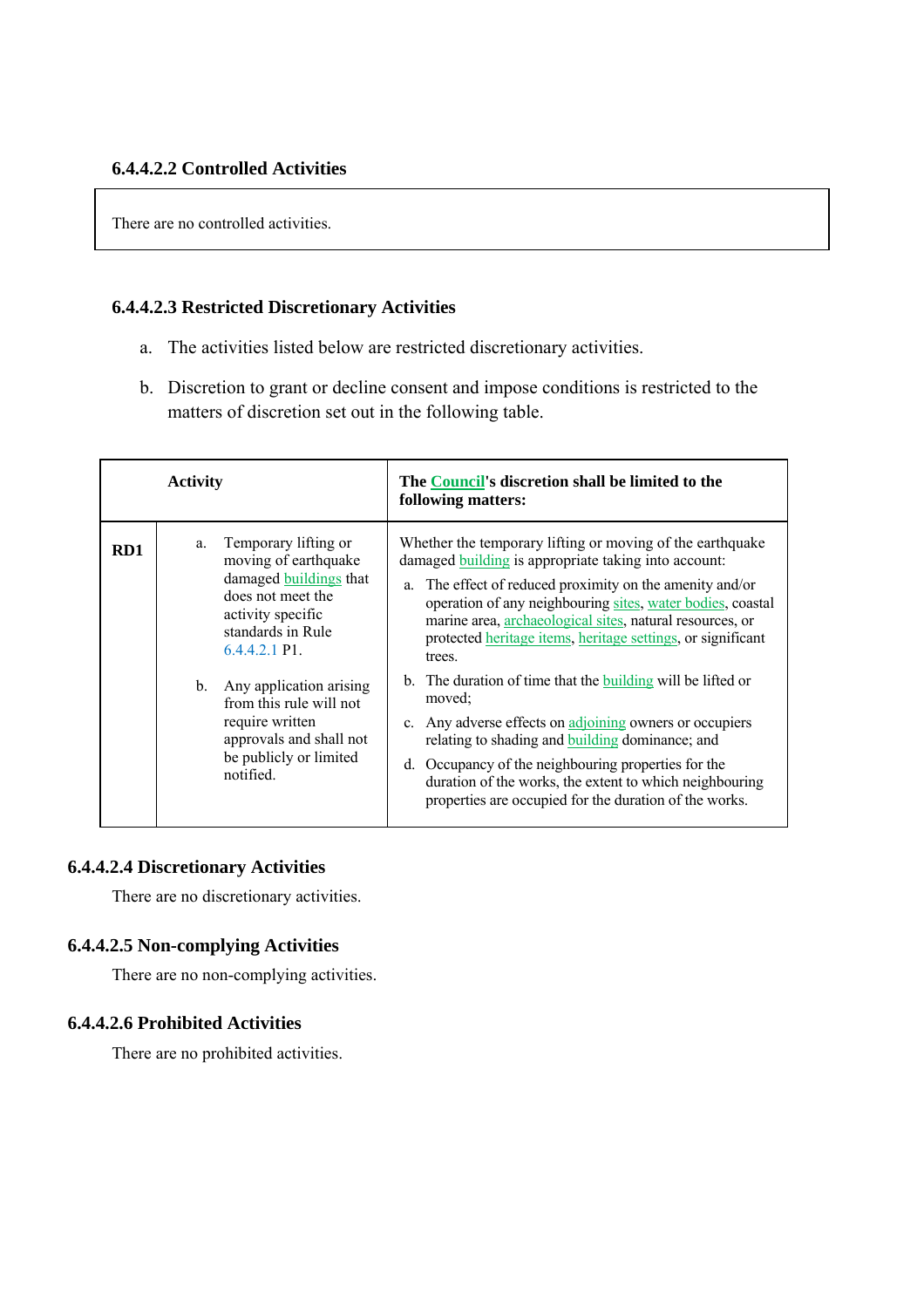# **6.4.5 Rules - Workers' Temporary Accommodation**

## **6.4.5.1 General Rules for Workers' Temporary Accommodation**

- a. These rules apply to activities specified in the Activity Status Tables in Rule 6.4.5.2.
- b. The rules that apply to the activities specified in Rule 6.4.5 are:
	- i. the Activity Specific Standards in Rule 6.4.5.2
	- ii. the rules in Chapter 5 Natural Hazards, and Chapter 12 Hazardous substances and Contaminated land.
- c. Section 6.4.5 of the District Plan shall cease to have effect on  $31<sup>st</sup>$  December 2022.
- d. The provisions under Rule 6.4.5 shall only have effect when all of the relevant provisions for the activities are operative.
- e. Within 12 months of the cessation of any workers' temporary accommodation use, a previous use of the site no longer permitted under the District Plan may be reinstated provided that such reinstatement is in accordance with either:
	- i. an existing use certificate issued under s139A of the RMA; or
	- ii. a resource consent issued under s114 of the RMA; and

in relation to a. and b. above, the certificate or resource consent was issued prior to conversion to workers' temporary accommodation and was still valid at the time of conversion.

f. This reinstatement is permitted whether or not the certificate or resource consent would have otherwise lapsed or ceased to have effect.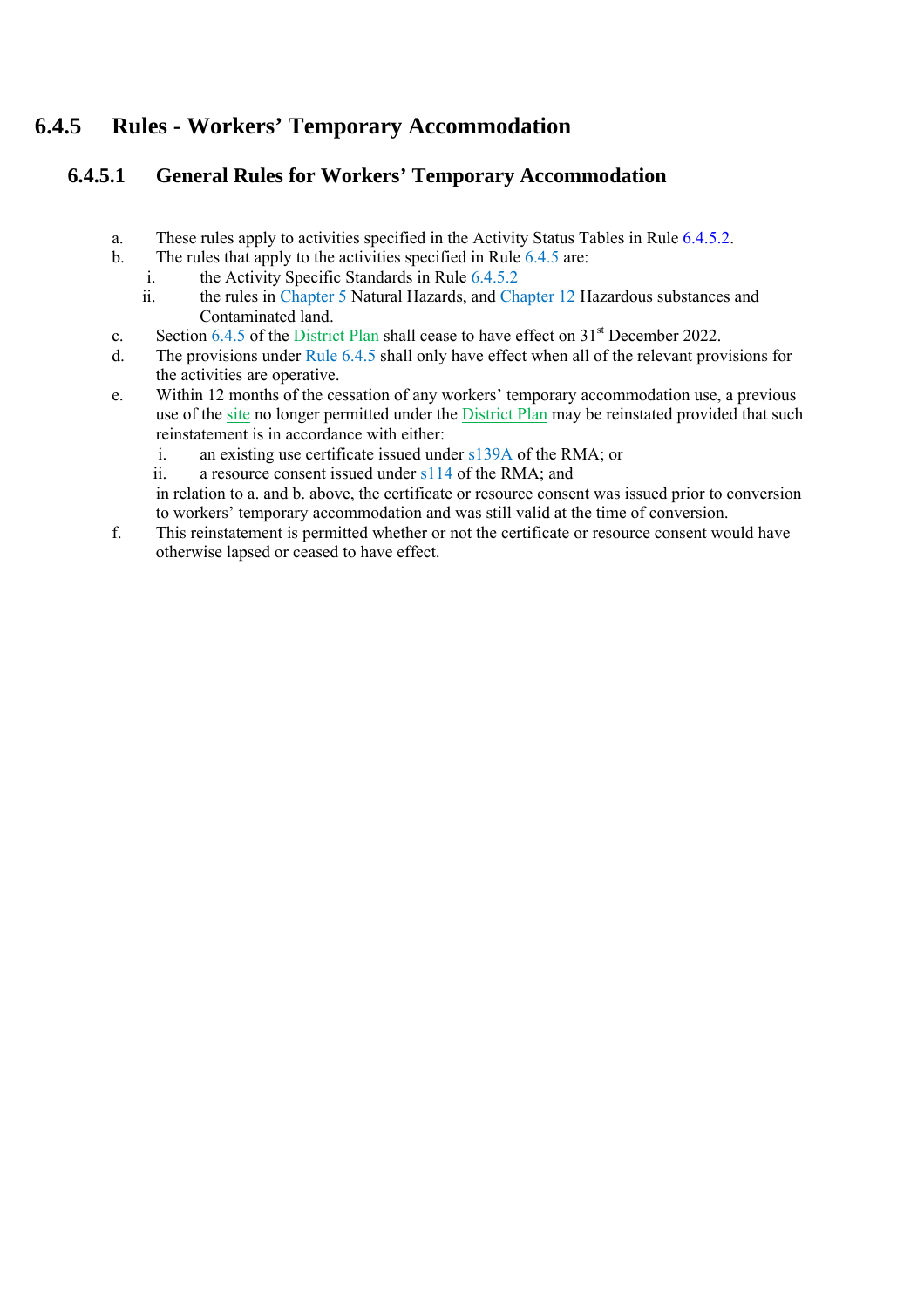# **6.4.5.2 Activity Status Tables**

## **6.4.5.2.1 Permitted Activities**

- a. The activities listed below are permitted activities in the zones indicated if they meet the activity specific standards set out in this table.
- b. Activities may also be controlled, restricted discretionary, discretionary, non-complying or prohibited as specified in Rules 6.4.5.2.2, 6.4.5.2.3, 6.4.5.2.4, 6.4.5.2.5 and 6.4.5.2.6.

| <b>Activity</b> |                                            | <b>Activity specific standards</b>                                  |  |
|-----------------|--------------------------------------------|---------------------------------------------------------------------|--|
| <b>P1</b>       | Workers' temporary accommodation           | The permanent activity and <b>building</b> (s) shall<br>a.          |  |
|                 | until 31 December 2022 provided            | otherwise comply with all relevant District Plan                    |  |
|                 | through use or conversion of a             | requirements or consent conditions for its permanent                |  |
|                 | permanent:                                 | use;                                                                |  |
|                 | residential unit;<br>a.                    | b. The temporary use shall not result in an existing                |  |
|                 | $\mathbf{b}$ .<br>guest accommodation unit | activity on the site failing to comply or increasing the            |  |
|                 | or facility;                               | degree of non-compliance with a rule in the District                |  |
|                 | boarding or residential<br>$c_{\cdot}$     | Plan or a resource consent condition;                               |  |
|                 | accommodation ancillary                    | c. On-site management shall be provided for the                     |  |
|                 | to an education activity;                  | workers' temporary accommodation. This shall                        |  |
|                 | elderly persons' housing,<br>d.            | include:                                                            |  |
|                 | care facility and/or                       | $i$ .<br>a live-in manager on site, or a nominated                  |  |
|                 | retirement village                         | occupant where no more than 4 people are                            |  |
|                 |                                            | accommodated;                                                       |  |
|                 |                                            | security services; and<br>ii.                                       |  |
|                 |                                            | iii.<br>on-site rules and policies.                                 |  |
| P <sub>2</sub>  | Accessory buildings to any workers'        | <b>NIL</b>                                                          |  |
|                 | temporary accommodation until 31           |                                                                     |  |
|                 | December 2022                              |                                                                     |  |
| <b>P3</b>       | Erection and use of temporary or           | a. On or before 31 December 2022, any temporary or                  |  |
|                 | relocatable buildings, including           | removable buildings shall be removed from the                       |  |
|                 | multi-unit residential complexes for       | Workers Temporary Accommodation Site or                             |  |
|                 | workers' temporary accommodation           | otherwise brought into a state of compliance with the               |  |
|                 | until 31 December 2022, on that part       | District Plan.                                                      |  |
|                 | of 25 Deans Avenue (Pt RS 9,9,9)           | b. No more than 200 people shall be accommodated on                 |  |
|                 | identified in Appendix 6.11.1 as the       | the Workers Temporary Accommodation Site.                           |  |
|                 | Workers Temporary Accommodation            | Temporary buildings shall comply with all built form<br>$c_{\cdot}$ |  |
|                 | Site                                       | standards in the Residential Medium Density zone                    |  |
|                 |                                            | with respect to setbacks, recession planes and                      |  |
|                 |                                            | maximum building height, except that all buildings                  |  |
|                 |                                            | shall have a minimum setback from the Blenheim                      |  |
|                 |                                            | Road and Deans Avenue Road frontages of 6 metres.                   |  |
|                 |                                            | d. Car parking shall be provided at a minimum rate of               |  |
|                 |                                            | one parking space per four beds. Where the total                    |  |
|                 |                                            | number of car parking spaces being provided is 1-20,                |  |
|                 |                                            | 1 car parking space must be for people with                         |  |
|                 |                                            | disabilities. Where the total number of car parking                 |  |
|                 |                                            | spaces being provided is 21-50, 2 car parking spaces                |  |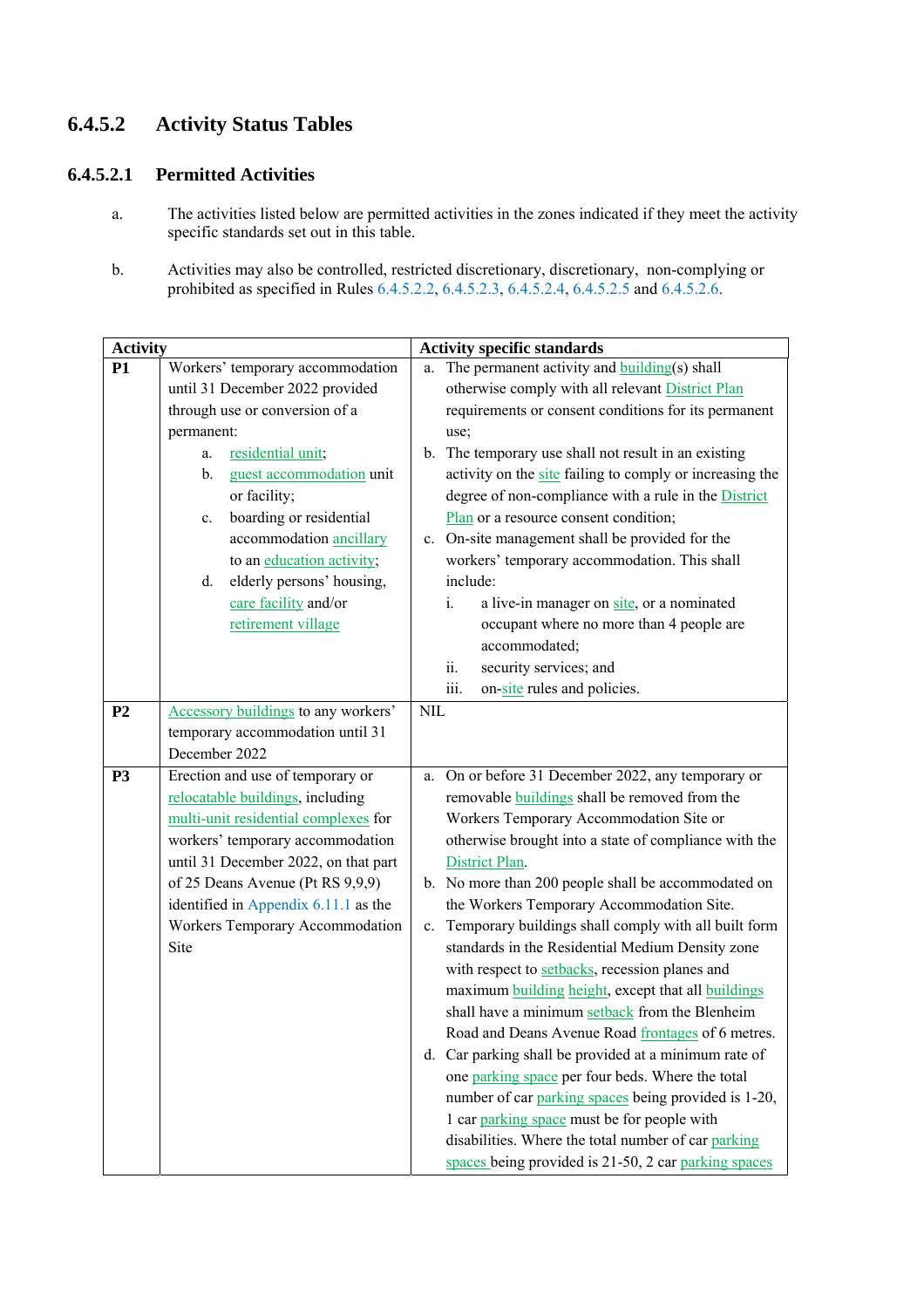|    | must be for people with disabilities.                              |
|----|--------------------------------------------------------------------|
|    | e. Car parking shall be designed so that;                          |
|    | all car parking spaces and aisle widths are laid<br>$\mathbf{i}$ . |
|    | out in accordance with Appendix 7.1(Parking                        |
|    | space requirements) Table 7.5.1.3 and Figure                       |
|    | 7.5.1 (as they relate to long term parking);                       |
|    | ii.<br>critical manoeuvring areas such as aisles in or             |
|    | between major structures, or changes in grade,                     |
|    | are designed to accommodate the 99 percentile                      |
|    | design vehicle as set out in Appendix 7.5.5 (99                    |
|    | percentile design vehicle);                                        |
|    | iii.<br>all other manoeuvring areas are designed to                |
|    | accommodate the 85 percentile design motor                         |
|    | car as set out in Appendix 7.5.4 (85 percentile                    |
|    | design motor car);                                                 |
|    | parking spaces for people with disabilities shall<br>iv.           |
|    | be provided at the closest possible point to the                   |
|    | accessible entrance to the activity, and the most                  |
|    | direct route from the disability car parking                       |
|    | spaces to the activity shall be accessible for                     |
|    | mobility impaired persons. The parking spaces                      |
|    | shall be clearly signed;                                           |
|    | On-site manoeuvring for parking areas and<br>V.                    |
|    | loading areas shall be provided to ensure that a                   |
|    | vehicle can manoeuvre in a forward gear onto                       |
|    | or off the site in relation to access onto Deans                   |
|    | Avenue.                                                            |
| f. | The activity shall have only one vehicle access to                 |
|    | Deans Avenue adjacent to the southern <b>boundary</b> of           |
|    | the workers temporary accommodation site in the                    |
|    | location indicated in Appendix 6.11.1. The vehicle                 |
|    | crossing shall be constructed from the property                    |
|    | boundary to the edge of the carriageway and shall;                 |
|    | be provided in accordance with Appendix 7.5.7<br>i.                |
|    | (Access design and gradient);                                      |
|    | ii.<br>have queuing spaces provided in accordance                  |
|    | with Appendix 7.5.8 (Queuing spaces);                              |
|    | have either an audio and visual method of<br>iii.                  |
|    | warning pedestrians of the presence of vehicles                    |
|    | or a visibility splay in accordance with                           |
|    | Appendix 7.5.9 (Visibility splay).                                 |
|    | g. There shall be a fence along the full length of the             |
|    | Blenheim Road road frontage (adjoining the cycle                   |
|    | way) at least 1.2m high and with a maximum height                  |
|    | of 1.8m. Above 1.2m in height the fence shall at                   |
|    | least 50% visually transparent for its full length.                |
|    | h. All walls of <b>buildings</b> facing the Blenheim Road          |
|    | road frontage shall have visually transparent glazing              |
|    | for a minimum of 10% of the ground floor elevation                 |
|    | facing the road.                                                   |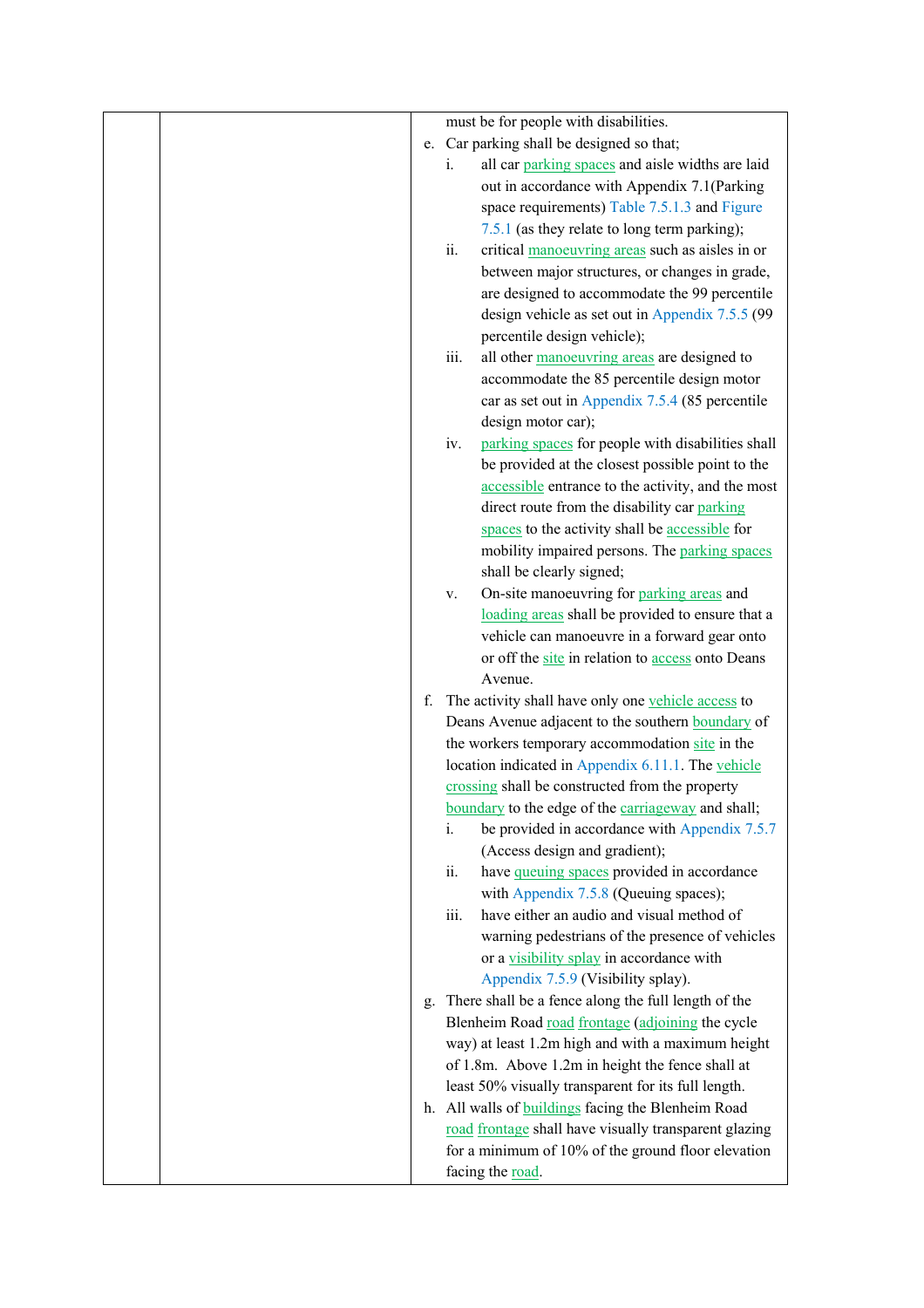|           |    |                                      | $\mathbf{1}$ . | The existing trees identified in Appendix 6.11.1 are          |
|-----------|----|--------------------------------------|----------------|---------------------------------------------------------------|
|           |    |                                      |                | retained. Any diseased, damaged, dead or dying trees          |
|           |    |                                      |                | are to be replaced.                                           |
|           |    |                                      | j.             | The Workers Temporary Accommodation Site                      |
|           |    |                                      |                | indicated in Appendix 6.11.1 shall include the                |
|           |    |                                      |                | provision of a minimum communal space of 1200m <sup>2</sup> . |
|           |    |                                      |                | k. On-site management shall be provided for the               |
|           |    |                                      |                | workers' temporary accommodation. This shall                  |
|           |    |                                      |                | include:                                                      |
|           |    |                                      |                | $i$ .<br>a live-in manager on site, or a nominated            |
|           |    |                                      |                | occupant where no more than 4 people are                      |
|           |    |                                      |                | accommodated;                                                 |
|           |    |                                      |                | security services; and<br>ii.                                 |
|           |    |                                      |                | iii.<br>on-site rules and policies.                           |
| <b>P4</b> |    | Erection and use of temporary or     | a.             | On or before 31 December 2022, any temporary or               |
|           |    | relocatable buildings, including     |                | removable <b>buildings</b> shall be removed from the site     |
|           |    | multi-unit residential complexes for |                | or otherwise brought into a state of compliance with          |
|           |    | workers' temporary accommodation     |                | the District Plan.                                            |
|           |    | until 31 December 2022, in the       |                | b. No more than 200 people shall be accommodated on           |
|           |    | following zones:                     |                | any one site.                                                 |
|           | a. | <b>Commercial Central City</b>       |                | c. Temporary buildings shall comply with all built form       |
|           |    | Mixed Use Zone;                      |                | standards in the relevant zone with respect to                |
|           | b. | <b>Commercial Central City</b>       |                | setbacks, recession planes and maximum building               |
|           |    | (South Frame) Mixed Use              |                | height.                                                       |
|           |    | Zone                                 |                | d. There shall be no alteration of destruction of any         |
|           | c. | <b>Commercial Central City</b>       |                | listed Significant Tree or Heritage Setting or                |
|           |    | <b>Business Zone.</b>                |                | Heritage Item that is not permitted in Chapter 9 of           |
|           |    |                                      |                | the District Plan.                                            |
|           |    |                                      |                | e. On-site management shall be provided for the               |
|           |    |                                      |                | workers' temporary accommodation. This shall                  |
|           |    |                                      |                | include:                                                      |
|           |    |                                      |                | a live-in manager on site, or a nominated<br>$\mathbf{i}$ .   |
|           |    |                                      |                | occupant where no more than 4 people are                      |
|           |    |                                      |                | accommodated;                                                 |
|           |    |                                      |                | ii. security services; and                                    |
|           |    |                                      |                | iii. on-site rules and policies.                              |

## **6.4.5.2.2 Controlled Activities**

- a. The activities listed below are Controlled Activities.
- b. Discretion to grant or decline consent and impose conditions is restricted to the Matters of Control set out in the following table.

| <b>Activity</b> |                                              | The Council's control shall be limited to |
|-----------------|----------------------------------------------|-------------------------------------------|
|                 |                                              | the following Matters:                    |
| C1              | Erection and use of temporary or relocatable | a. Site layout and building design;       |
|                 | buildings, including multi-unit residential  | c. The decommissioning strategy and its   |
|                 | complexes, for workers' temporary            | implementation;                           |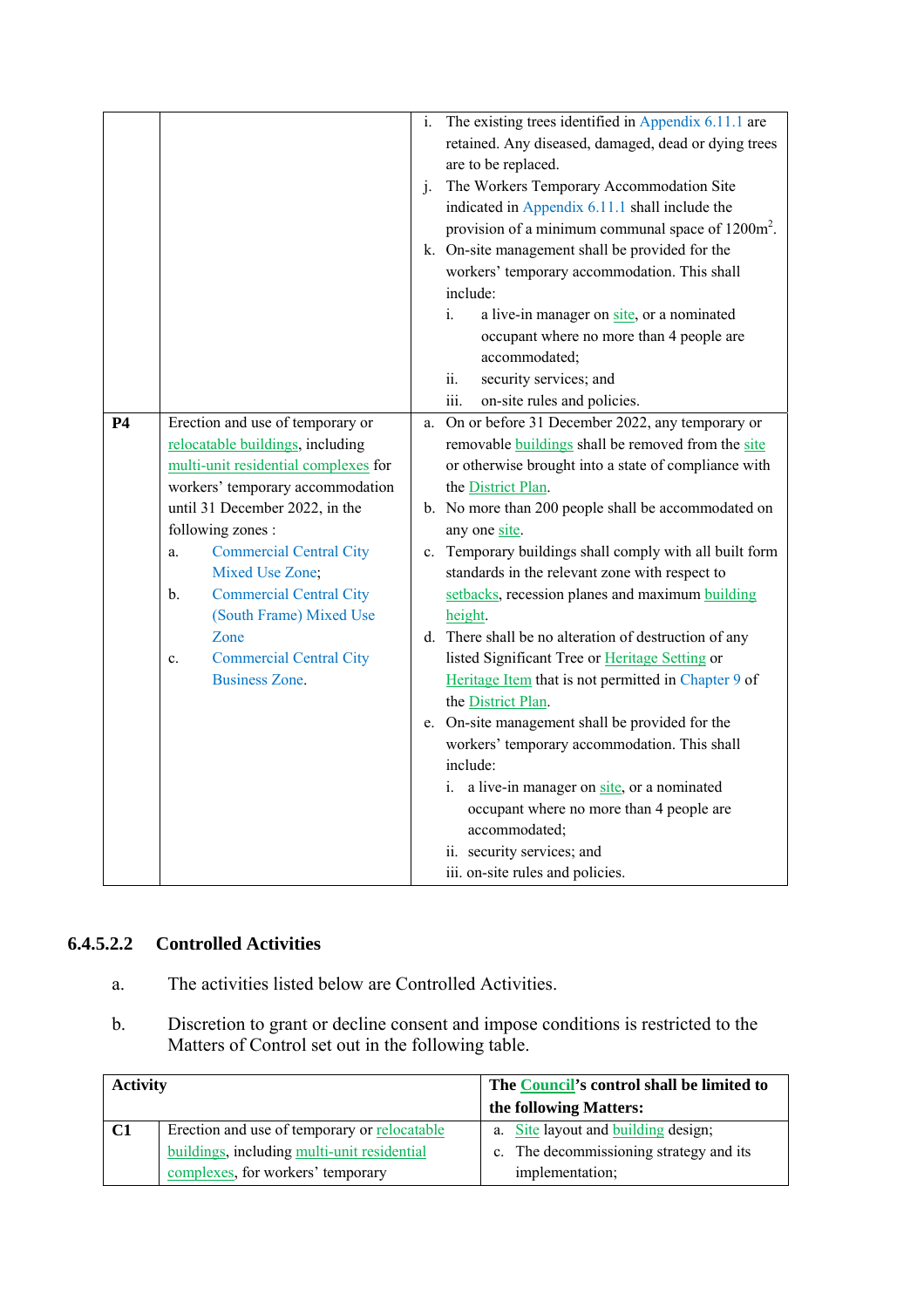|     | accommodation until 31 December 2022 located    | d. Nature of on-site management;          |
|-----|-------------------------------------------------|-------------------------------------------|
| in: |                                                 | e. Car parking;                           |
|     | a. a Residential Central City, Residential      | f. Financial contributions (if applicable |
|     | Suburban Density Transition or Residential      | under the District Plan); and             |
|     | Medium Density Zone;                            | g. Monitoring.                            |
|     | a. a Commercial Zone outside of the Central     |                                           |
|     | City;                                           |                                           |
|     | b. a Residential Guest Accommodation Zone       |                                           |
|     | outside of the Central City                     |                                           |
|     | where:                                          |                                           |
|     | a. no more than 20 people are accommodated      |                                           |
|     | on any one site;                                |                                           |
|     | b. temporary buildings comply with all built    |                                           |
|     | form standards in the relevant zone with        |                                           |
|     | respect to setbacks, recession planes and       |                                           |
|     | maximum building height;                        |                                           |
|     | c. on-site car parking is provided at a         |                                           |
|     | minimum of one parking space per four           |                                           |
|     | beds;                                           |                                           |
|     | d. there is no alteration of destruction of any |                                           |
|     | building or tree scheduled or listed in the     |                                           |
|     | District Plan;                                  |                                           |
|     | e. a Decommissioning Strategy has been          |                                           |
|     | submitted to the Council. This shall include:   |                                           |
|     | a statement of how all workers'<br>i.           |                                           |
|     | temporary accommodation buildings               |                                           |
|     | will be removed and the site reinstated         |                                           |
|     | for its anticipated permanent use;              |                                           |
|     | timing and any phasing;<br>ii.                  |                                           |
|     | remediation works, including any<br>iii.        |                                           |
|     | clearance of services, landscaping or           |                                           |
|     | hard surfacing;                                 |                                           |
|     | the use of any <b>buildings</b> or services to  |                                           |
|     | remain on site in accordance with the           |                                           |
|     | District Plan.                                  |                                           |
| f.  | On-site management shall be provided for        |                                           |
|     | the workers' temporary accommodation.           |                                           |
|     | This shall include:                             |                                           |
|     | a live-in manager on site, or a<br>i.           |                                           |
|     | nominated occupant where no more                |                                           |
|     | than 4 people are accommodated;                 |                                           |
|     | security services; and<br>ii.                   |                                           |
|     | on-site rules and policies.<br>111.             |                                           |
|     | a Site Design Statement is provided<br>g.       |                                           |
|     | outlining how the project has been designed     |                                           |
|     | and will operate in accordance with the         |                                           |
|     | relevant guidelines for site and building       |                                           |
|     | design in Appendix 6.2 Temporary                |                                           |
|     | Accommodation for Workers Guidelines.           |                                           |
|     |                                                 |                                           |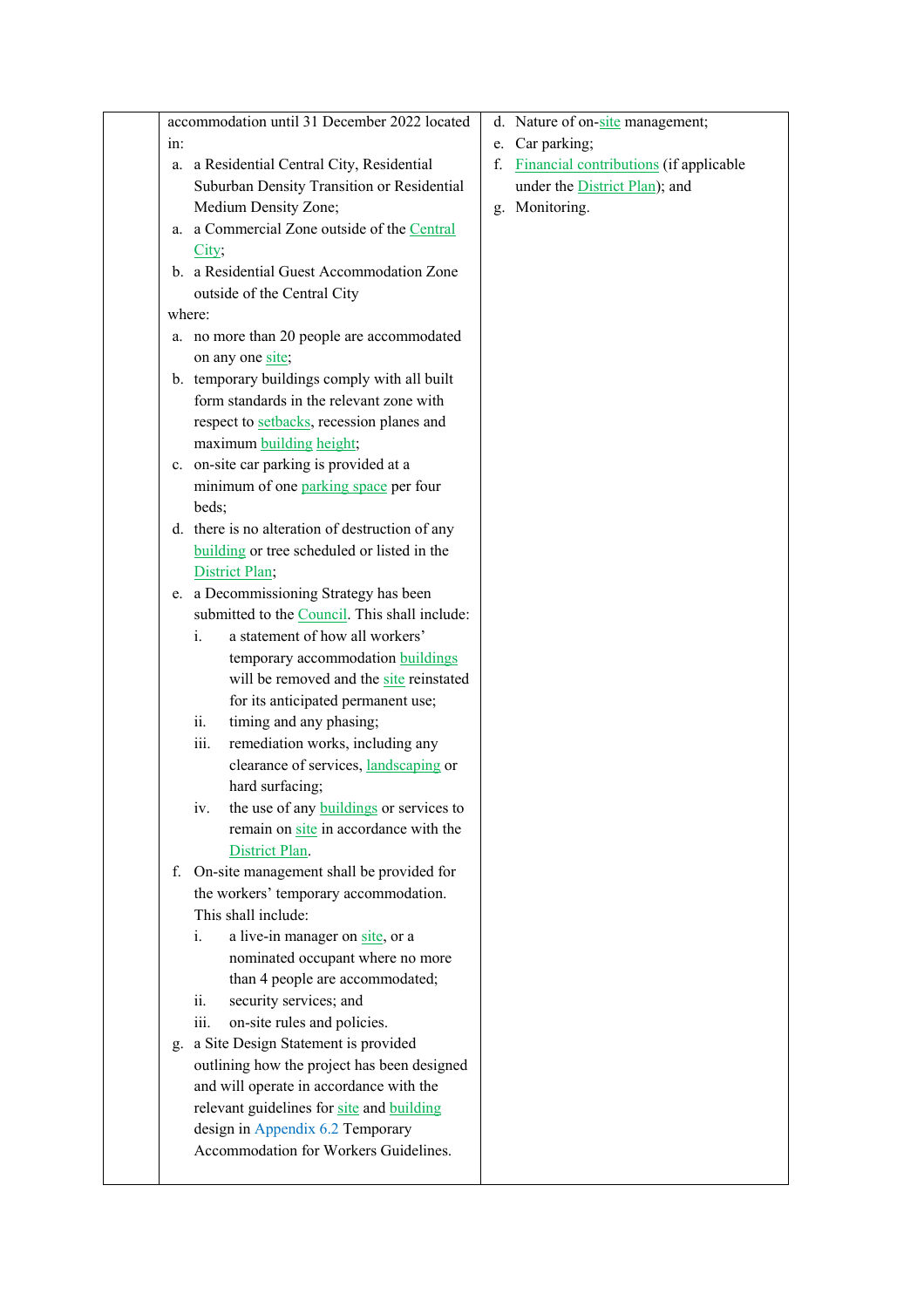| Any application arising from this rule shall not |  |
|--------------------------------------------------|--|
| be publicly or limited notified.                 |  |

## **6.4.5.2.3 Restricted Discretionary Activities**

- a. Activities listed below are Restricted Discretionary Activities.
- b. Discretion to grant or decline consent and impose conditions is restricted to the Matters of Discretion set out in the following table.

| <b>Activity</b> |                                                                                                                                                                                                                                                                                                                                                                                                                                                                                                                                                                                                                                                                                                                                                                                                                                                                                                           | The Council's discretion shall be limited<br>to the following Matters:                                                                                                                                                                                                                                                                                                                                                                                                                                                      |  |
|-----------------|-----------------------------------------------------------------------------------------------------------------------------------------------------------------------------------------------------------------------------------------------------------------------------------------------------------------------------------------------------------------------------------------------------------------------------------------------------------------------------------------------------------------------------------------------------------------------------------------------------------------------------------------------------------------------------------------------------------------------------------------------------------------------------------------------------------------------------------------------------------------------------------------------------------|-----------------------------------------------------------------------------------------------------------------------------------------------------------------------------------------------------------------------------------------------------------------------------------------------------------------------------------------------------------------------------------------------------------------------------------------------------------------------------------------------------------------------------|--|
| RD1             | Workers' temporary accommodation until 31<br>December 2022 provided through use or<br>conversion of a permanent:<br>residential unit;<br>a.<br>guest accommodation unit or facility;<br>$b_{-}$<br>boarding or residential accommodation<br>$\mathbf{c}$ .<br>ancillary to an education activity;<br>elderly persons' housing, care facility<br>d.<br>and/or retirement village;<br>that does not comply with one of more of the<br>activity specific standards in P1<br>Any application will not require written<br>approvals and shall not be limited or publicly<br>notified.                                                                                                                                                                                                                                                                                                                          | a. Location suitability;<br>b. Period for which the <b>building</b> will be used<br>for workers' temporary accommodation;<br>c. Nature of the permanent use and the<br>effects of the site or building not being<br>available for that permanent use;<br>d. Nature of on-site management;<br>e. Change of use strategy and its<br>implementation;<br>f. Car parking;<br><b>Financial contributions</b> (if otherwise<br>g.<br>applicable under the <b>District Plan</b> ); and<br>h. Monitoring.                            |  |
| RD2             | Worker's temporary accommodation until 31<br>December 2022 through use or conversion of a<br>permanent <b>building</b> that is not specified in RD1,<br>provided that any such accommodation:<br>a. is not located in:<br>i.<br>an Industrial Heavy Zone;<br>ii.<br>a Rural Zone;<br>a Residential Large Lot Zone;<br>iii.<br>an Open Space Natural Zone;<br>iv.<br>an Open Space Metropolitan Facilities<br>V.<br>Zone;<br>the Specific Purpose (Airport) Zone;<br>vi.<br>the Specific Purpose (Styx Mill<br>vii.<br>Transfer Station) Zone; or<br>viii. the Specific Purpose (Lyttelton Port)<br>Zone.<br>b. complies with all relevant District Plan<br>requirements or resource consent conditions<br>for its permanent use;<br>c. provides on-site management including:<br>a live-in manager on site, or a<br>$\mathbf{i}$ .<br>nominated occupant where no more<br>than 4 people are accommodated; | a. Location suitability;<br>b. Period for which the <b>building</b> will be used<br>for workers' temporary accommodation;<br>c. Nature of the permanent use and the<br>effects of the site or building not being<br>available for that permanent use;<br>d. Nature of on-site management;<br>e. The Change of Use strategy and its<br>implementation;<br>Car parking and transport network effects;<br>f.<br>g. Financial contributions (if otherwise<br>applicable under the <b>District Plan</b> ); and<br>h. Monitoring. |  |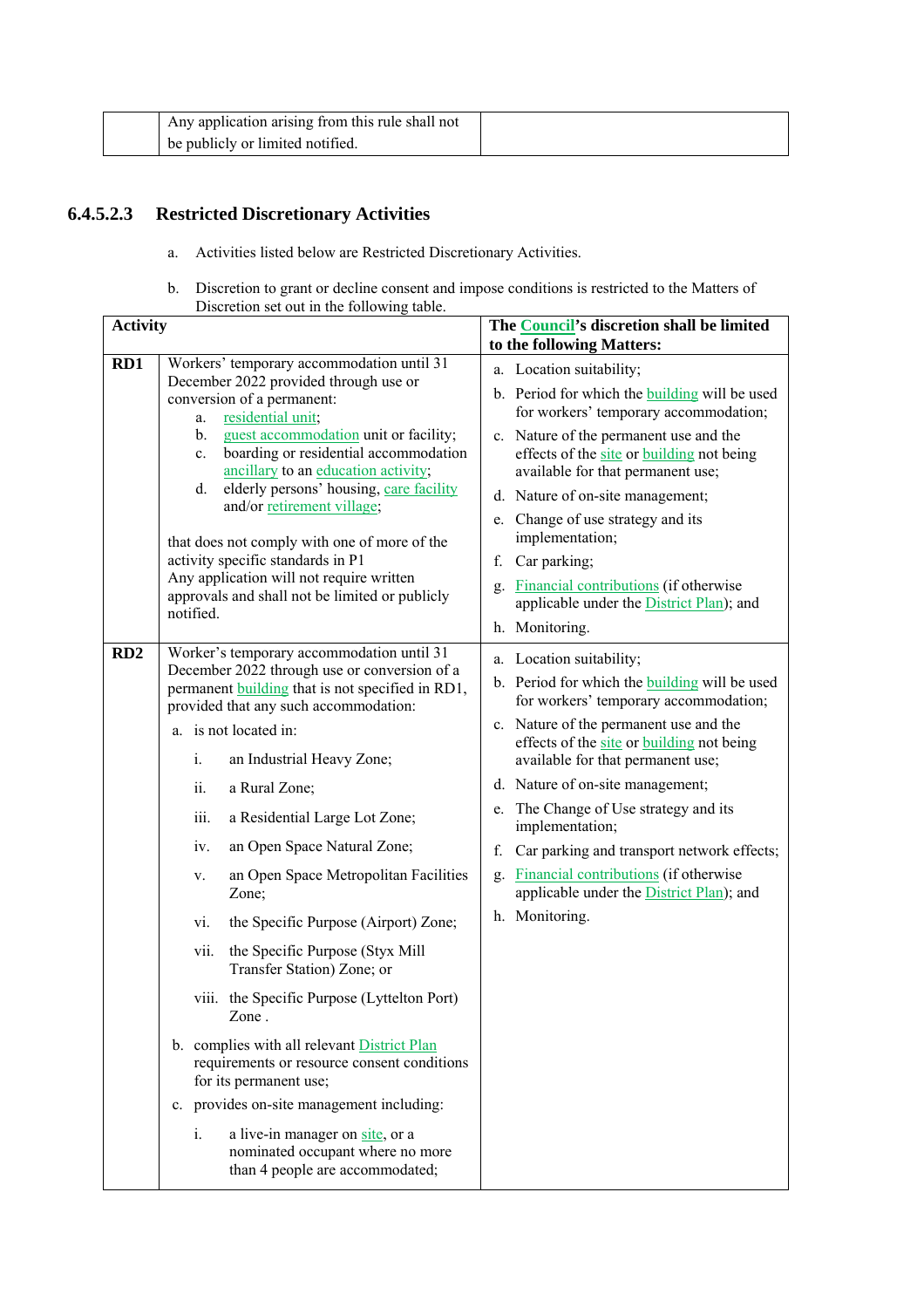|                 | security services; and<br>ii.                                                                                                                                                                                                 |                                                                                                                                            |
|-----------------|-------------------------------------------------------------------------------------------------------------------------------------------------------------------------------------------------------------------------------|--------------------------------------------------------------------------------------------------------------------------------------------|
|                 | iii.<br>on-site rules and policies.                                                                                                                                                                                           |                                                                                                                                            |
|                 | d. provides car parking at a minimum of one<br>parking space per four beds.                                                                                                                                                   |                                                                                                                                            |
|                 | e. provides a Change of Use Strategy to the<br>Council. This shall include:                                                                                                                                                   |                                                                                                                                            |
|                 | a statement of how the use of the<br>i.<br>building as workers' temporary<br>accommodation will be reinstated<br>back to its permanent use.                                                                                   |                                                                                                                                            |
|                 | ii.<br>timing and any phasing of changes                                                                                                                                                                                      |                                                                                                                                            |
|                 | iii.<br>alterations required to the site,<br>building or services.                                                                                                                                                            |                                                                                                                                            |
|                 | Any application arising from this rule shall not<br>be publicly or limited notified.                                                                                                                                          |                                                                                                                                            |
| RD <sub>3</sub> | Erection and use of temporary or relocatable<br>buildings, including multi-unit residential<br>complexes for workers' temporary<br>accommodation until 31 December 2022, except<br>as provided for by P3, P4 or<br>$C1$ ; and | a. Location suitability;<br>b. Number of units proposed;<br>c. Site layout and building design;<br>d. The decommissioning strategy and its |
|                 | a. not located in:                                                                                                                                                                                                            | implementation;<br>e. Nature of on-site management;                                                                                        |
|                 | i.<br>an Industrial Heavy Zone;                                                                                                                                                                                               | Car parking and<br>f.                                                                                                                      |
|                 | ii.<br>a Rural Zone;                                                                                                                                                                                                          | access effects where located within<br>i.                                                                                                  |
|                 | iii.<br>a Residential Large Lot Zone;                                                                                                                                                                                         | the Central City,<br>transport network effects where                                                                                       |
|                 | an Open Space Natural Zone;<br>1V.                                                                                                                                                                                            | $\overline{\mathbf{11}}$ .<br>located outside of the Central City;                                                                         |
|                 | an Open Space Metropolitan Facilities<br>V.<br>Zone;                                                                                                                                                                          | g. Financial contributions (if otherwise<br>applicable under the District Plan); and                                                       |
|                 | the Specific Purpose (Airport) Zone;<br>vi.                                                                                                                                                                                   | h. Monitoring.                                                                                                                             |
|                 | vii.<br>the Specific Purpose (Styx Mill<br>Transfer Station) Zone; or                                                                                                                                                         |                                                                                                                                            |
|                 | viii. the Specific Purpose (Lyttelton Port)<br>Zone.                                                                                                                                                                          |                                                                                                                                            |
|                 | and where:                                                                                                                                                                                                                    |                                                                                                                                            |
|                 | b. there is no alteration or destruction of any<br>listed Heritage setting or Heritage item, or<br>Significant Tree, that is not permitted in<br>Chapter 9 of the District Plan;                                              |                                                                                                                                            |
|                 | c. on-site management is provided including:                                                                                                                                                                                  |                                                                                                                                            |
|                 | i.<br>a live-in manager or a nominated<br>occupant where no more than 4 people<br>are accommodated;                                                                                                                           |                                                                                                                                            |
|                 | ii.<br>security services; and                                                                                                                                                                                                 |                                                                                                                                            |
|                 | on-site rules and policies.<br>iii.                                                                                                                                                                                           |                                                                                                                                            |
|                 | d. a Decommissioning Strategy has been<br>submitted to the <b>Council</b> prior to <b>buildings</b>                                                                                                                           |                                                                                                                                            |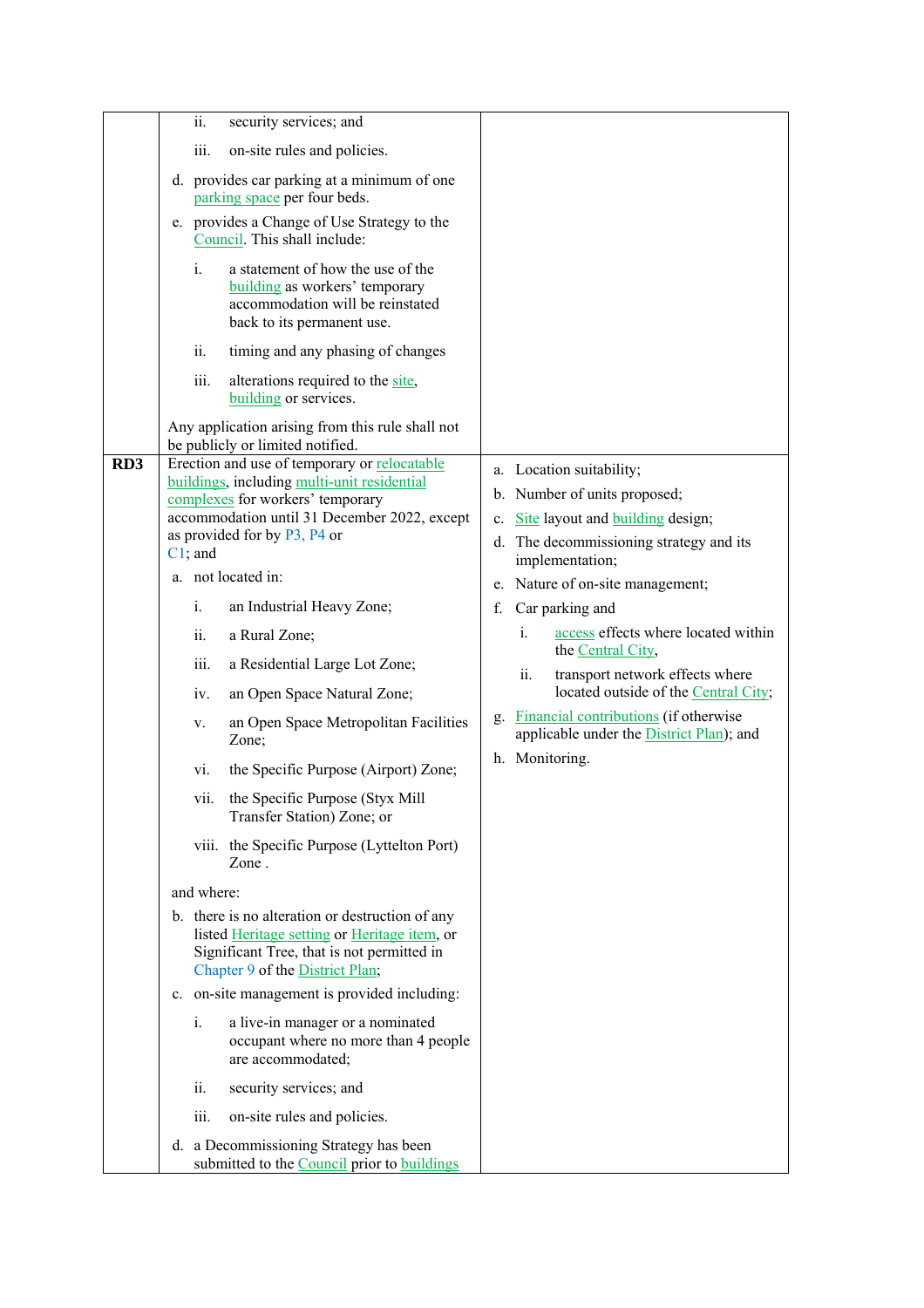|     | being located on site. This shall include:                                                                                                                                                                                                                                                                                                                                                                                                                                                                                                                                                                                                                                                                                                                |                                                                                                                                                                                                                                                                                                                                                    |
|-----|-----------------------------------------------------------------------------------------------------------------------------------------------------------------------------------------------------------------------------------------------------------------------------------------------------------------------------------------------------------------------------------------------------------------------------------------------------------------------------------------------------------------------------------------------------------------------------------------------------------------------------------------------------------------------------------------------------------------------------------------------------------|----------------------------------------------------------------------------------------------------------------------------------------------------------------------------------------------------------------------------------------------------------------------------------------------------------------------------------------------------|
|     | a statement of how all temporary<br>$\mathbf{i}$ .<br>workers accommodation buildings will<br>be removed and the site reinstated for<br>its anticipated permanent use;                                                                                                                                                                                                                                                                                                                                                                                                                                                                                                                                                                                    |                                                                                                                                                                                                                                                                                                                                                    |
|     | ii.<br>timing and any phasing;                                                                                                                                                                                                                                                                                                                                                                                                                                                                                                                                                                                                                                                                                                                            |                                                                                                                                                                                                                                                                                                                                                    |
|     | iii.<br>remediation works, including any<br>clearance of services, landscaping or<br>hard surfacing;                                                                                                                                                                                                                                                                                                                                                                                                                                                                                                                                                                                                                                                      |                                                                                                                                                                                                                                                                                                                                                    |
|     | the use of any <b>buildings</b> or services to<br>iv.<br>remain on site in accordance with the<br>District Plan.                                                                                                                                                                                                                                                                                                                                                                                                                                                                                                                                                                                                                                          |                                                                                                                                                                                                                                                                                                                                                    |
|     | e. a Site Design Statement is provided<br>outlining how the project has been designed<br>and operated in accordance with the relevant<br>guidelines for site and building design in<br>Appendix 6.2 Temporary Accommodation<br>for Workers Guidelines                                                                                                                                                                                                                                                                                                                                                                                                                                                                                                     |                                                                                                                                                                                                                                                                                                                                                    |
|     | Any application arising from this rule shall<br>f.<br>not be publicly notified. Applications for<br>temporary accommodation for up to 200<br>people shall not be limited notified.                                                                                                                                                                                                                                                                                                                                                                                                                                                                                                                                                                        |                                                                                                                                                                                                                                                                                                                                                    |
| RD4 | Erection and use of a single temporary or<br>relocatable building on a site, for workers'<br>temporary accommodation until 31 December<br>2022 accommodating no more than 4 people<br>living as a single household unit with shared<br>facilities, located in any zone; except as<br>provided for by P4 and C1;<br>and provided that:<br>a. the building does not result in an existing<br>activity on the site failing to comply or<br>increasing the degree of non-compliance<br>with the <b>District Plan</b> or any resource<br>consent with respect to any rules except site<br>density;<br>b. buildings comply with the built form<br>standards for the relevant zone with respect<br>to setbacks, recession planes and maximum<br>building height; | a. Location suitability;<br>b. Building design;<br>c. The decommissioning strategy and its<br>implementation;<br>d. Nature of on-site management;<br>e. Car parking;<br>f. Financial contributions (if otherwise<br>applicable under the <b>District Plan</b> );<br>g. Monitoring; and<br>h. Site layout where located within the<br>Central City. |
|     | c. on-site car parking is provided at a<br>minimum of one parking space per four<br>beds;                                                                                                                                                                                                                                                                                                                                                                                                                                                                                                                                                                                                                                                                 |                                                                                                                                                                                                                                                                                                                                                    |
|     | d. on-site management is provided. This shall<br>include:                                                                                                                                                                                                                                                                                                                                                                                                                                                                                                                                                                                                                                                                                                 |                                                                                                                                                                                                                                                                                                                                                    |
|     | i.<br>a live-in manager on site or a<br>nominated occupant;                                                                                                                                                                                                                                                                                                                                                                                                                                                                                                                                                                                                                                                                                               |                                                                                                                                                                                                                                                                                                                                                    |
|     | ii.<br>security services; and                                                                                                                                                                                                                                                                                                                                                                                                                                                                                                                                                                                                                                                                                                                             |                                                                                                                                                                                                                                                                                                                                                    |
|     | on-site rules and policies.<br>iii.                                                                                                                                                                                                                                                                                                                                                                                                                                                                                                                                                                                                                                                                                                                       |                                                                                                                                                                                                                                                                                                                                                    |
|     | e. a Decommissioning Strategy shall be<br>submitted to the <b>Council</b> prior to <b>buildings</b><br>being located on site. This shall include:                                                                                                                                                                                                                                                                                                                                                                                                                                                                                                                                                                                                         |                                                                                                                                                                                                                                                                                                                                                    |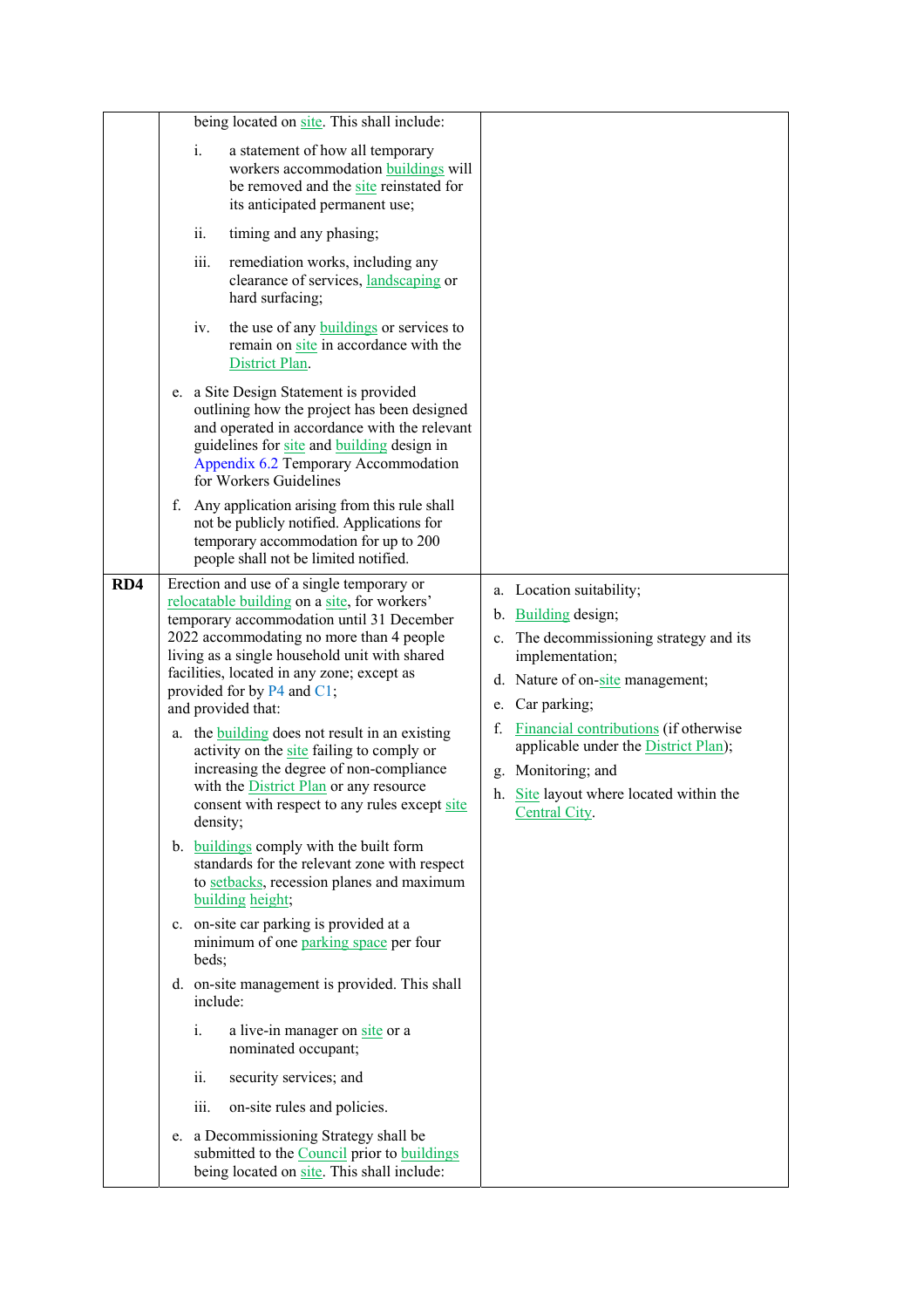| ii.<br>timing and any phasing                                                                                                                                                                                                                                                                                                                                                                                       |                                                                                                                                                                                                                                                                                                                                                                                              |
|---------------------------------------------------------------------------------------------------------------------------------------------------------------------------------------------------------------------------------------------------------------------------------------------------------------------------------------------------------------------------------------------------------------------|----------------------------------------------------------------------------------------------------------------------------------------------------------------------------------------------------------------------------------------------------------------------------------------------------------------------------------------------------------------------------------------------|
| iii.<br>remediation works, including any<br>clearance of services, landscaping or<br>hard surfacing;                                                                                                                                                                                                                                                                                                                |                                                                                                                                                                                                                                                                                                                                                                                              |
| the use of any <b>buildings</b> or services to<br>iv.<br>remain on site in accordance with the<br>District Plan.                                                                                                                                                                                                                                                                                                    |                                                                                                                                                                                                                                                                                                                                                                                              |
| f. there is no alteration or destruction of any<br>listed Heritage setting or Heritage item, or<br>Significant Tree, that is not permitted in<br>Chapter 9 of the District Plan;                                                                                                                                                                                                                                    |                                                                                                                                                                                                                                                                                                                                                                                              |
| g. a Site Design Statement is provided<br>outlining how the project has been designed<br>and operated in accordance with the relevant<br>guidelines for site and building design in<br>Appendix 6.2 Workers' Temporary<br>Accommodation - Design Guide                                                                                                                                                              |                                                                                                                                                                                                                                                                                                                                                                                              |
| h. Any application arising from this rule shall<br>not be publicly or limited notified.                                                                                                                                                                                                                                                                                                                             |                                                                                                                                                                                                                                                                                                                                                                                              |
| RD <sub>5</sub><br>Erection and use of temporary or relocatable<br>buildings, including multi-unit residential<br>complexes for workers' temporary<br>accommodation until 31 December 2022, on that<br>part of 25 Deans Avenue (Pt RS 9,9,9) identified<br>in Appendix 6.11.1 as the Workers Temporary<br>Accommodation Site, that does not comply with<br>one of more of the activity specific standards in<br>P3. | a. Location suitability;<br>b. Number of units proposed;<br>Site layout and <b>building</b> design;<br>$c_{\cdot}$<br>d. The decommissioning of the temporary<br>use, including buildings;<br>e. Nature of on-site management;<br>Car parking and transport network effects;<br>f.<br>g. Financial contributions (if otherwise<br>applicable under the District Plan); and<br>h. Monitoring. |

# **6.4.5.2.4 Discretionary Activities**

There are no discretionary activities.

# **6.4.5.2.5 Non-Complying Activities**

| <b>Activity</b> |                                                                                                                                                                    |  |
|-----------------|--------------------------------------------------------------------------------------------------------------------------------------------------------------------|--|
| NC1             | Any workers' temporary accommodation including any temporary buildings established under<br>these rules continuing after 31 December 2022.                         |  |
| NC2             | Any workers' temporary accommodation that alters or destroys a Heritage setting or Heritage<br>item, or Significant Tree listed in Chapter 9 of the District Plan. |  |
| NC <sub>3</sub> | Erection and use of temporary or relocatable buildings, including multi-unit residential<br>complexes, for workers' temporary accommodation except:                |  |
|                 | a. as provided for as a permitted, controlled or restricted discretionary activity in 6.4.5 above;                                                                 |  |